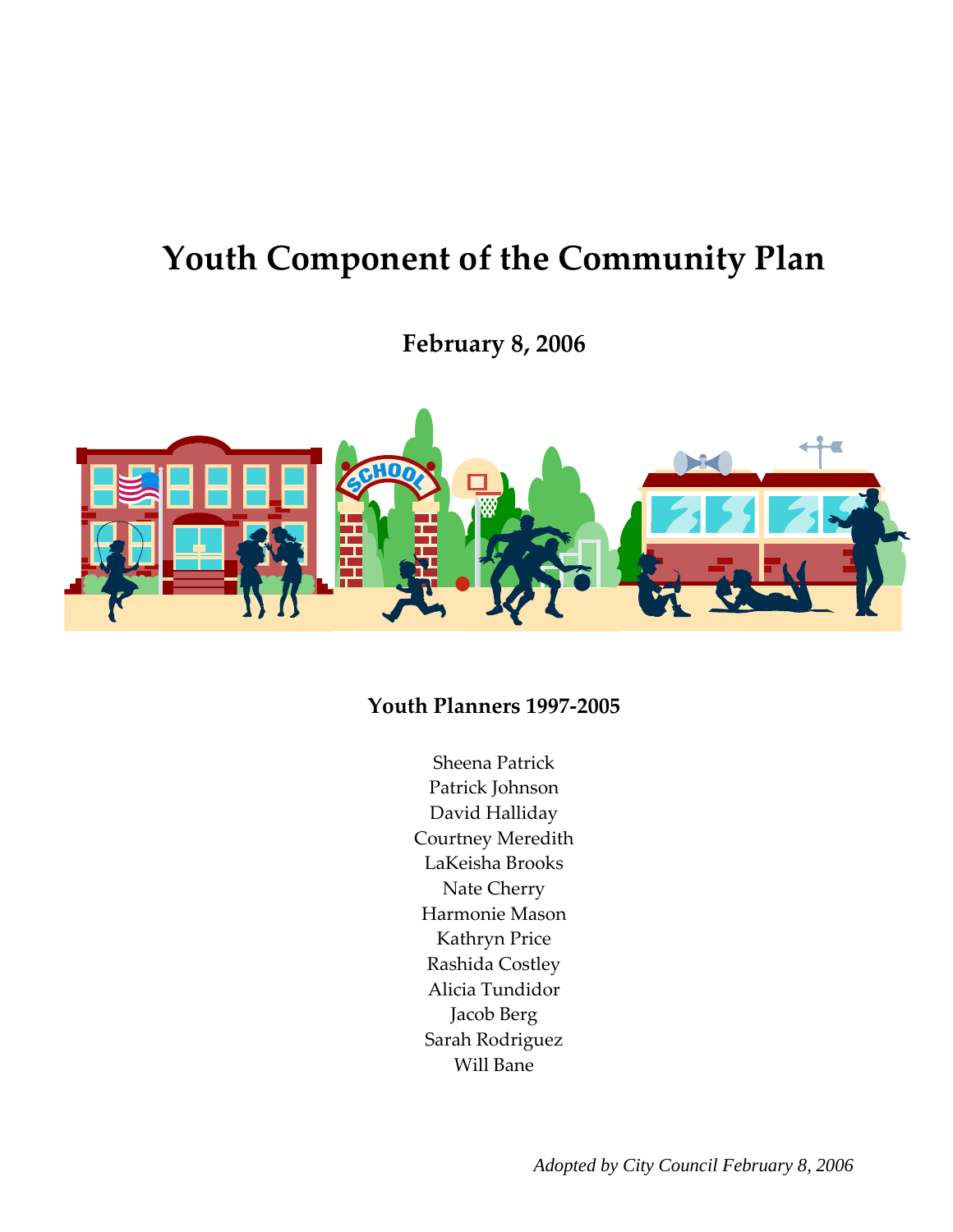## **Table of Contents**

| II. The Hampton Community Plan: Vision and Goals         |
|----------------------------------------------------------|
|                                                          |
|                                                          |
| Goal Y-01: Caring Relationships Within the Community17   |
|                                                          |
| Goal Y-03: Youth Acquire Essential Life Skills26         |
| Goal Y-04: Every Young Person is Prepared for a Career29 |
| Goal Y-05: Places To Go and Things To Do For Youth32     |
|                                                          |
|                                                          |
| VI. What's                                               |
| <b>Graphics</b>                                          |
|                                                          |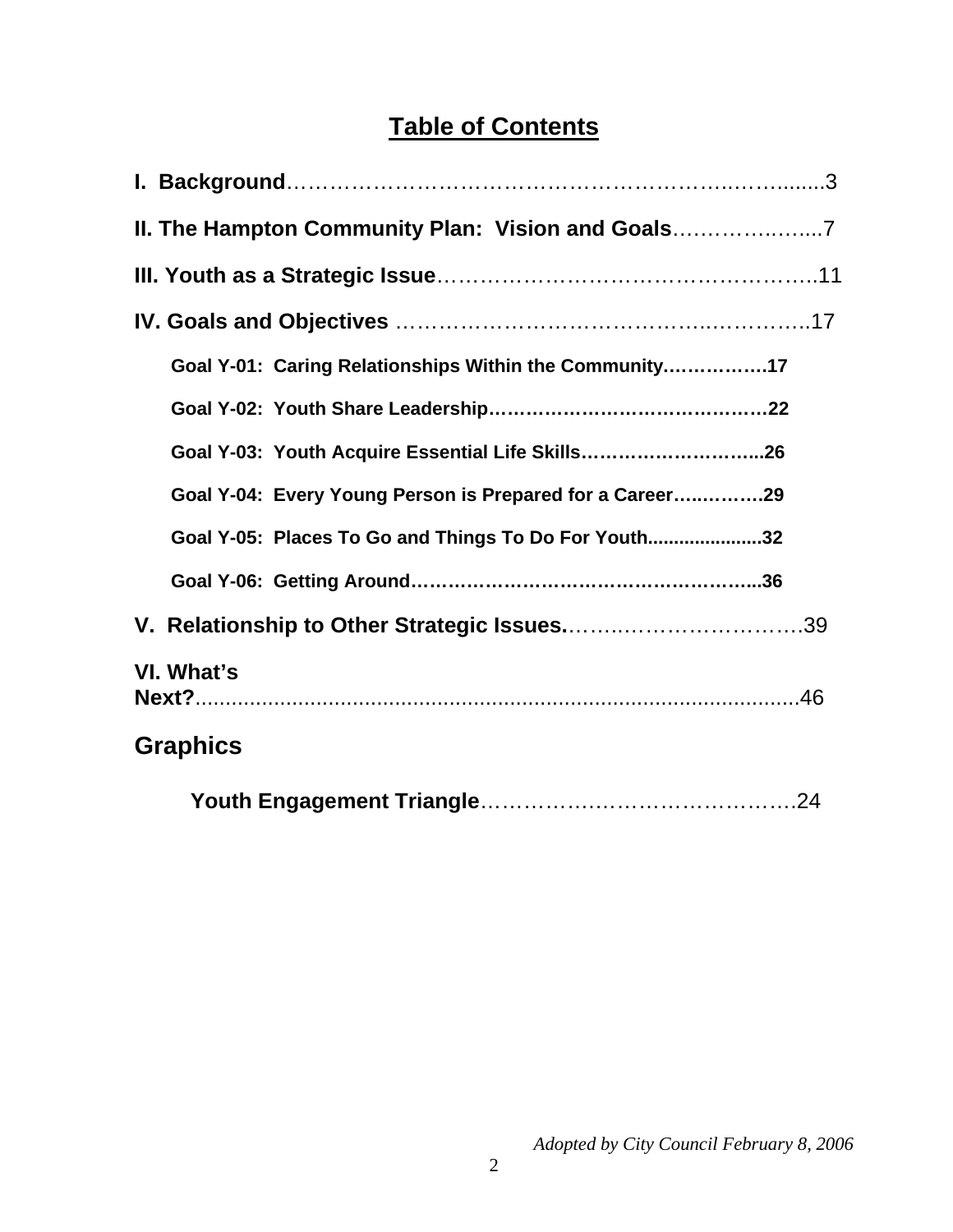## **Section I**

`

## **Background: Youth Engagement in Community Planning**

#### *a. Collaboration & Inclusiveness – How Young People Became Involved In Neighborhood Planning*

The City of Hampton has, since 1990, placed a high priority on engaging young people in community decision-making and the overall life of the community. This focus on youth began with the creation of the Coalition for Youth, a group of City leaders convened by City Council to develop a plan of action to ensure that Hampton's youth would become productive members of the community and workforce. Some of these leaders believed that this planning would be enhanced by inviting youth to participate. Through an extensive community outreach process these youth and adults contacted over 5,000 of their peers to determine the most strategic City investments to ensure the long term health and success of Hampton's youth.

The Plan of Action resulting from the Coalition's work was the first City plan addressing the needs of young people in the community. Included was a policy statement with six commitments – Appreciation of Diversity, Care and Nurturing, Safety, Health, Education, and Partnership in the Community. This last commitment has become the foundation of the city's youth civic engagement. It states:

*"All young people in Hampton are entitled to be seen, heard, and respected as citizens of the community. They deserve to be prepared, active participants in community service, government, public policy, or other decision-making which affects their lives and their well-being."* 

The plan also recommended four strategic areas of focus for City government: supporting strong families, building healthy neighborhoods, developing youth as resources to the community, and creating a long-term city-wide investment in youth. The focus on neighborhoods evolved into the Hampton Neighborhood Initiative, which supports residents as they engage in an inclusive planning process to identify and tackle neighborhood issues. The focus on youth as resources led to the creation of a community-wide initiative to train youth and adults to work in partnership to build caring communities within neighborhoods and schools, and to create opportunities for youth to serve the community. By recognizing youth as an important stakeholder group in inclusive planning and working together, these two initiatives created the first roles for young people in city planning.

Alternatives, Inc., a local non-profit youth development agency, was given responsibility to recruit, train, and support young people to participate. In the Aberdeen neighborhood a leadership group was formed of youth who wanted to make a difference in their neighborhood. These youth were invited to join some adult neighbors who were working with City staff on a neighborhood plan. The Aberdeen

*Adopted by City Council February 8, 2006*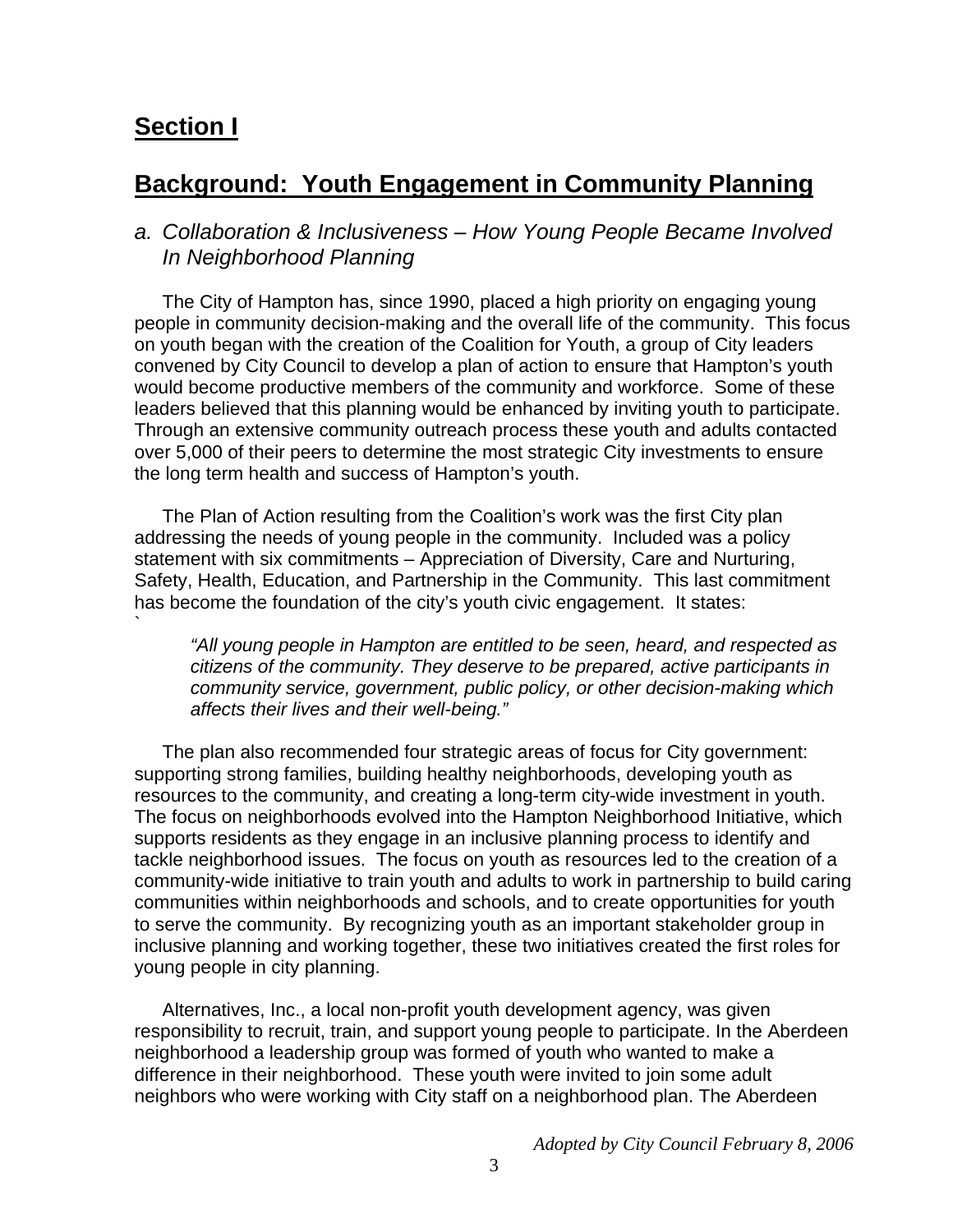youth proved that young people could play a valuable role in planning. They improved the process, helped make difficult decisions, and even had ideas that saved the City money. The Director of Planning was so impressed; he decided that young people should have an ongoing role in city planning.

#### *b. The Developmental Asset Approach*

One of the fundamental principles that create the opportunity for Hampton to engage youth in planning is the City's focus on the 40 developmental assets. Developmental Assets are the qualities and experiences, identified by Search Institute's research that help all youth succeed. Included in the Assets are the importance of the community's view of youth as resources and young people serving meaningful roles in their neighborhoods, schools, and communities. The Asset framework focuses on the importance of adults caring about the youth of the community and becoming active parts of a web of support that will ensure their success.

The Developmental Assets look at the strengths of youth and help the community determine how to build more opportunities for youth to contribute and experience success. Instead of seeing youth as problems to be fixed, adults are trained to see youth as resources as well as experts who understand the unique needs of young people. Hampton's mobilization to increase the Developmental Assets of young people is linked closely to the City's Youth Engagement Initiative. This ensures that adults focused on asset-building are supportive of all aspects of the City's efforts to include youth in neighborhood, school, and community-based planning efforts.

#### *c. Youth Planners and the Hampton Youth Commission*

With this firm base of support and through some re-allocation of resources, two young people were hired in the Planning Department as the first Youth Planners. Beginning in January 1997 they started to design their initiative. Their first task was to contact hundreds of youth in focus groups to determine what young people believed would improve Hampton for youth. From this discussion, the Youth Planners determined two essential methods of youth involvement – the development of a Youth Component to the City's Comprehensive Plan, and the creation of a Youth Commission with the authority to represent youth issues and the power to appropriate funds. In the fall of 1997, Hampton City Council endorsed these two recommendations.

The Youth Planners designed the new Youth Commission to be an effective voice for the youth of Hampton and to serve as a board of youth who would be responsible for the Youth Component of the 2010 Comprehensive Plan developed by the Youth Planners. The preface to the first Youth Component summarizes how the Youth Planners believed the whole initiative would work.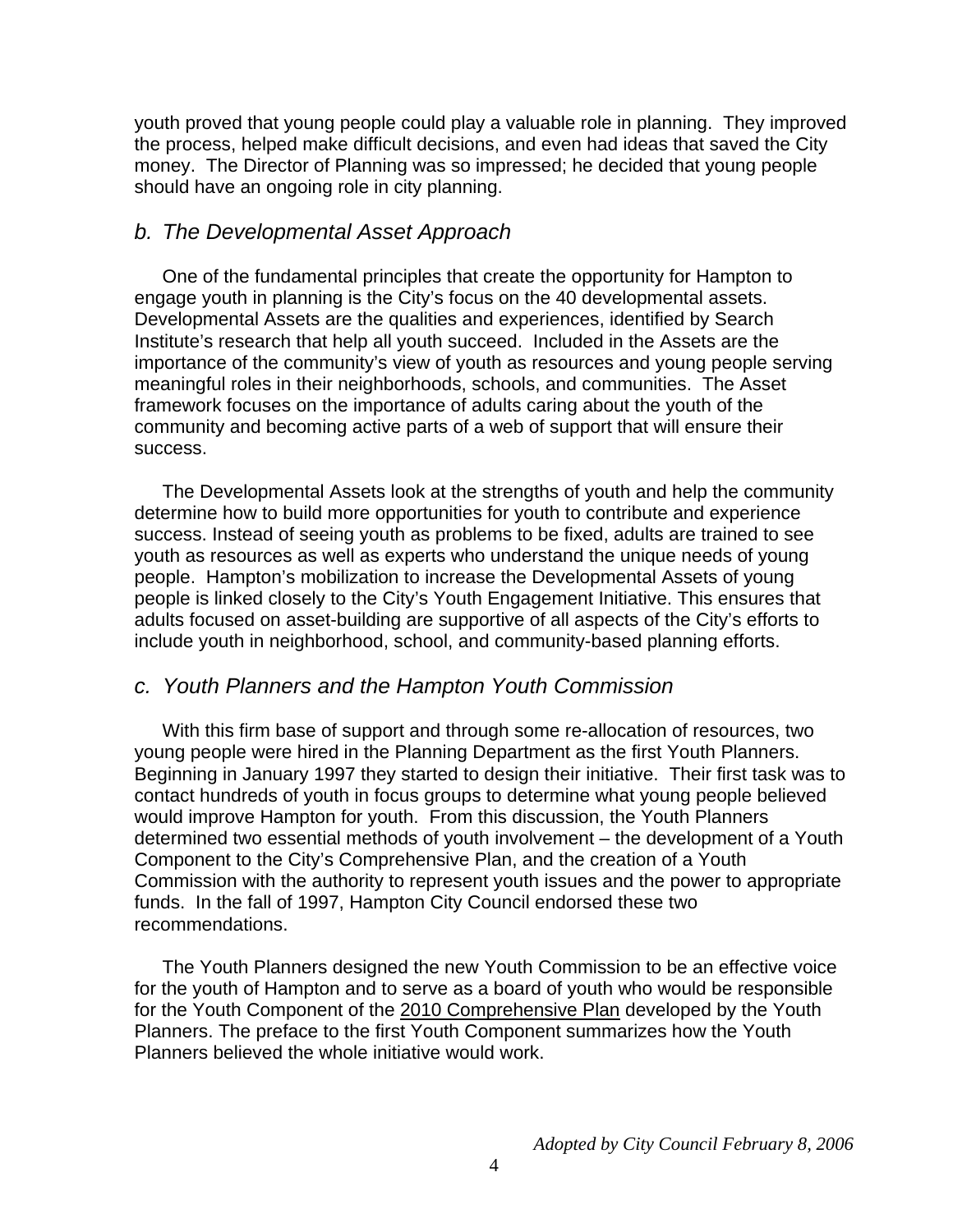*"The youth of the City of Hampton wish to have a voice. They would like a voice*  in the way their city grows and develops. The plans put into place now will *influence the entire community, but for the most part, will affect the youth of today who will be tomorrow's adults. A partnership between city leaders and youth would create a progressive, harmonious environment in which the youth would have the convenience to give their input. The city leaders could use this opportunity to teach the youth, in a more in-depth method, about city government. This partnership will help each understand and respect the role of one another. Together, youth and city leaders can mold Hampton into a more enjoyable city for all its citizens."* 

#### *d. The Youth Component of the Hampton Comprehensive Plan*

The Youth Planners began their responsibility of creating the only component of a city's comprehensive plan written entirely by youth anywhere in the country. From the issues identified by the focus group research, the Youth Planners developed four major topics for the plan: Youth Space, Transportation, Employment, and Community Interaction. Under each topic, community youth had surfaced almost 100 issues, so the task of the Planners and the Commission was to prioritize issues and create strategies to address them.

This became an annual event – each year the Youth Planners led the Commissioners through a consensus process to identify one or two issues under the four topics to research and create strategies. The Youth Planners researched the topics and prepared information for Commissioners to understand the issue. Then the Commission's Comprehensive Plan Committee surveyed their peers, held public meetings, and solicited input in order to develop recommendations to address the year's issue. Youth Planners then developed the document which is subject to public hearing and Youth Commission approval. When the annual installment of recommendations was finally presented to the Planning Commission and City Council for adoption into City policy, it represented countless hours of extensive youth research, deliberation, and consensus. Commissioners also monitored the recommendations from previous years to ensure implementation. This involved working with the boards or organizations responsible for implementation, and identifying projects to further the plan's goals.

#### *e. Youth engagement in the new Hampton Community Plan*

In 2003, when it was time to update the 2010 Comprehensive Plan, city officials envisioned a plan that would combine all of the City's existing planning efforts. Neighborhood and city planning had overlapped sufficiently for planners to understand the interconnected aspects of all of these plans and the need to consolidate them. Fortunately, city officials also realized the importance of continuing to include youth as an important stakeholder group.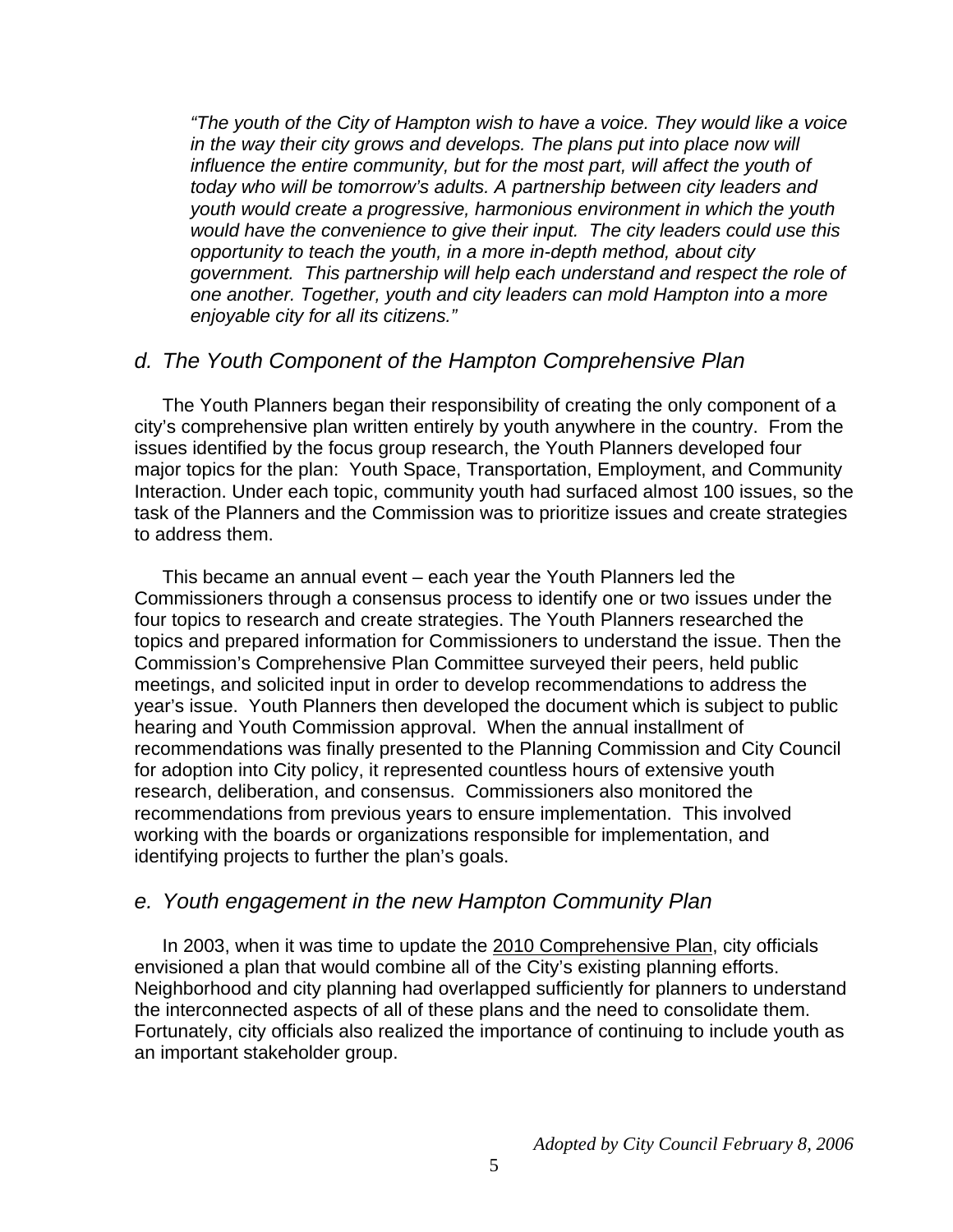As city officials identified the strategic issues that would drive the plan, they discussed whether the "youth agenda" would be included within another issue, or if it should stand alone. Due to the success of the Youth Component within the previous Comprehensive Plans, and the importance the city continued to place on youth planning, the decision was made to maintain a separate section within the plan devoted entirely to youth issues. This decision successfully reinforces the role of youth as planners within the community and their ability to have an impact on issues that are important to them.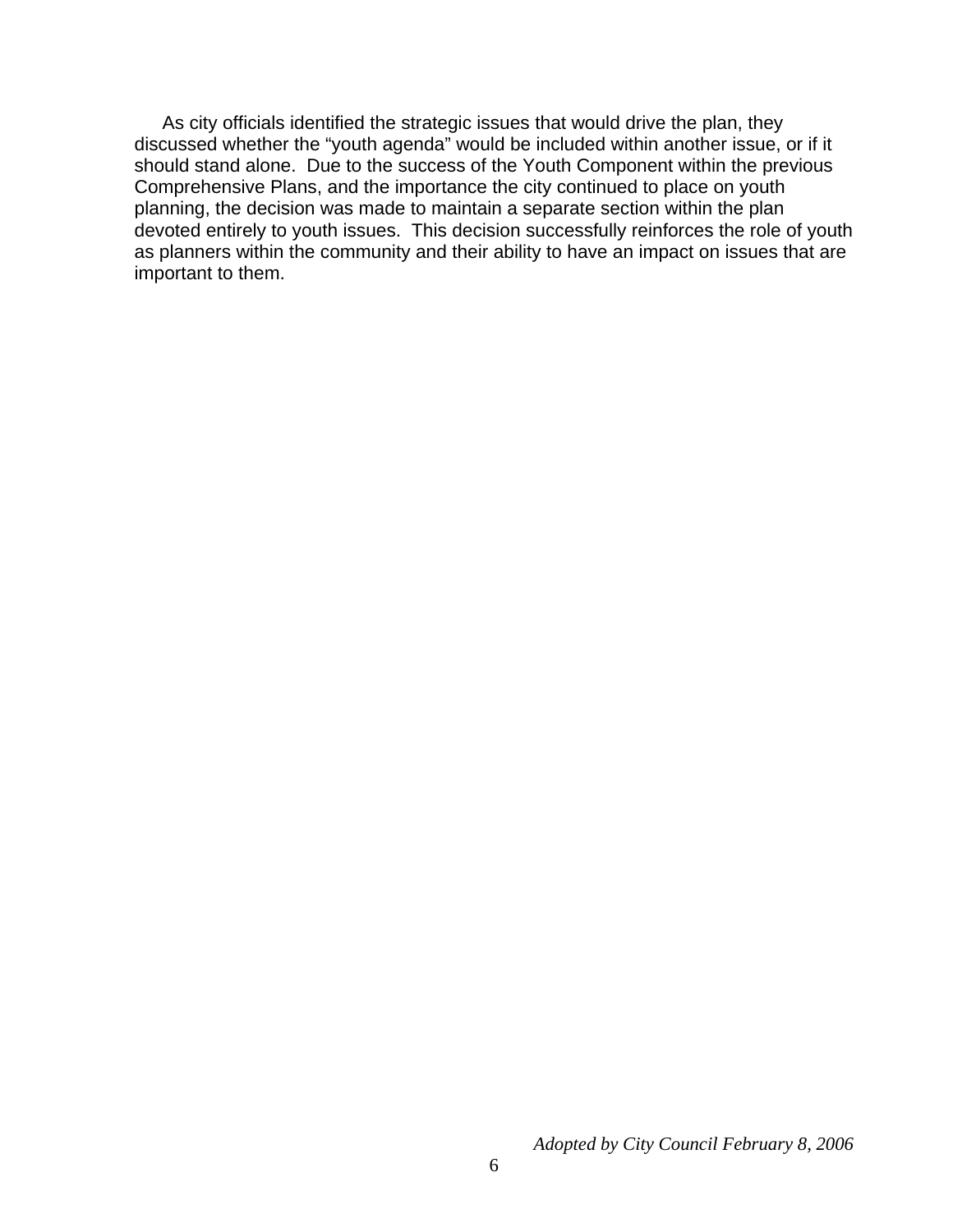## **Section II**

## **The Hampton Community Plan: Vision and Goals**

#### *Key Issue Areas*

The Vision and Goals document of the Hampton Community Plan is the blueprint for the subsequent action plan that will carry out the guidelines of the Community Plan. In developing this initial document, eight community based focus groups were created to generate the contents of the Vision and Goals.

The seven original focus groups derived from the City's 1998 Strategic Plan were made into eight with the inclusion of the Youth focus group, meant to capture the youth perspective in its own body.

However, as young people are concerned citizens just as adults, the topics of the other seven focus groups are equally pertinent to young people. By outlining the eight key issues, a connection between the youth agenda and the City's planning process can be made.

#### **Customer Delight**

Vision: *"Hampton will provide unparalleled public education, neighborhood, city, and community service that will exceed its customers' expectations."*

Any business or public agency knows that without a high degree of customer satisfaction, there is no way to be successful. Long term success can only be attained by meeting or exceeding these expectations.

Young people are an important part of the customer population, and for many businesses, especially those that cater to young people as their primary customer, to not seek to satisfy their expectations would be disastrous. A good impression brings customers back time after time, and by striving to improve their services and skills, businesses can easily flourish in Hampton. Additionally, a business atmosphere that makes a positive impression on young people will help to draw them back to the city later in life.

#### **Healthy Business Climate**

Vision: *"Hampton will be the community of choice for businesses seeking an environment that maintains, expands, and attracts investment."*

In order for Hampton to continue to develop as a city, its economic foundation must remain solid and sustained. The key factor is having a well trained and educated workforce. The best communities attract the "best and brightest" which fuels the local

*Adopted by City Council February 8, 2006*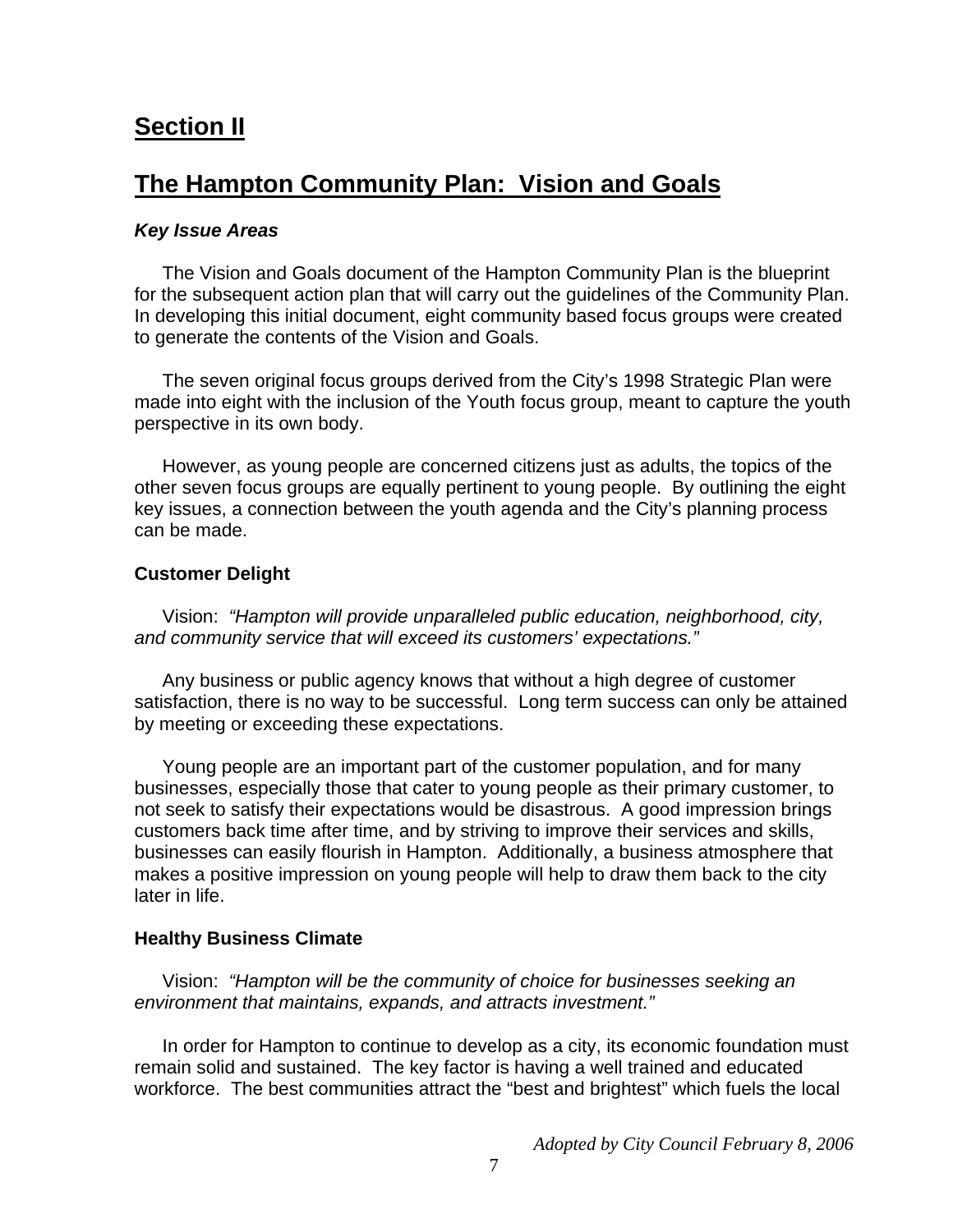economy with an abundance of highly skilled workers, and this in turn attracts more businesses. By bringing more and more businesses to the city, Hampton's value increases as a desirable city in which to live, work, and do business.

#### **Healthy Growth and Development of Children and Youth**

Vision: *"Hampton's children and youth will thrive and succeed in a caring community."*

Young people are the next generation of active citizens in any community. If their development is ignored by their community, the young people would just as soon leave the city when they come of age rather than stay where they do not feel they were nurtured.

Hampton has identified that by paying attention to the specific needs of young people, from the time they are born until they graduate high school; the young people have the best possible chance of becoming strong community members.

#### **Healthy Neighborhoods**

Vision: *"Hampton neighborhoods: the best places to be."*

The neighborhood is a microcosm of the city in which it is located. The focus groups quickly identified that the neighborhoods in Hampton reflect the city itself. Neighborhoods are places where youth and adults work to invest their time and energy into creating a caring and developmental asset-based environment.

By making sure that every neighborhood in Hampton is economically viable, civically functional, and diverse, the City can be sure to create locations where young people want to live and grow.

#### **Healthy Diverse Community**

Vision: *"Hampton will thrive as a diverse community which celebrates, supports and encourages positive people-to-people relations as a foundation for community success."*

As a city that is tremendously diverse in terms of ethnicity, Hampton has a unique opportunity to harness the benefits of such diversity. The first step taken by the focus group was recognizing that inclusiveness and tolerance are key to the city's future.

The global economy is by definition a diverse "place." To succeed socially as well as economically our community and its citizens must be able to thrive in this type of environment. Young people grow up with the values that are instilled in them by their parents, by their community, and by their friends. The City has many resources at its disposal for the promotion of multicultural appreciation, and by continuing to encourage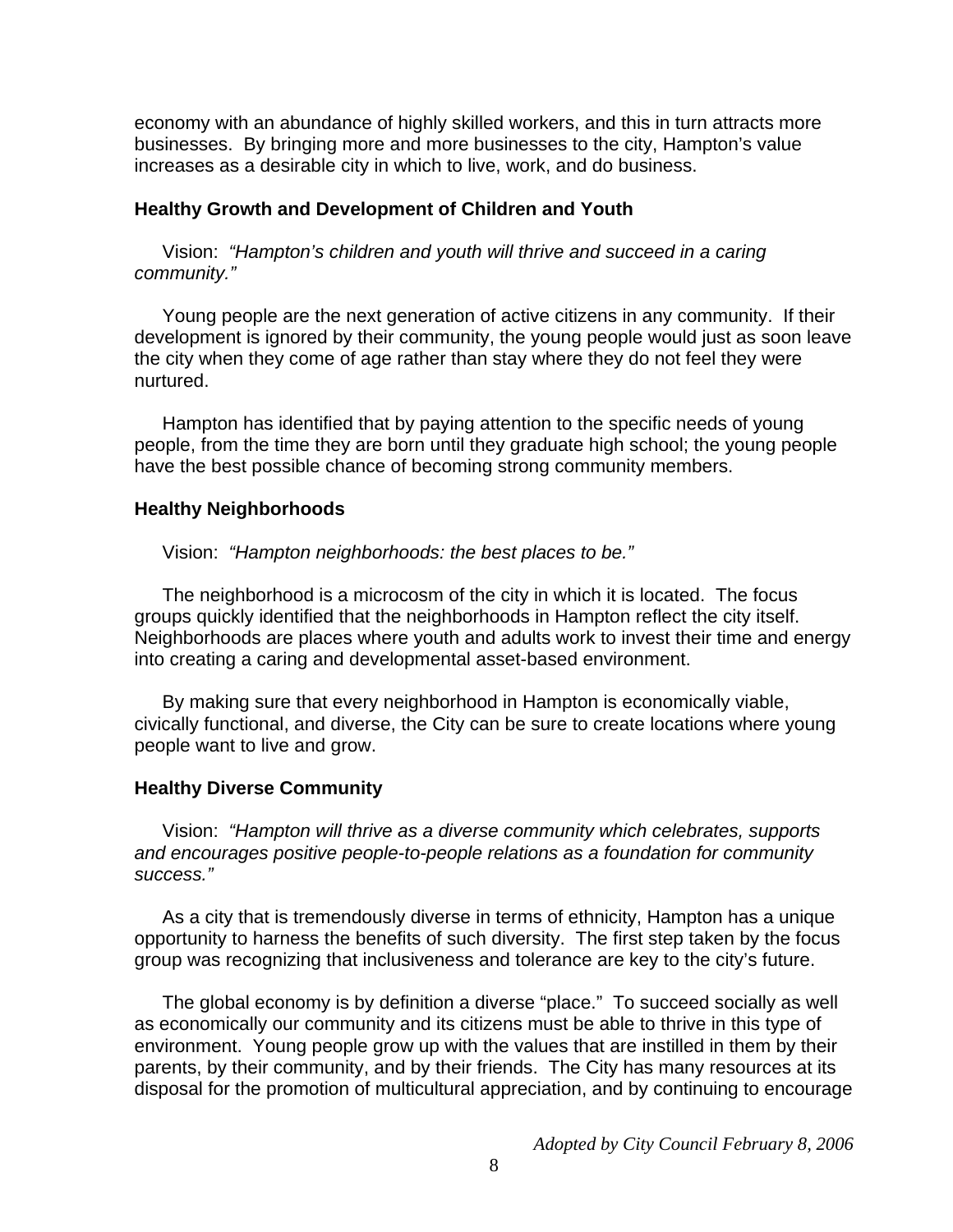these assets, especially in the youth of the community; we can better lead our city into a stronger economic and social era.

#### **Healthy Region**

Vision: *"Hampton Roads will be a thriving economically competitive region."*

Hampton is just one city in a booming economic region known as Hampton Roads. While Hampton's first obligation is to provide for its own citizens, it would be short sighted to not recognize that Hampton's success as a city is dependent on the successful development of Hampton Roads.

By collaborating with other communities in our region on the subject of long term community planning, and by pooling ideas and strategies across cities, the Hampton Roads region can increase its standing and reputation across the country as a viable social and economic region. By having young people from across the region collaborate, they can be exposed to a multitude of opportunities for engagement and involvement not only in their city but their region as well.

#### **Strong Schools**

Vision: *"Hampton City Schools, the first choice for academic and lifelong success by every single student."*

One of the defining aspects of the Community Plan is the incorporation of the Hampton City Schools' Strategic Plan along with the City's Comprehensive and Strategic Plans. This combination strengthens the connection among school and civic officials in terms of goals and strategies.

Hampton City Schools strives for both personal and academic excellence in its students. By constantly looking at how to improve not just the educational opportunities, but life skills and workforce opportunities as well, the school system can readily prepare young people for entering the world beyond high school.

#### *Overarching Themes*

Through the process of creating the Vision and Goals, certain concepts were commonly held by all of the focus groups. These concepts did not seem to fit into any specific category, so these recurrent thoughts were labeled as "overarching themes," and as "directions for moving forward." While not involved in the first phase of the Community Plan, these concepts will be included in the second, action-oriented, phase.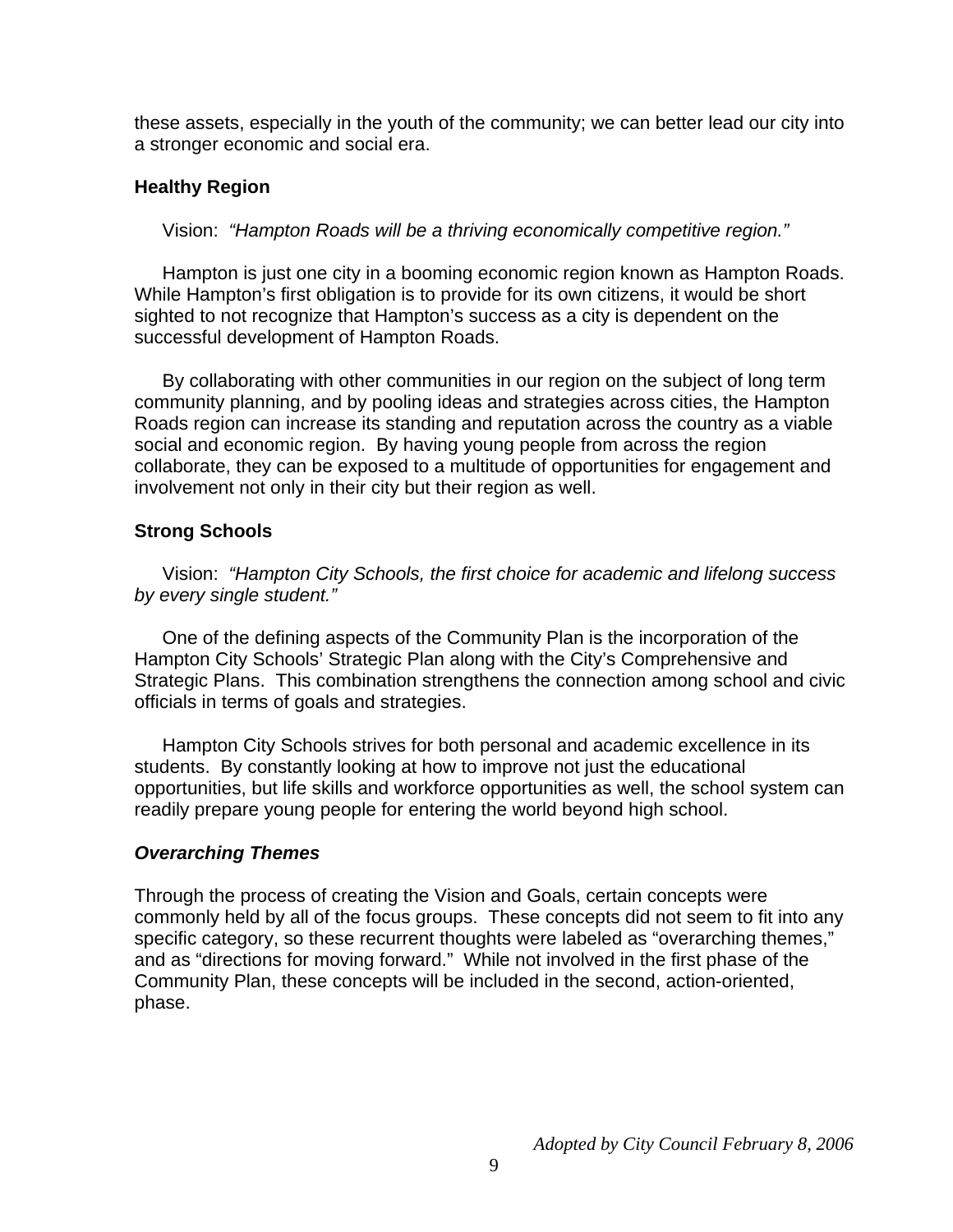#### **Economic Sustainability**

As with any other developed community, the viability of the City's economy is crucial to its continued success and expansion. The 1998 Strategic Plan mentioned numerous times "challenges of being a mature city." The theme of economic sustainability seeks to create a clearer definition for addressing these challenges.

#### **Community Partnerships & Engagement**

The focus groups were made up of a variety of citizens ranging from young people to city/school employees, to parents and to public officials. Hence, it was not difficult for them to understand the need for full community participation in the planning process. Only by including the voice of all those affected - - be it young people, adults, students, teachers, parents, etc. - - can a policy be truly successful. Additionally, when groups seek out specific individuals to harness their talents and make sure they are put to use, a better solution is created.

#### **Community Perception/Marketing/Image**

Oftentimes the media can play a large part in the public's perception of a certain community. The focus groups identified that many assets that were present in Hampton were not being properly portrayed in local media sources. The groups simply recognized that by harnessing the mass outreach power of the media, the visions and goals of the Community Plan would become potentially easier to attain.

#### **Preparing Citizens for Future Success**

While the training of our young people in work force ethics and life skills has been outlined by Hampton City Schools, the focus groups noted that it is important for these opportunities to be open to any and all citizens. A community cannot exist without its citizens, and by providing educational opportunities that can last a lifetime, Hampton can expect to see a stronger base of people living in the City in the years to come.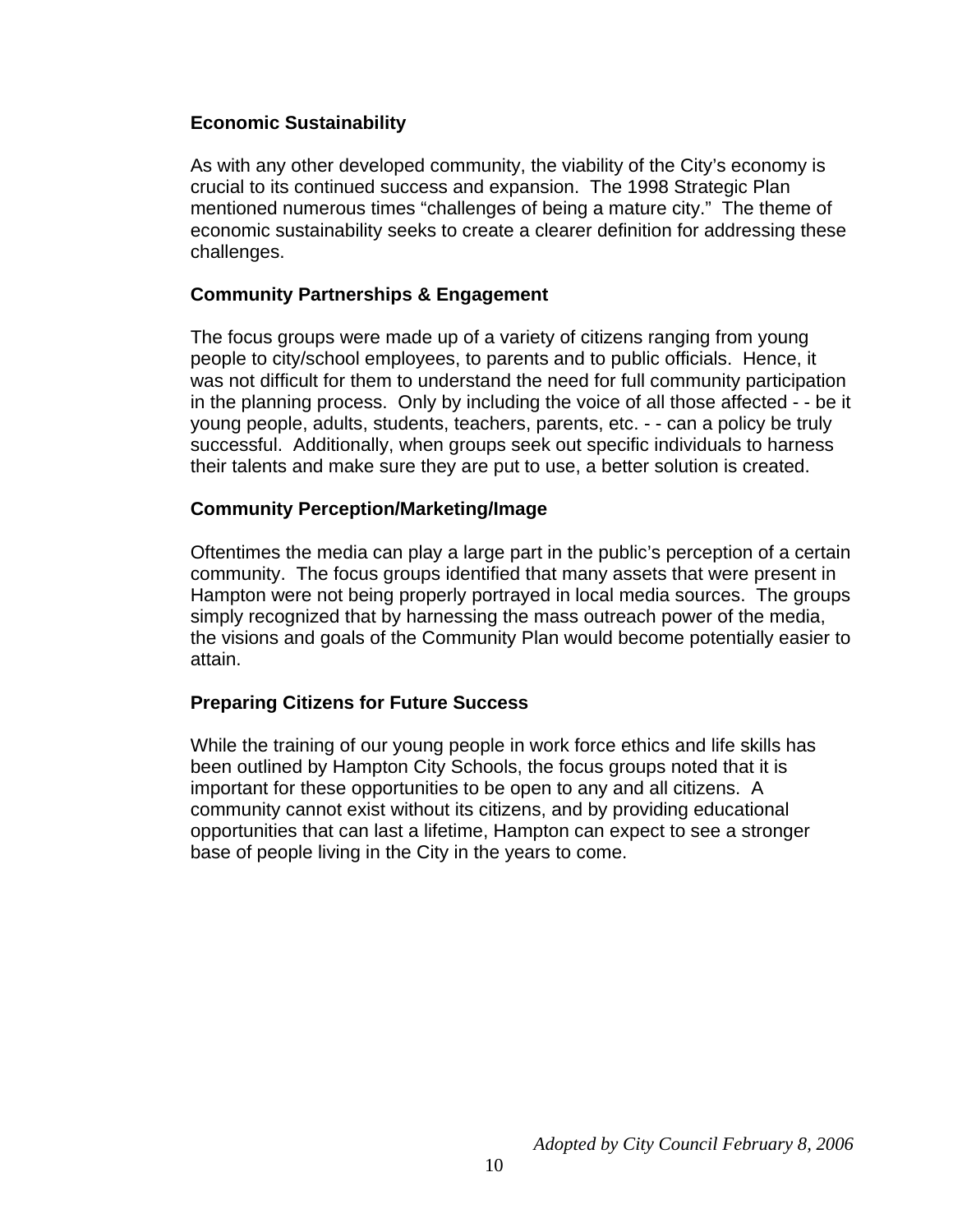## **Section III**

## **Youth as a Strategic Issue**

The eighth focus group formed during the first phase of the Community Plan process was the Youth Focus Group. The facilitators of the process recognized that through Hampton's continued support of youth engagement in the community; young people were becoming a unique constituent group. By having young people outline their visions and goals for themselves and their peers, the Community Plan would become more inclusive.

The vision statement for the Youth Focus Group sums up the necessity of involving young people in a process that is meant to help sustain and improve the city through the next few decades.

Vision: "Better Youth, Better Hampton, Better Future"

Although the youth of Hampton already had a document that expressed their vision for the city, the Youth Component of the 2010 Comprehensive Plan, the Youth Focus Group decided to revisit issues deemed most important by young people in the city and came up with six new goals for the Youth Section of the Community Plan.

#### **Caring Relationships Within the Community**

- Does every young person grow up with positive examples from their family and community?
- Youth perceive the need for strong, positive youth/adult relationships in both business and the community at large.
- Neighborhoods and public places in which youth meet and recreate lack the perception of safety.

#### **Youth Share Leadership**

- Youth need opportunities on both the local and regional level to share leadership and participate fully in decisions that affect them.
- Youth engagement in civic activities, while prevalent in Hampton, needs to be increased.
- Hampton youth are not in contact with young people from other communities in the region.

### **Youth Acquire Essential Life Skills**

• Youth perceive a lack of educational, social, civic, and recreational opportunities that provide essential life skills.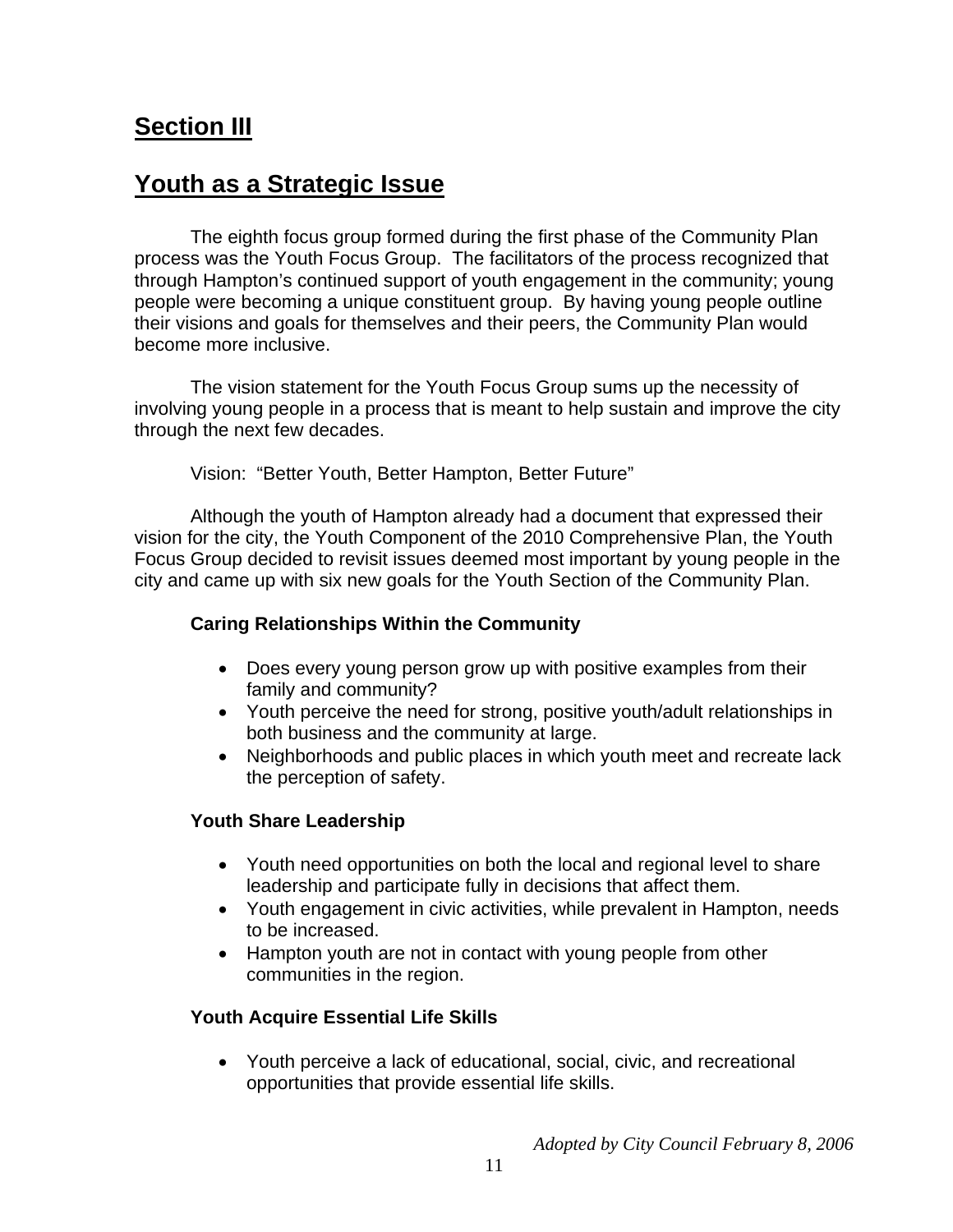• Parents and youth do not have/realize they have access to technological resources.

#### **Every Young Person is Prepared for a Career**

- Are teens knowledgeable about job opportunities in their community?
- Teens do not feel they are equipped with the proper skills to succeed in a job.
- Youth cannot access employment opportunities that provide training and work related skills.

#### **Places to Go and Things to Do for Youth**

- Due to a lack of affordability and adult awareness/support of youth space, youth believe there is no place specifically set aside for teens.
- There is a lack of places and activities to entice teens and young adults to choose Hampton as a place to live.
- There is not a wide variety of age appropriate activities in neighborhoods.

#### **Getting Around**

- Youth are not knowledgeable about transportation accessibility and options available both locally and regionally.
- Youth lack knowledge as to how to get around using public transportation.
- Youth are not informed about car safety.

As would be expected, parts of the original four goals from the Youth Component of the 2010 Comprehensive Plan can be seen in the six new goals for certain issues that are of importance to young people. When the goals from the Comprehensive Plan are placed alongside the new goals, the evolution of the youth agenda in the city can be illustrated.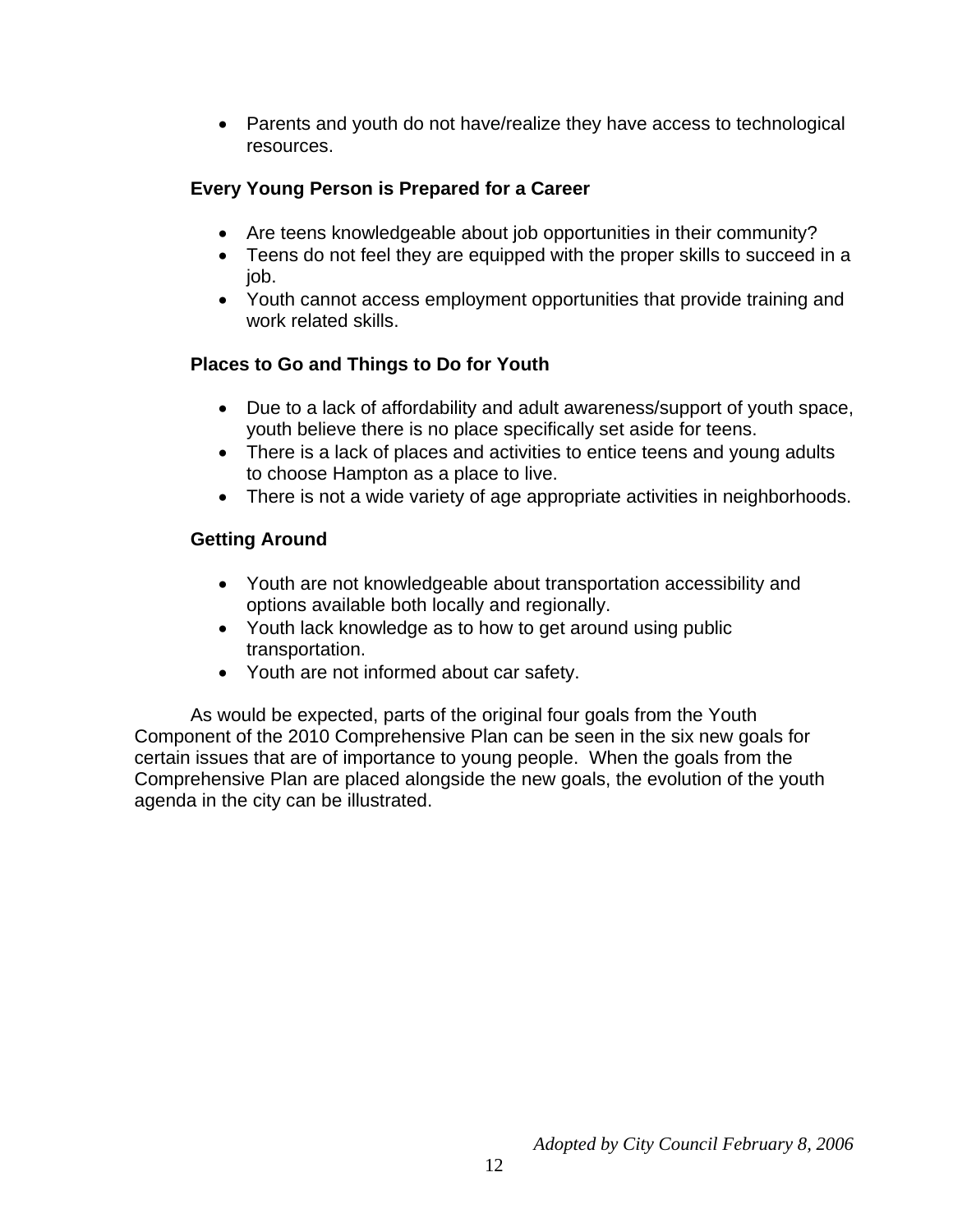## *Youth Space*

#### **2010 Comprehensive Plan Community Plan**

#### **Youth Space**

- There is no place specifically set aside for teens.
- There is a lack of recreational opportunities.
- Existing community retail/entertainment are not "youth friendly."
- There is not a wide variety of entertainment.

#### **Places To Go and Things To Do for Youth**

- Due to a lack of affordability and adult awareness/support of youth space, youth believe there is no place specifically set aside for teens.
- There is a lack of places and activities to entice teens and young adults to choose Hampton as a place to live.
- There is not a wide variety of age appropriate activities in neighborhoods.

Comparison of Youth Space Issues

-Reasons youth space is not available in Hampton (lack of affordability, awareness, etc.) are given, and not simply left at "there is no youth space."

-The importance of young people as a vital part of Hampton's future and not as just a single interest group is better expressed in the Community Plan.

-Neighborhoods and their fundamental importance to young people and growth are mentioned in the Community Plan.

## *Transportation*

#### **2010 Comprehensive Plan Community Plan**

#### **Transportation**

- Hampton is oriented for auto traffic, not pedestrian or alternative transportation, so youth are overly dependent on cars.
- There is a lack of knowledge as to how to get around using public transportation (Including school buses).
- There is a perception that bus stops are not safe.
- France transportation (as alternative to cars) is too expensive. • Public transportation (as an

#### **Getting Around**

- Youth are not knowledgeable about transportation accessibility and options available both locally and regionally.
- Youth lack knowledge as to how to get around using public transportation.
- Youth are not informed about car safety.

*Adopted by City Council February 8, 2006*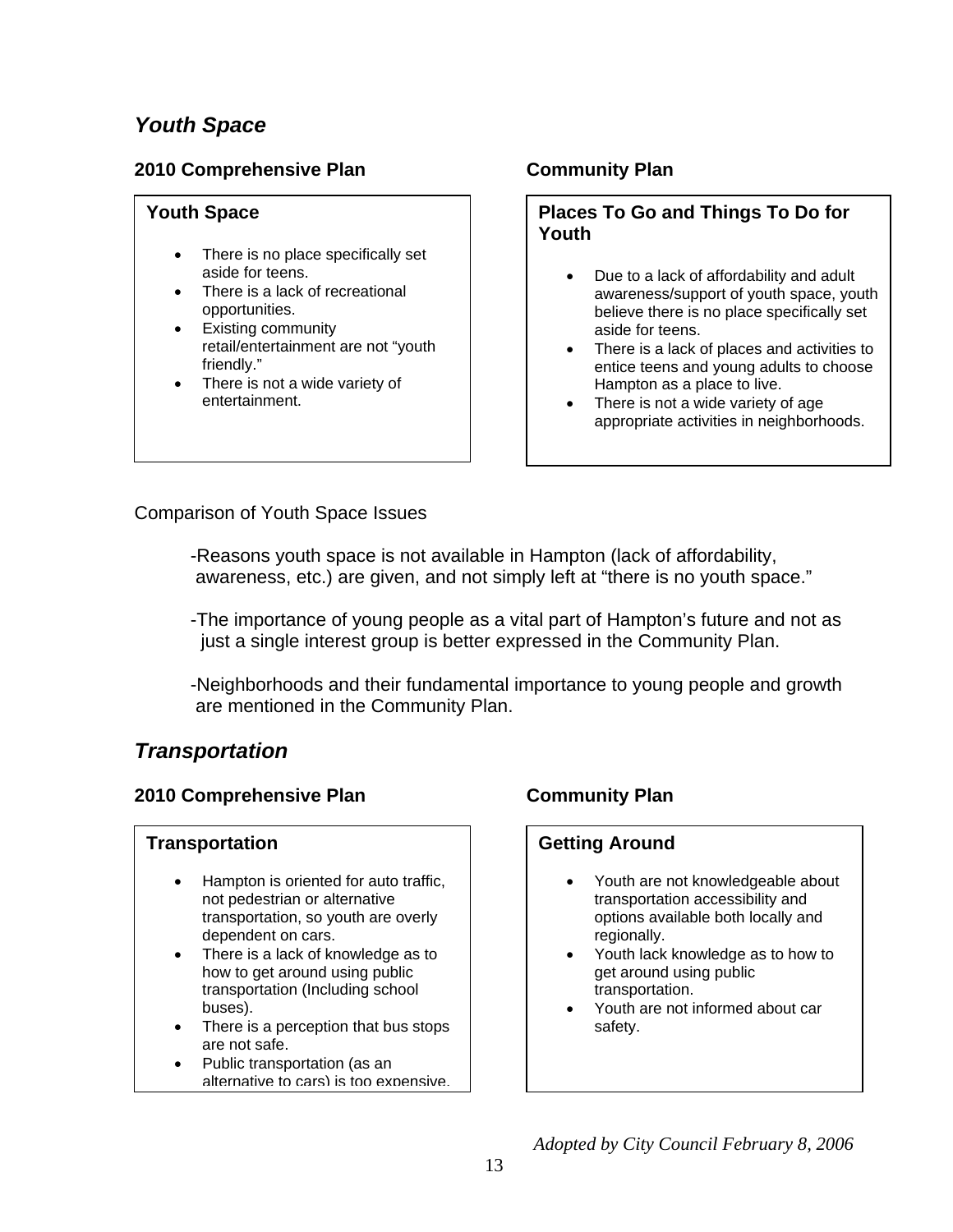-Many of the specific issues concerning public transportation (other than general knowledge) have been at least partially resolved because of the recent focus on

this issue by youth groups within the City of Hampton.

-Regional concerns about transportation are expressed in the Community Plan, not just City concerns.

## *Employment*

#### **2010 Comprehensive Plan Community Plan**

#### **Employment**

- Youth are not knowledgeable about opportunities.
- Youth do not have/realize they have job skills.
- Youth are not always viewed positively by business.

#### **Every Young Person is Prepared for a Career**

- Are teens knowledgeable about job opportunities in their community?
- Teens do not feel they are equipped with the proper skills to succeed in a job.
- Youth cannot access employment opportunities that provide training and work related skills.

Comparison of Employment Issues

-These two objectives are quite close in both wording and meaning, except that the Community Plan offers a solution in the form of being able to access employment trainings and opportunities. Many of the same youth employment problems that existed when the 2010 Comprehensive Plan was written still exist

today and the youth position on this issue is evidence of that.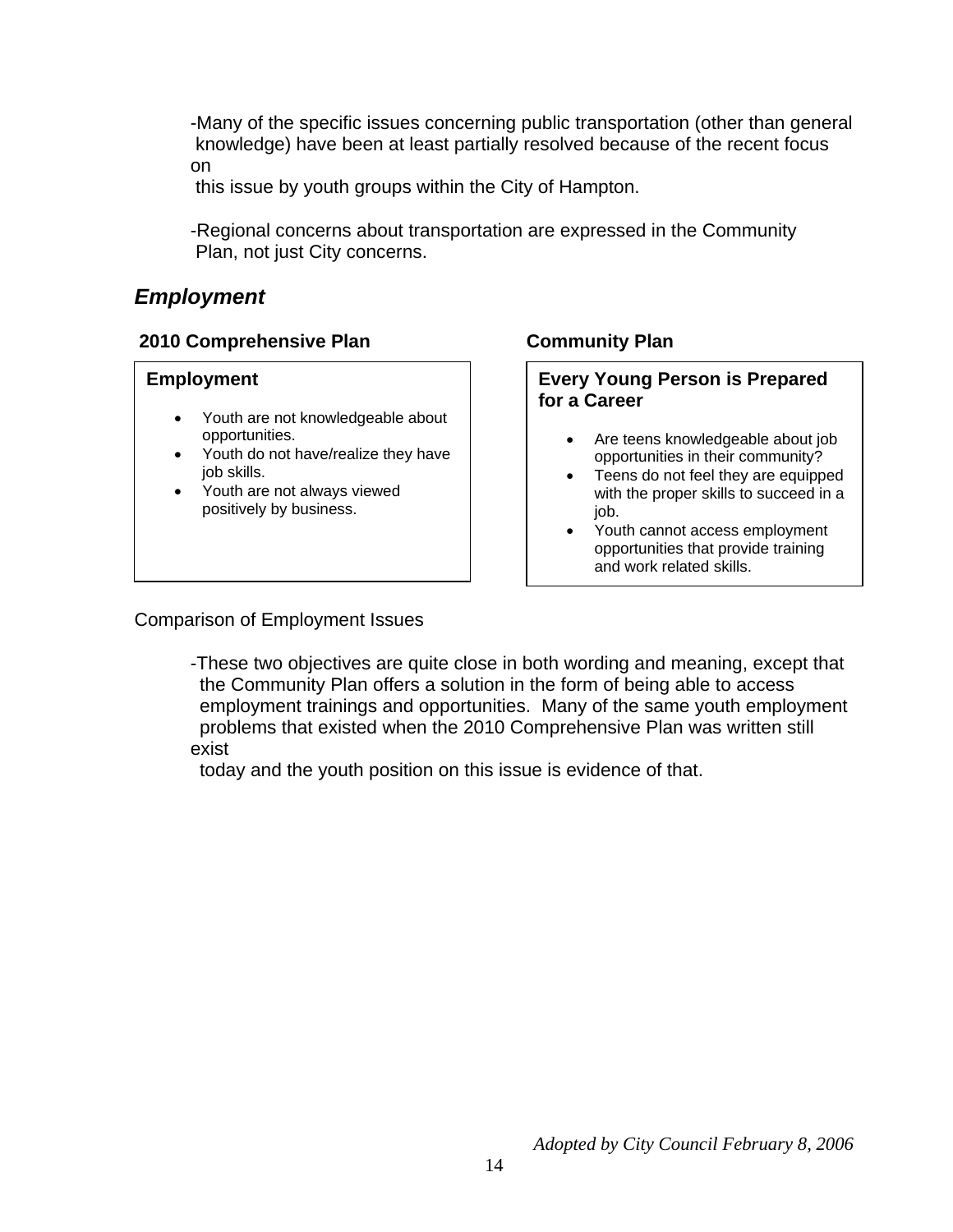## *Caring Relationships*

#### **2010 Comprehensive Plan Community Plan**

#### **Caring Relationships**

- There is a lack of cooperation/participation from the school system.
- There is still a need to improve youth/adult partnerships to benefit the entire community.
- There is a lack of involvement in neighborhood concerns.

#### **Caring Relationships Within the Community**

- Does every young person grow up with positive examples from their family and community?
- Youth perceive the need for strong, positive youth/adult relationships in both business and the community at large.
- Neighborhoods and public places in which youth meet and recreate lack the perception of safety.

Comparison of Caring Relationships

-The importance of neighborhoods in the growth and development of youth is highlighted in both objectives. However, schools are not mentioned specifically in the Community Plan objective because of the high amount of effort put into caring environments in schools since the creation of the 2010 Plan (CARE Conference, Superintendent's and Principal's Advisory Groups, etc.).

-The need for businesses to have caring environments is mentioned in the Community Plan, reflecting the more inclusive horizon of the community planning process.

While the preceding four goals of the Community Plan fit nicely with the four outlined goals of the Comprehensive Plan Youth document that still leaves two objectives from the Community Plan unmatched.

#### *Youth Share Leadership*

Since the Youth Component of the 2010 Comprehensive Plan was written, youth engagement within Hampton has dramatically increased (ex. Hampton Youth Commission, Uth Act, Neighborhood Youth Advisory Board, specific school and neighborhood youth boards, etc.). The Youth Focus Group determined that while youth engagement is an accepted concept in the city, it needs to be promoted and expanded across the region.

#### *Youth Acquire Essential Life Skills*

 While the Employment objective of the 2010 Comprehensive Plan mentions that job skills are essential to young people in the city, there is no mention of life skills that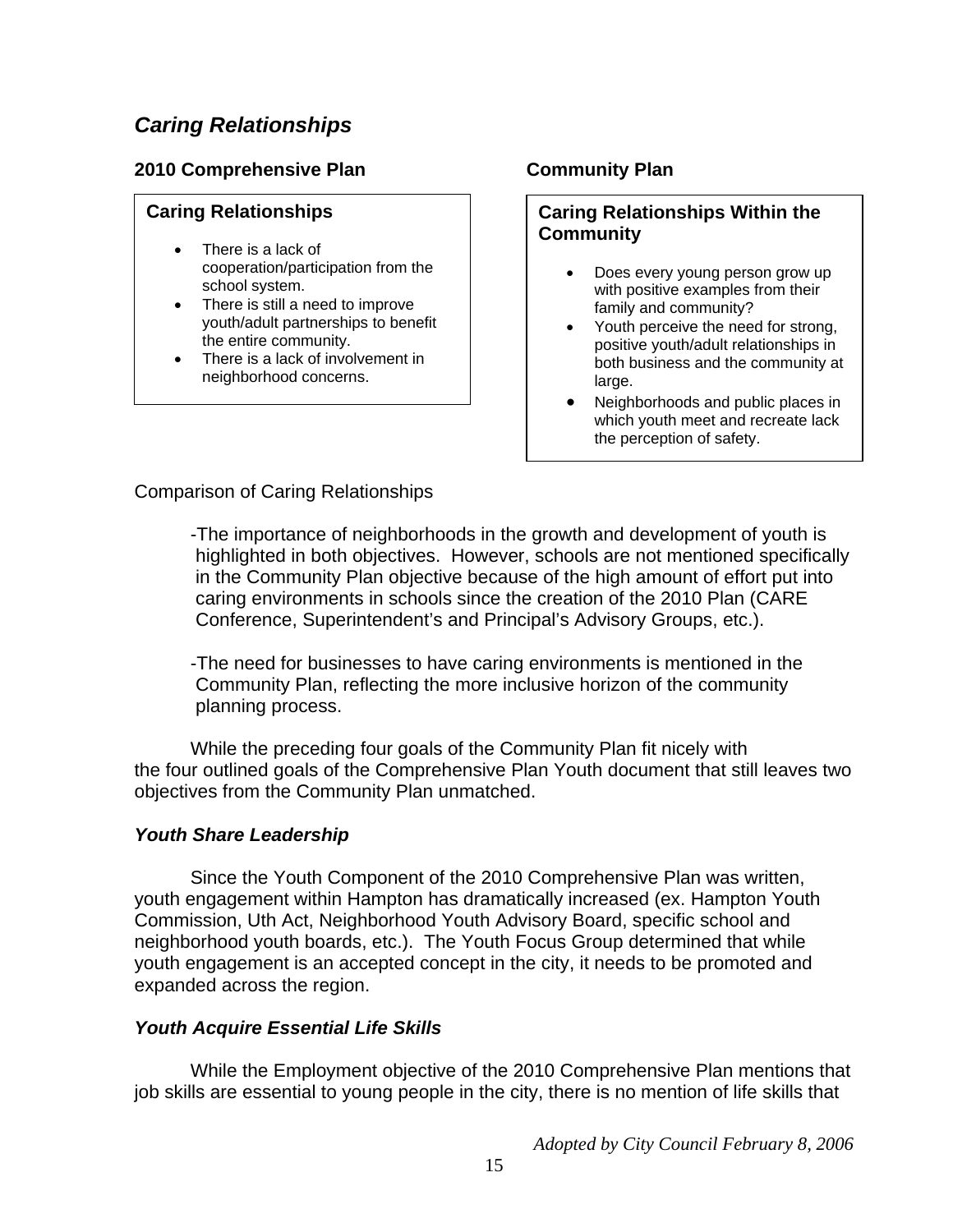are not necessarily work oriented. The Youth Focus Group concluded that these skills are just as important as those offered in employment trainings, and that they deserve their own category for improvement and progression.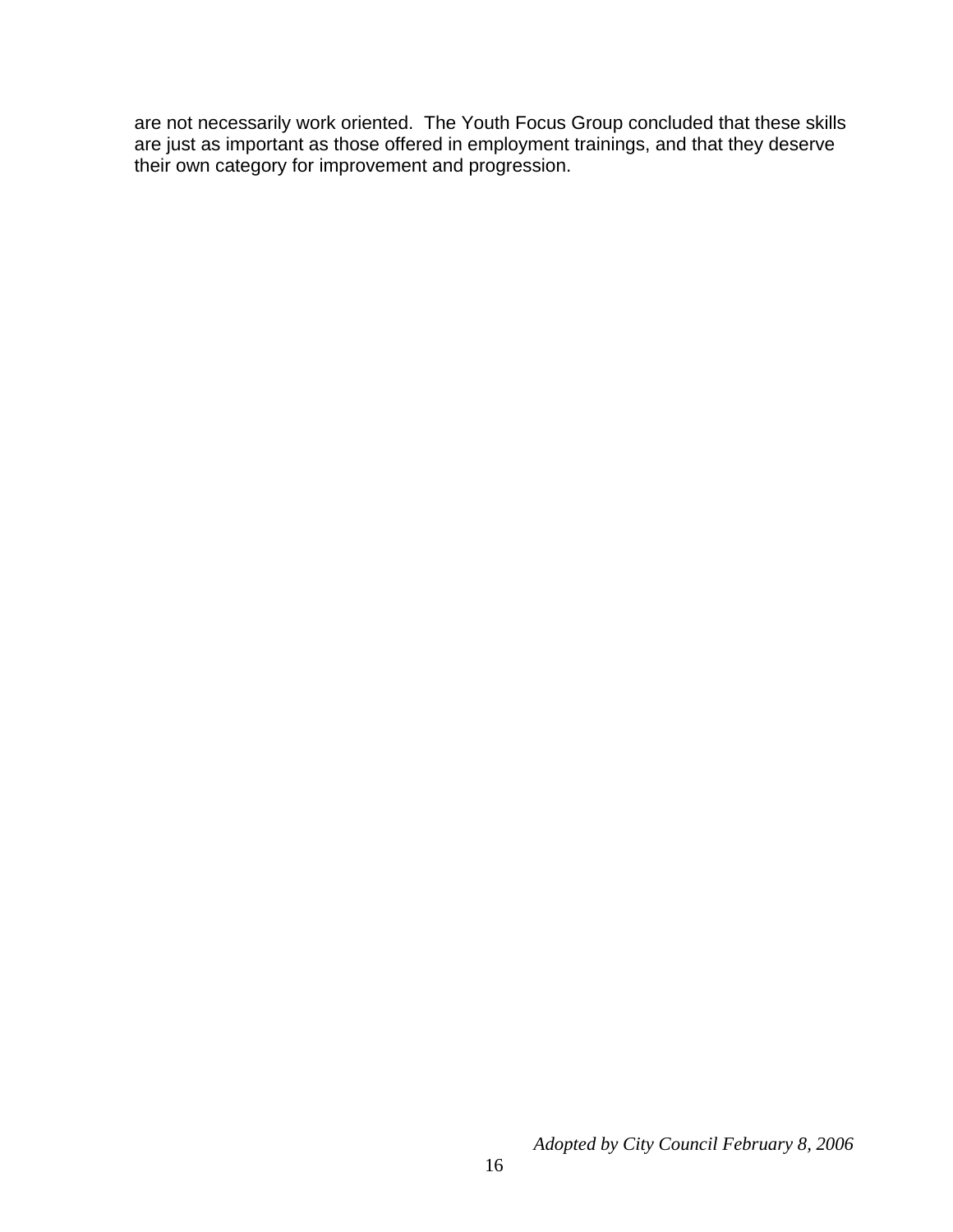## **Section IV**

## **Goals and Objectives**

### *Goal Y-01: Caring Relationships Within the Community:*

Caring Relationships Within the Community is one of six "Youth" goals adopted in the updated Community Plan. Caring Relationships can include adult to youth relationships, youth to youth relationships, government to youth relationships, and business to youth relationships in the community. Because these types of relationships can exist throughout all aspects of a community, they are vital to the healthy development of young people in that community. According to a 1999 Community Interaction Survey conducted by the Hampton Youth Commission and the Youth Planners, 83% of the students surveyed agreed that it is important for young people and adults to be able to work well together. This same survey also asked if the young people thought that improving youth/adult relationships would increase job opportunities for youth and 73% of those surveyed agreed.

 Caring Relationships are important because young people perceive that working together with adults will open up more opportunities for the youth. To improve Caring Relationships in the community, youth must grow up with at least 30 of the 40 Developmental Assets, have a strong, positive youth to adult relationship in both business and the community, and the neighborhoods and public places in which they meet and recreate must have the perception (and actuality) of safety.

#### **Objective Y1.1: Every Young Person In Hampton Grows Up With 30 Or More Developmental Assets.**

Young people are highly influenced by their surroundings when they are developing. Young people need to grow up with positive examples around them to better increase the chance that they will become successful. One method of categorizing and identifying these examples is through a system known as Developmental Asset-Building.

The 40 Developmental Assets were originally developed by Search Institute, a national organization based in Minneapolis and dedicated to providing leadership and research about young people across the country. Since 1989 they have surveyed nearly 2 million young people across the United States and Canada leading to the creation of a tool known as the Developmental Assets. These assets were further divided into two broad categories, external assets and internal assets. External assets deal with the positive experiences young people receive from the world around them. These 20 assets are about supporting and empowering young people, about setting boundaries and expectations, and about positive and constructive use of young people's time. External assets identify important roles that families, schools,

*Adopted by City Council February 8, 2006*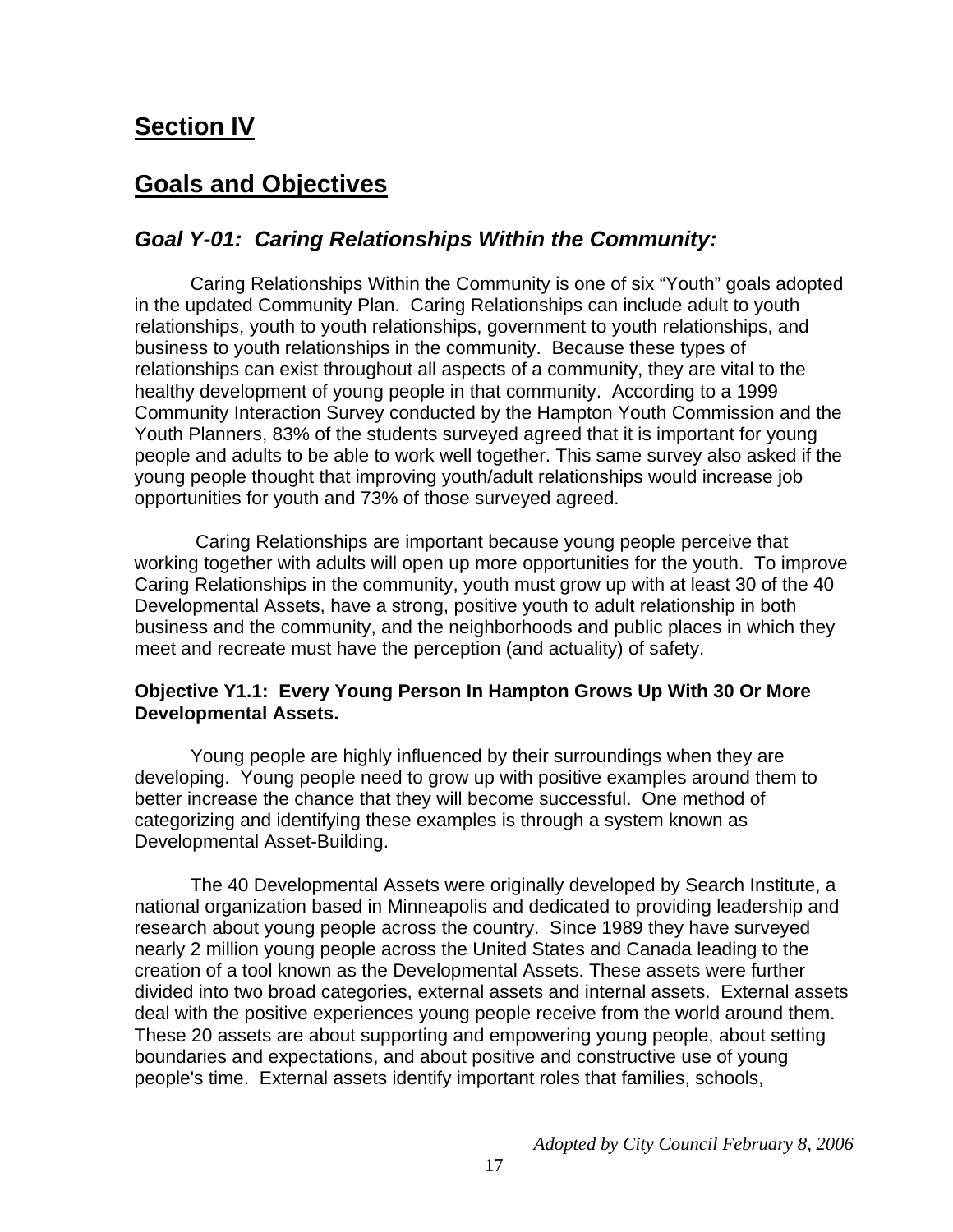congregations, neighborhoods, and youth organizations can play in promoting healthy development.

Internal Assets are the twenty assets that identify those characteristics and behaviors that reflect positive internal growth and development of young people. These assets are about positive values and identities, social competencies, and commitment to learning. The internal Developmental Assets will help young people make thoughtful and positive choices and, in turn, be better prepared for situations in life that challenge their inner strength and confidence. These assets include the categories: commitment to learning, positive values, social competencies, and positive identity.

According to Search Institute's surveys, 62% of young people have fewer than 20 of the Developmental Assets. Overall, the average young person in America has only 19 assets!

The program for increasing the total number of Developmental Assets among youth has been embraced by the City of Hampton over the past decade. Organizations such as Alternatives, Inc. and the Coalition for Youth utilize and refer to the Developmental Assets when working with groups of young people. Materials related to the Assets are always prevalent in either of these organizations as they are an integral part of many of their programs, such as the Hampton Youth Commission and the Neighborhood Youth Advisory Board.

#### **Objective Y1.2 and 1.3: Improve Youth/Adult Relationships, Especially Business and Other Community Organizations Relationships With the Youth.**

In order to have a truly caring environment in which young people can thrive, caring youth/adult relationships must be prevalent in all aspects of the community. These relationships include, but are not limited to, those within schools, businesses, neighborhoods, and community organizations that cater to young people.

Strong, positive youth/adult relationships are harder to attain at the business level than at the community level. These relationships in the business community are especially important to young people; the survey conducted in 1999 showed that 82% of those surveyed thought that improved youth/adult relationships would benefit businesses by providing responsible youth for jobs, and 78% of those surveyed agreed that improved youth/adult relationships would increase the number of youth-friendly businesses. An example of a strong relationship on the business level is a business that gives incentives when students come in with good grades.

The Youth Friendly Guidebook is a document created by young people to help businesses and service organizations understand how youth friendly they really are. The Guidebook lists several criteria for determining whether or not a business is youth friendly. The youth-friendly rating is decided by a team of youth evaluators entering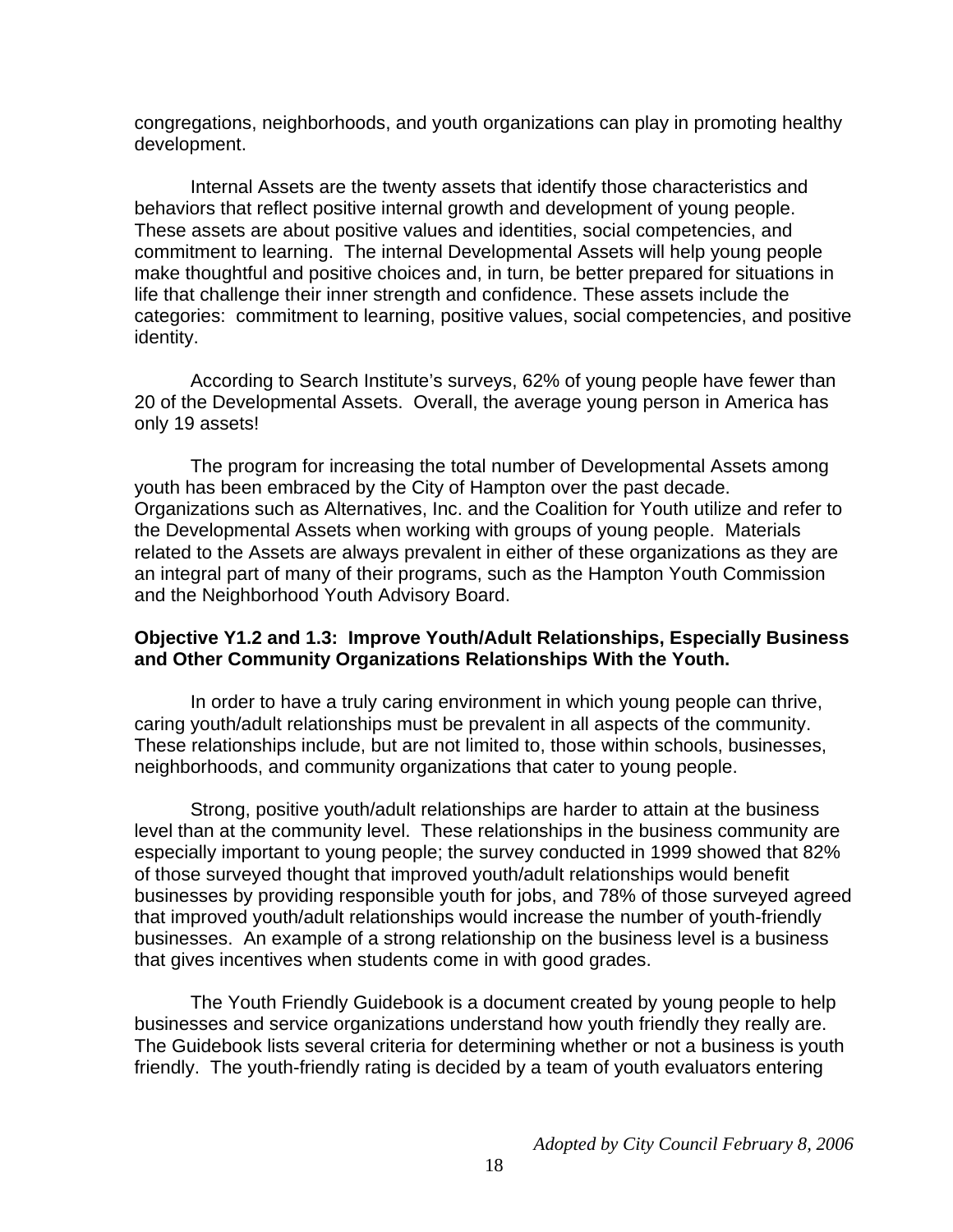the business and scoring the business on the specific criteria. The list of youth friendly businesses will be available to young people across the city.

Relationships within the community are also important to young people since the community is the place where nurturing and growth usually occur. An example of a strong relationship on the community level is a community or neighborhood center that is willing to help the youth of the neighborhood when it is needed.

Another important connection that should be strengthened is between the youth of the community and the businesses of the community. An example of this problem is that every time a teen dance club is organized, it usually shuts down within the year due to fights. If there was a strong bond between the youth and the business, then the business would respect the youth as adults and not punish all for the crimes of a few, and the majority of the youth would respect the club and each other enough not to want to ruin the fun for everybody.

A survey about community interaction was conducted in Hampton's high schools. In this survey, youth were asked how they view the School System's involvement with the rest of the community. One finding from the survey showed that young people do not see a strong connection between their school and their neighborhood. Another popular theme found in the survey was that most youth would like to increase school/community involvement. Youth also indicated that they are not usually able to find out at school what events are occurring in their neighborhood and vice versa. From these findings, we have identified the need to asses the connection between the school system and the community in Hampton.

Not all communities are impassive about schools. Another example of cooperation between a school and the community is the partnership between Davis Middle School and the Northampton Community Center. Northampton happens to be attached to one side of Davis. At one time, Davis had a student population too large for its classroom capacity. Northampton, which is a City run facility, allowed the school to utilize the classroom space they have during school hours. After school hours, the center welcomes youth from the school to participate in extracurricular activities. Students feel that the community center is an extended part of their school where they can go for fun and support.

Not all businesses are impassive about the importance of education either. One example of this is Chuck E. Cheese's, where youth get free tokens for bringing in a good report card.

Organizations also contribute to the youth in the community. One organization that cares about the community is the Marching Elites. This organization requires students to provide good report cards before they are allowed to participate in trips and parades. The organization also provides tutoring for students with a grade lower than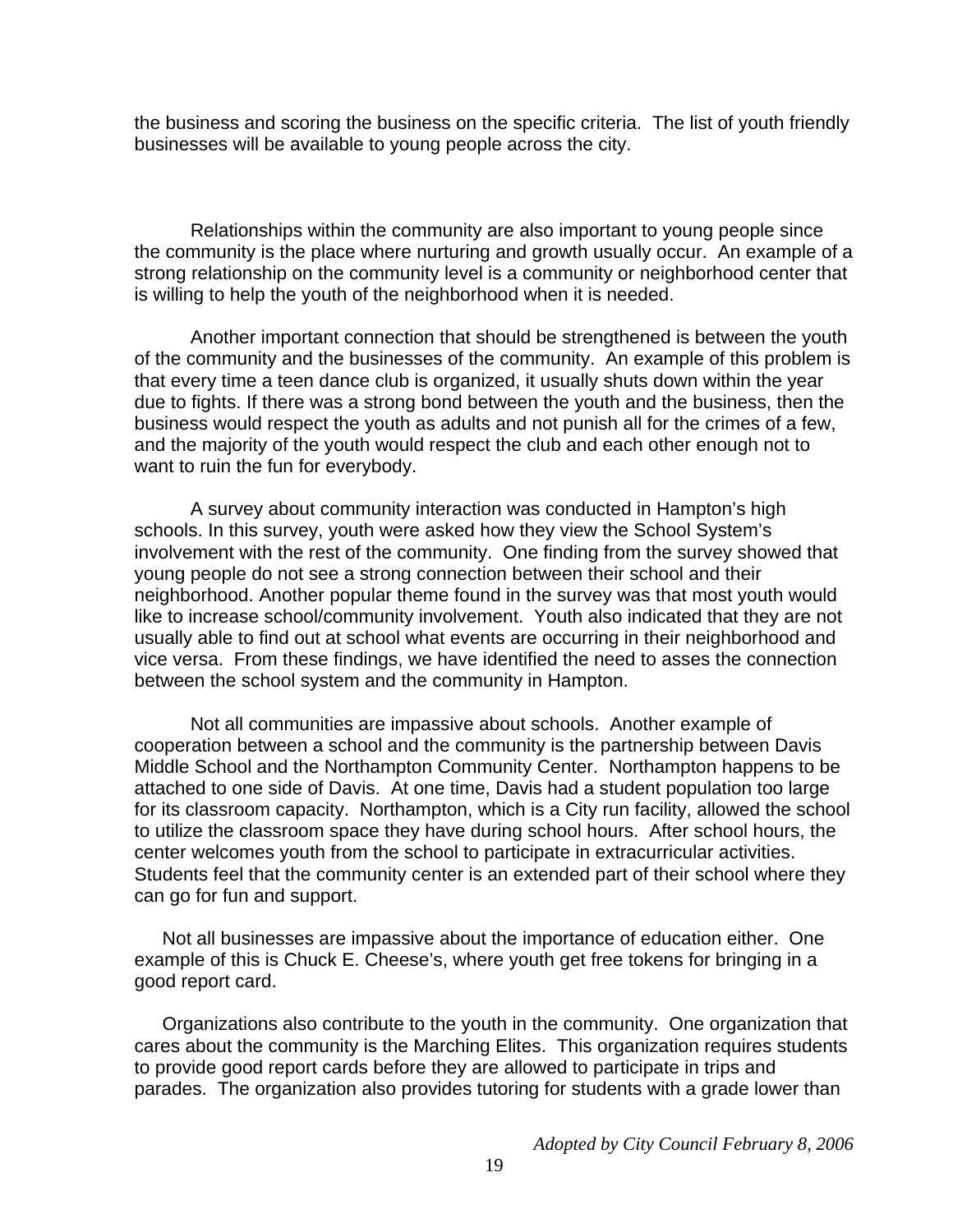a "C," and has a babysitting class among many other activities that provide a connection between youth and their community. These and other groups, schools, neighborhoods, and businesses, are fighting to create a strong connection between adults, youth, and communities.

#### **Objective Y1.4: Improve Perception Of Safety In Neighborhoods And Other Public Places In Which Young People Tend To Meet And Recreate**.

When a person enters a neighborhood or public place and initially feels uncomfortable or unsafe, this is a lack of perception of safety. If a certain place is generally associated with crime this is also a lack of perception of safety. The Youth Friendly Guidebook used to evaluate businesses and service organizations lists safety as one of its vital criteria.

In Hampton, some of the following areas may be labeled as having a lack of perception of safety:

-Neighborhoods that statistically have high crime rates. -Recreational areas that attract mainly teens and young adults, a place to "hang out" (ex. basketball courts, nightclubs, movie theaters, etc).

 The reason this is an issue is that young people want to be with their friends regardless of the perceived safety of the area in which they are meeting. The responsibility falls on the community to increase safety through partnerships with various sources such as:

-Police.

-Legislators (on both a local and state level).

-Neighborhood safety organizations (such as Neighborhood Watch).

#### **Conclusion:**

The caring relationships in our City are a building block for the development of healthy and successful young people. Making sure that developmental assets are present in the lives of our youth is fundamental to shaping a well rounded individual with knowledge of, and involvement in, their community. All the situations stated previously are excellent examples of successful youth/adult relationships in our City. All of these examples draw on both the involvement of young people and their adult counterparts to successfully carry out the task at hand, and sometimes the responsibility and leadership must be shared by both parties. Caring relationships must be carried out throughout the entire community, meaning that neighborhood organizations, businesses, civic organizations, and school related programs must all work to increase these caring relationships. The perception of safety in our neighborhoods and our city as a whole is important to not only safeguarding the wellbeing of our young people, but also insuring that they grow up and develop in an

*Adopted by City Council February 8, 2006*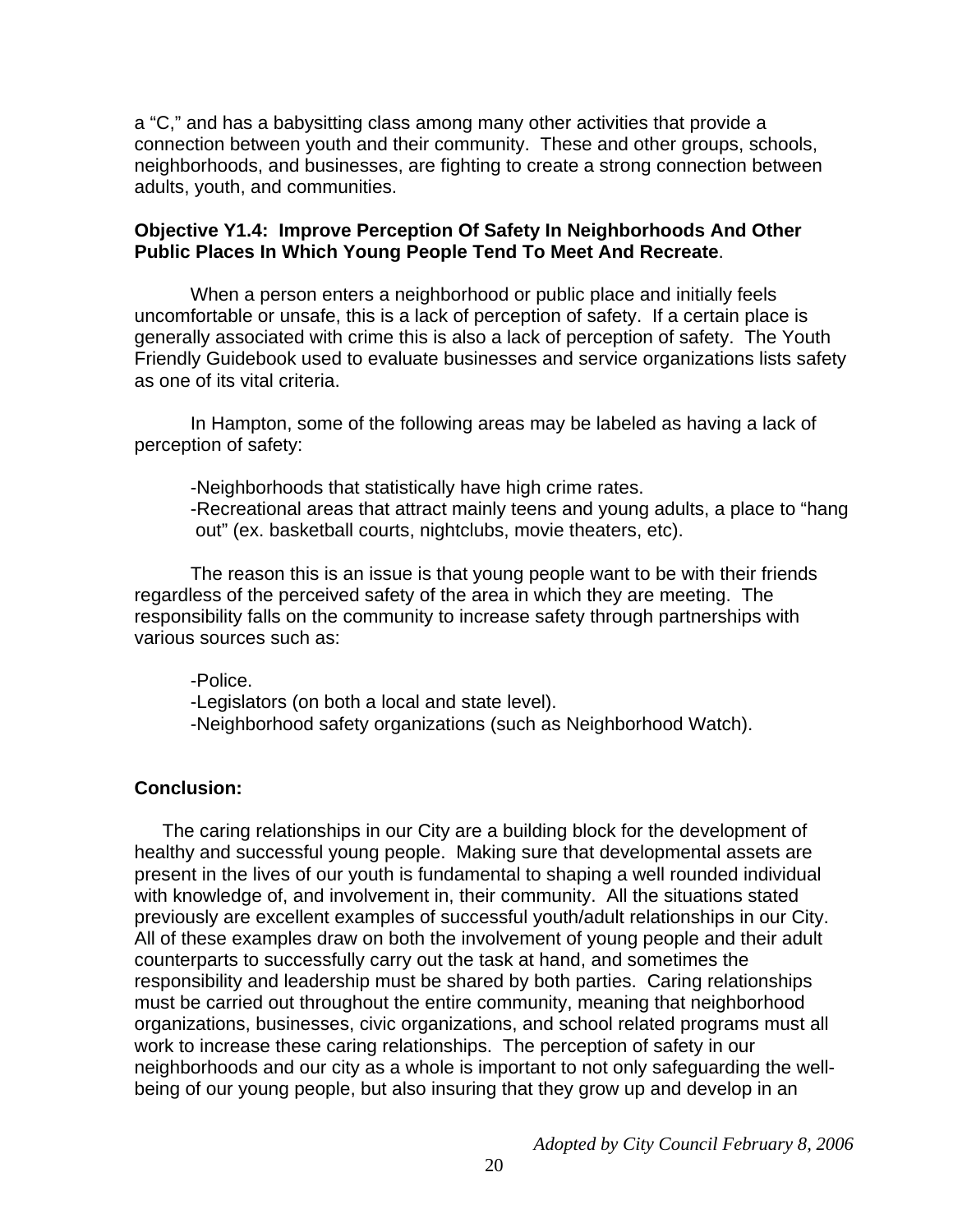environment that is caring and safe, so that they may carry on that value to their children.

#### **Preliminary Recommendations:**

- Relationships and youth/adult partnerships should have a meaningful and definite purpose.
- Partnerships should be developed between neighborhoods and schools.
- Develop a method to assess the relative strength of school/community and youth/business connections.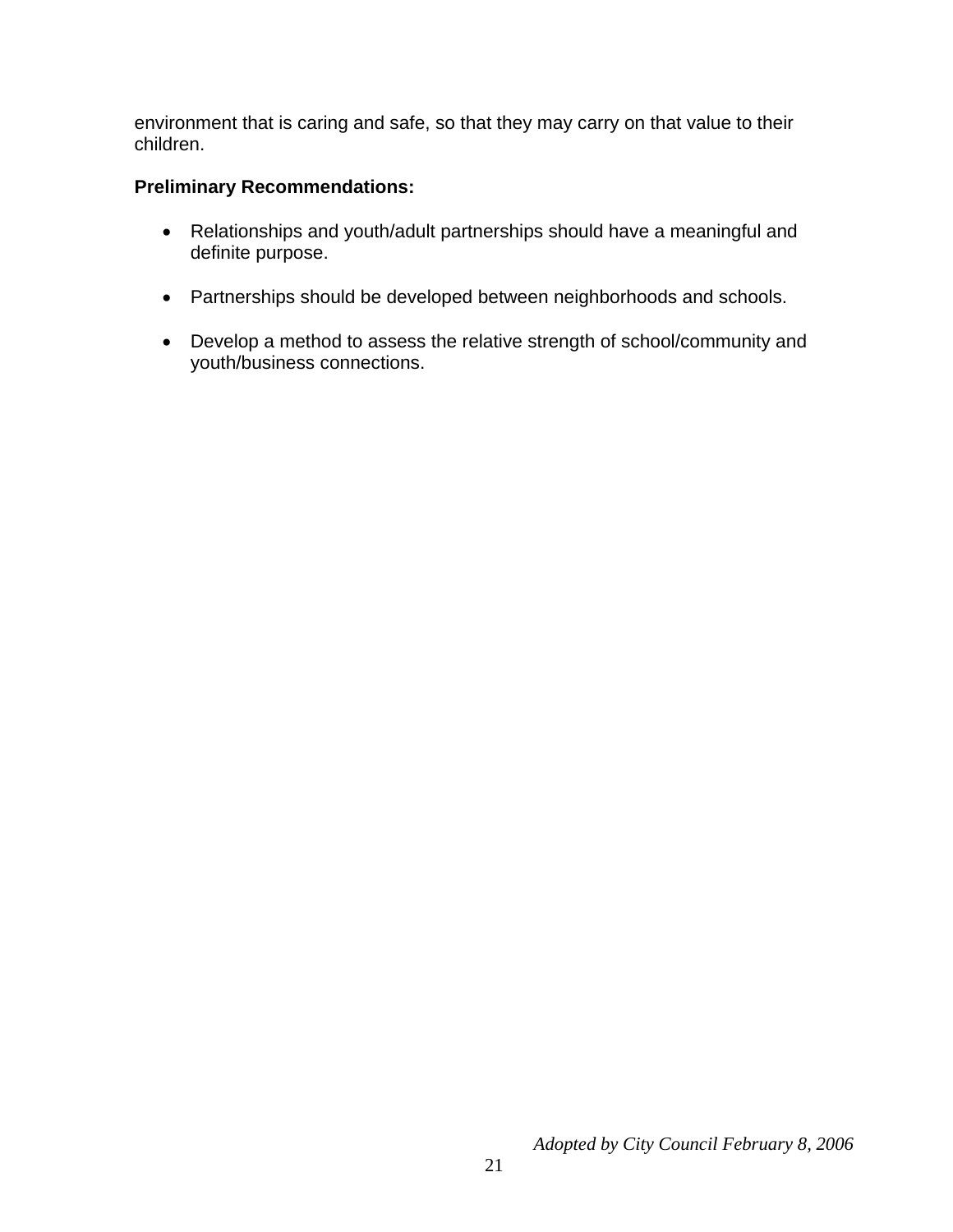#### *Goal Y-02: Youth Share Leadership*

 Youth sharing leadership is another one of the six goals that youth believe needs to be met. Youth sharing leadership means that youth should have the ability to participate in decisions that affect them. One day, these same youth will assume leadership positions throughout the community. It is never too early to get involved in civic activities and to learn how to interact on the business and city management level. Youth should be able to help decide what their future is going to look like. Young people are able to offer a different perspective because, while adults can only guess as to what the young people are passionate or concerned about, youth sharing the leadership can bridge that gap by acting as the voice of all their peers to those who make the decisions. When given a chance to take action and gain these vital leadership skills, most people feel empowered. Young people tell the Youth Planners that they care more about their community because they were more involved.

#### **Objective Y2.1: Enable Youth to Participate Fully in Decisions Involving Them.**

In order for young people to become the leaders of tomorrow, the community must offer opportunities for young people to learn about leadership allowing them to later become successful members of the community. On the other hand, adults who make decisions affecting youth are not often keyed into the issues that are important to young people; the obvious solution to this problem is the involvement of young people alongside the adults to create a more inclusive outcome.

The Hampton Youth Commission is an excellent example of how the youth voice can fully impact decisions that affect young people. The Commission's mission statement is:

*"To provide an opportunity for youth to have a formal role in the City's decisionmaking through a representative Commission that addresses youth issues."* 

The Hampton Youth Commission has risen to a level in the City government where they are closely listened to by City officials, and are the obvious liaisons of the youth issues within the government.

 Other opportunities to share leadership on the local level can be found in the Planning Department where two young people are hired as Youth Planners, or on any committee/board where young people are not a separate entity from the adult group, and their vote weighs equally with adults. Recently, the School Investment Panel was created to come up with a recommendation for capital expenditures related to schools. Young people were commissioned to help advise and steer the committee towards the issues that young people find to be important.

The School Board is a panel of adults that makes decisions about schools in the City of Hampton. The adults on the School Board are all members of the community,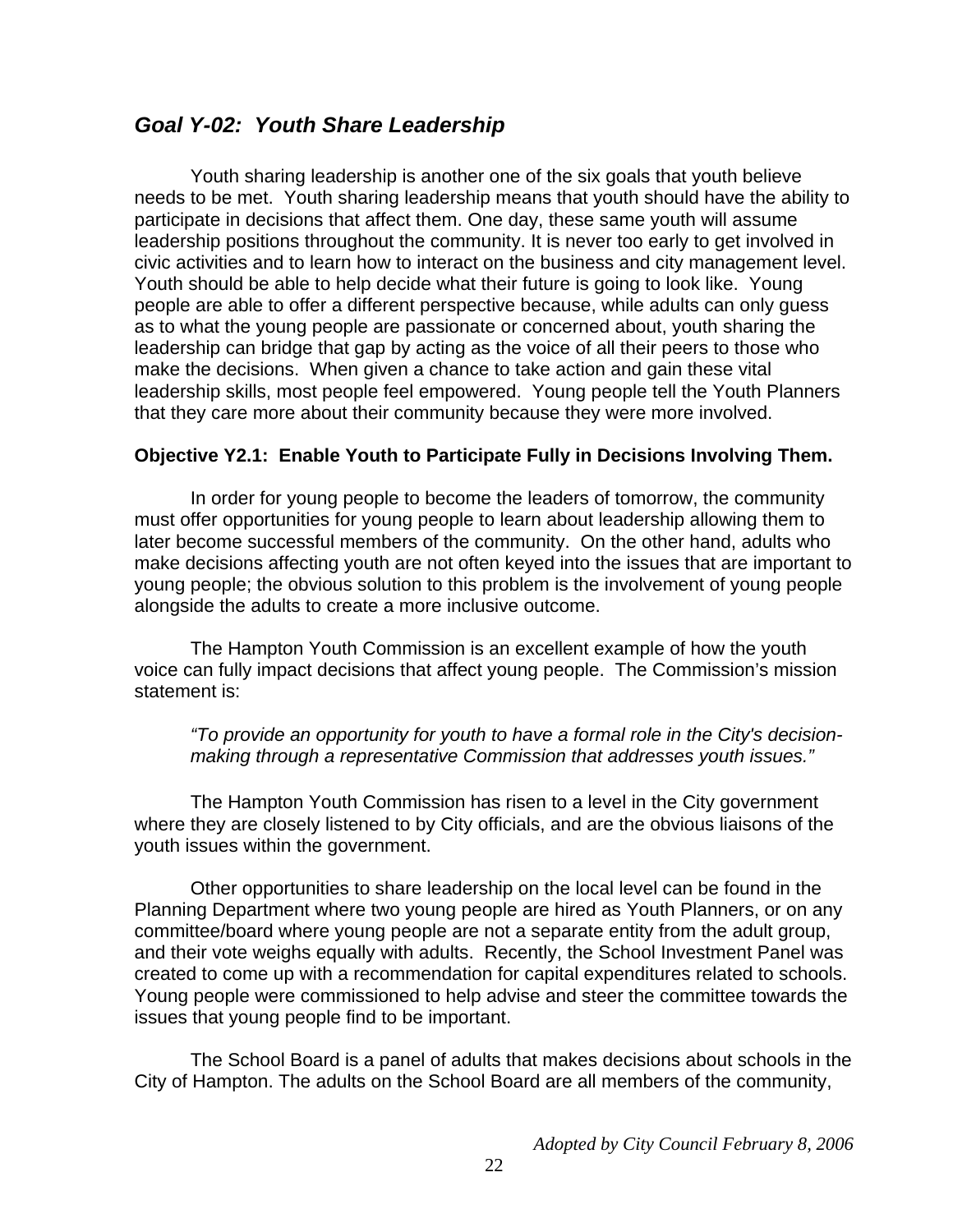though they are not students within the local school system. The Superintendent's Advisory Group was formed to involve students in the School Board's decisions. The group is composed of young people who inform the Superintendent on what is going on and what needs to be addressed in schools. The Superintendent's Advisory Group is not an example of shared leadership, but is an example of civic activity. Full participation in decisions that affect them would mean that the youth vote would not be an optional thing that adults can ignore. It means that youth would be treated the same as adults as far as the decisions go. This should not just happen at the local level, but should also occur regionally. Who knows, maybe one day there will be a Youth Advisor for the Governor of Virginia!

#### **Objective Y2.2: Increase Youth Engagement in Civic Activities.**

Civic activities can be broadly defined as the interaction of citizens with their community and government. They can also be described as activities which reinvigorate the public purpose and civic mission, such as developing civic skills, inspiring engaged citizenship, promoting a civil society, and working closer with the government and the government working closer with the community.

The idea of civic engagement centered on youth has been broken down into an easy-to-understand visual created by young people in Hampton, referred to as the "Youth Engagement Triangle." The triangle that follows is divided into three pathways of youth engagement:

#### *-Pathway I: Project, Tasks, and Service Learning*

This pathway is integral to the creation of a successful youth engagement system because it is used to begin involving young people in their community, even in small ways, such as in a road cleanup or working at a local food shelter. The first pathway is appealing because it is a short-term project; adults often organize the entire event, and young people take away a positive experience when they are finished.

#### *-Pathway II: Input and Consultation*

In the second pathway, the young person begins to enter into more complicated partnerships and requires more training to work effectively with adults or other young people. This is an opportunity for the young people to influence the decisions that affect them. The defining factor of the second pathway however, is that the youth are utilized strictly in an advisory role; while their opinion is valued, the adult will ultimately make the decision.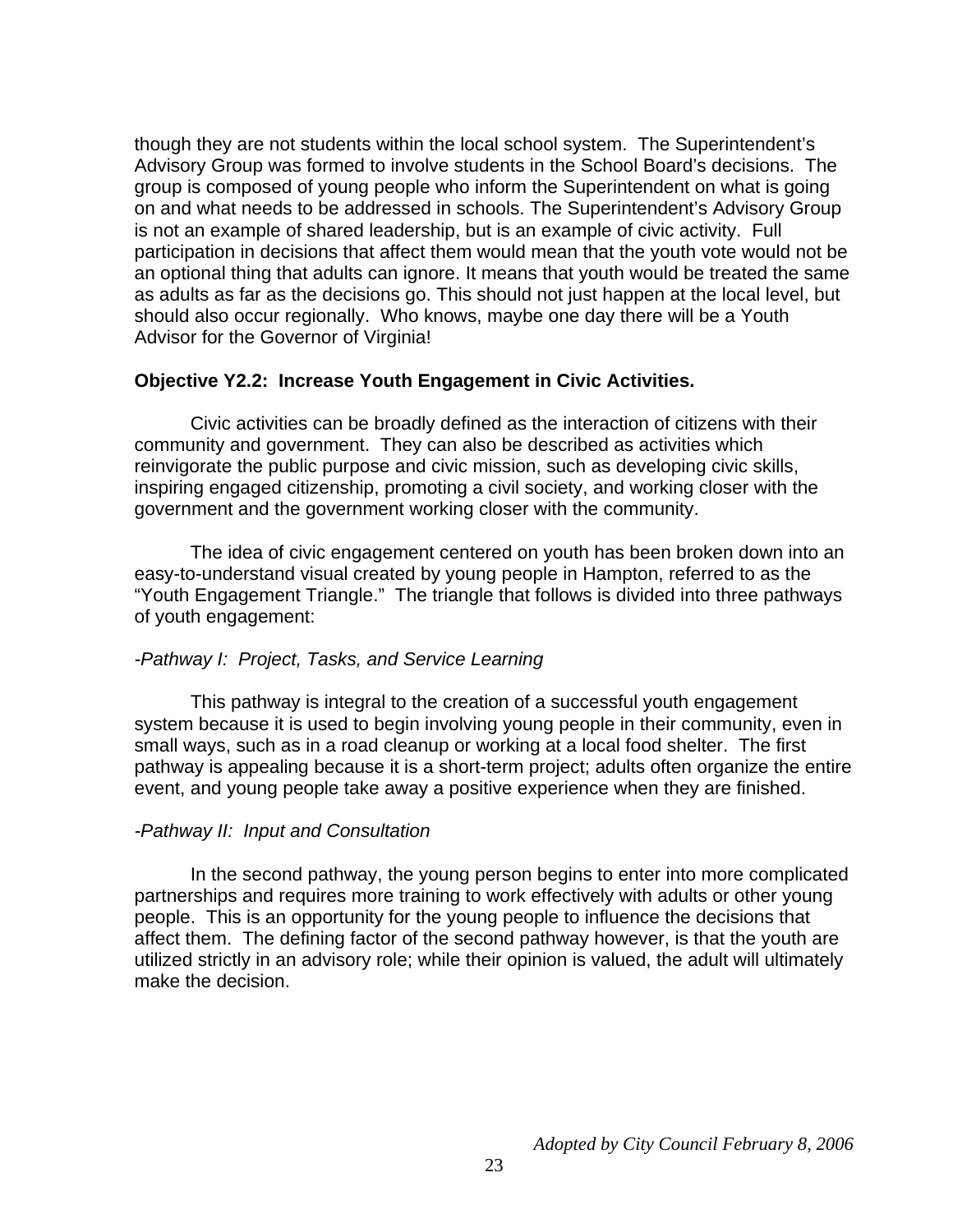#### *-Pathway III: Shared Leadership*

In the third pathway, young people work alongside adults and hold the same amount of responsibility as their adult counterparts, as well as the same rights. This pathway of the triangle usually requires greater amounts of training for the task of working side by side with adults to create a better solution for the community.



While there are obviously many opportunities for youth to participate in civic activities, they are not presented this way. It is not always that the groups are not there, but often youth do not know of the group or do not have a reasonable grasp of the purpose of the group. Youth are interested; they just do not have access or knowledge about these activities.

#### **Objective Y2.3 and 2.4: Explore Opportunities and Vehicles for Youth to Contact Other Youth and Share Leadership on a Regional Basis.**

The City of Hampton is one of 15 localities considered to be part of the Hampton Roads region. At such a close proximity, one would assume that communication between these cities would be very active, especially between the young people, as there are specific advantages that attract youth in all the cities. There is the beach and boardwalk in Virginia Beach, the theme parks in Williamsburg, the mall and music venues in Norfolk, and many others. Unfortunately, this communication does not exist.

*Adopted by City Council February 8, 2006*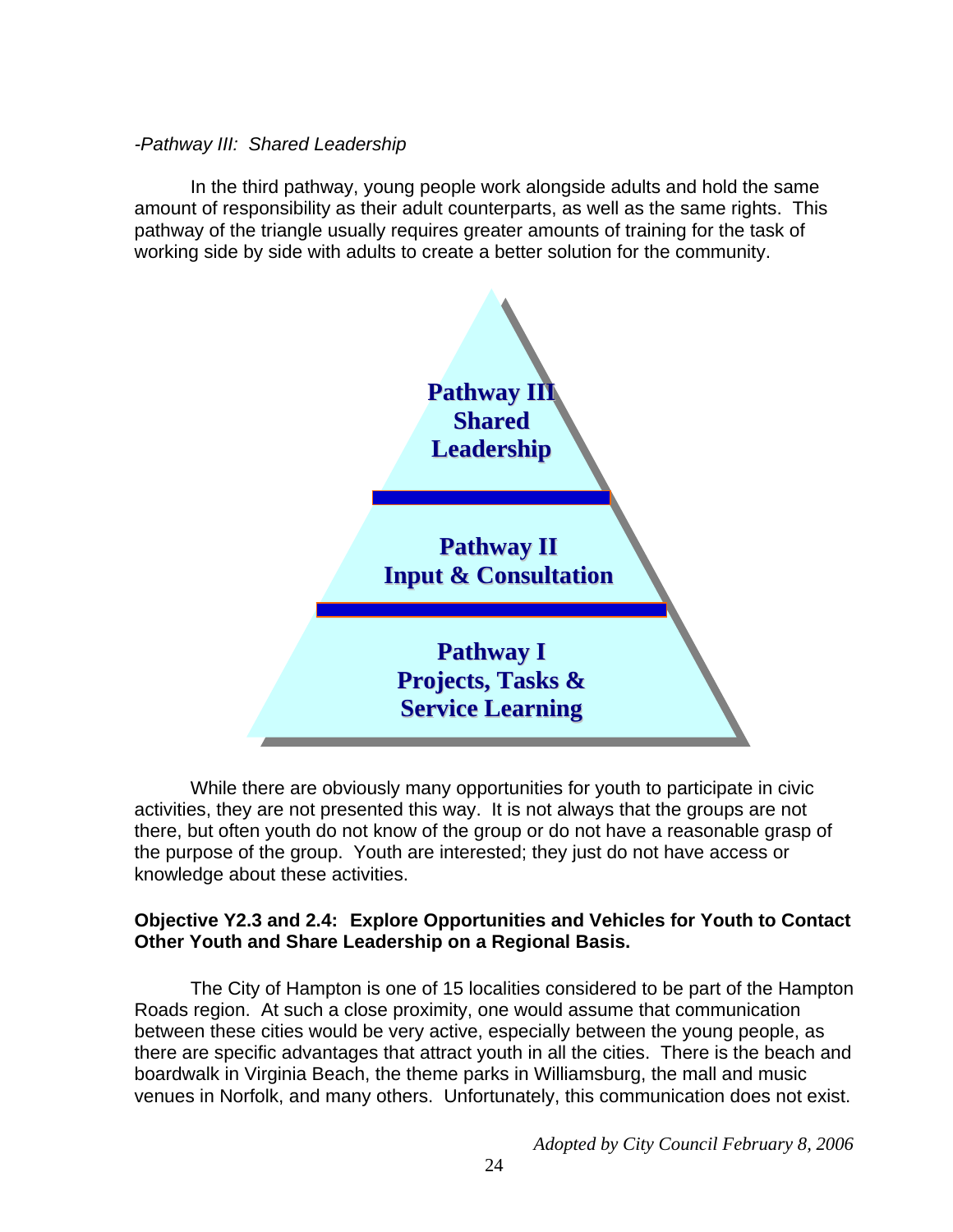In terms of shared leadership, the young people in Hampton are very out of touch with members of similar organizations in other cities within the region.

The benefits of an open line of communication among young people within the region are numerous. First, different ideas could spread among the cities, helping to improve the overall aspects of youth involvement. Also, the combination of different ideas brought to a meeting between these organizations would bring about even better solutions. Different cities have young people with different interests, and the diversity resulting from such a conglomeration of young people would be very desirable. The strength and bonding between cities in the region, both civically and economically, would be increased. When the youth of the cities meet and recreate, it is a sure sign of a partnership between the government officials and business leaders, leading to an increase of the overall economic stability of the region.

While young people involved in leadership opportunities in a city benefits that city only, it is another matter to create regional opportunities for young people to share leadership. These types of opportunities would help young people branch out from their city and interact with peers from other areas in the region, perhaps exchanging ideas or creating new ones for youth engagement.

#### **Conclusion:**

The concept of youth sharing leadership is not a new one to the City of Hampton, but it has by no means reached its full potential. It is important for both the development of young people and the future of the community that teens feel they are connected to their community. Young people need opportunities presented to them on a local and a regional level so they can experience all their community has to offer, while simultaneously offering a unique perspective to community leaders. It is also important that young people from all around Hampton Roads are aware of each others' initiatives and ideas, in order to create a larger pool of youth engagement possibilities for the future of the entire region.

#### **Preliminary Recommendations:**

- Host a region-wide youth conference to discuss methods of youth engagement and possible coordination between multiple cities
- Publicize youth engagement opportunities more effectively in places where young people are prominent: schools, malls, movie theaters, etc**.**
- Continue to increase the number of youth engagement opportunities throughout all three pathways of the youth engagement triangle.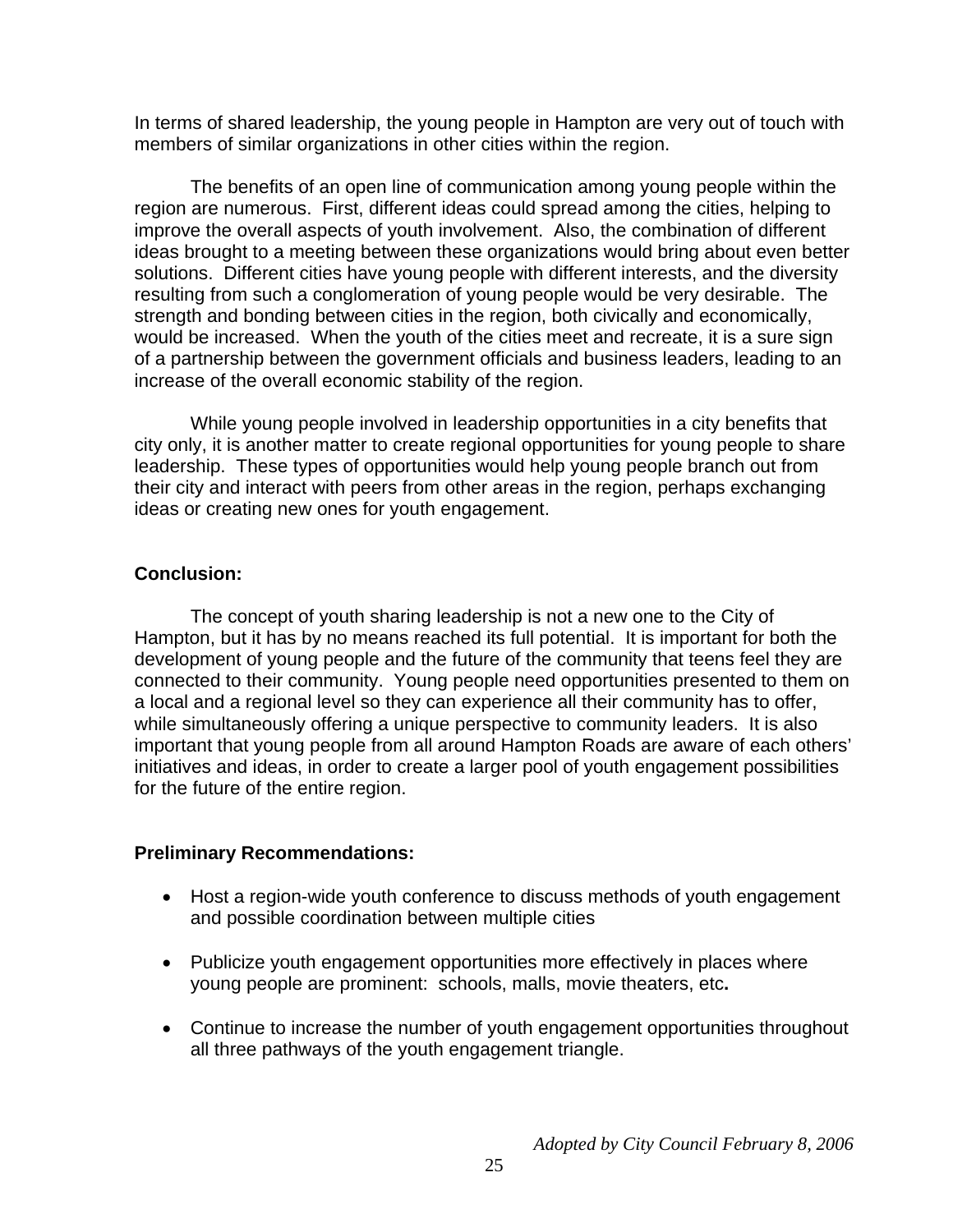#### *Goal Y-03: Youth Acquire Essential Life Skills*

The time when a person is young is the time in which that person should be preparing to enter the"real world." From things such as balancing a checkbook to interviewing for a job, these practical life skills are just as important as a young person's formal education. However, oftentimes the opportunities to learn these essential skills are overlooked or are not readily available to all young people. Young people have a need to know how to manage themselves in the future. Life skills like these are often not learned through what we call "traditional education," and must be obtained in other places. Sometimes parents have the resources and the time to teach their children these valuable skills, but regrettably, sometimes they do not, and that is where it becomes the responsibility of the community to offer these skills to young people.

#### **Objective Y3.1: Youth Have Access to Educational, Social, Civic, and Recreational Opportunities That Provide Opportunities for the Development of Strong Life Skills.**

Life skills do not have to be found in a seminar or book entitled "How to Succeed in Life." Many times life skills can be acquired simply by participating in activities or attending after-school programs. Along with everyday life education (such as balancing a checkbook) there is also teamwork, leadership, and innovation. Life skills such as these are important for young people because they are necessary in the real world, such as when applying for a job or assuming a leadership position. It is essential for young people to learn the basics of survival outside of their parent's home, but it is also important to learn about and develop personal skills that will help youth thrive and become successful.

Educational opportunities can present themselves in the form of educational programs that encourage the development of life skills within a curriculum, or education that reaches outside the bounds of traditional subjects. A good example of this non-traditional education can be found at New Horizons Regional Education Center, a facility created to train a skilled workforce and offer technical courses to students. Some of the classes offered at New Horizons are Auto Painter, Nursing Assistant, and Criminal Justice/Law Enforcement. The New Horizons Center is located in Hampton with a branch campus in Newport News; it is open to students from any of the nearby cities provided that their respective school system will offer transportation should it be needed. However, nearly a half day is needed out of the regular school day to participate fully in a class at the New Horizons Center. Many students' schedules do not permit such a long time away from their traditional education.

Civic opportunities are numerous in the City of Hampton because of its longstanding support of youth engagement. The involvement of young people in civic organizations offers them insights into the workings of a community, and allows them to make partnerships with adults in the community as well. There are many commissions and organizations in the City that utilize young people in an advisory

*Adopted by City Council February 8, 2006*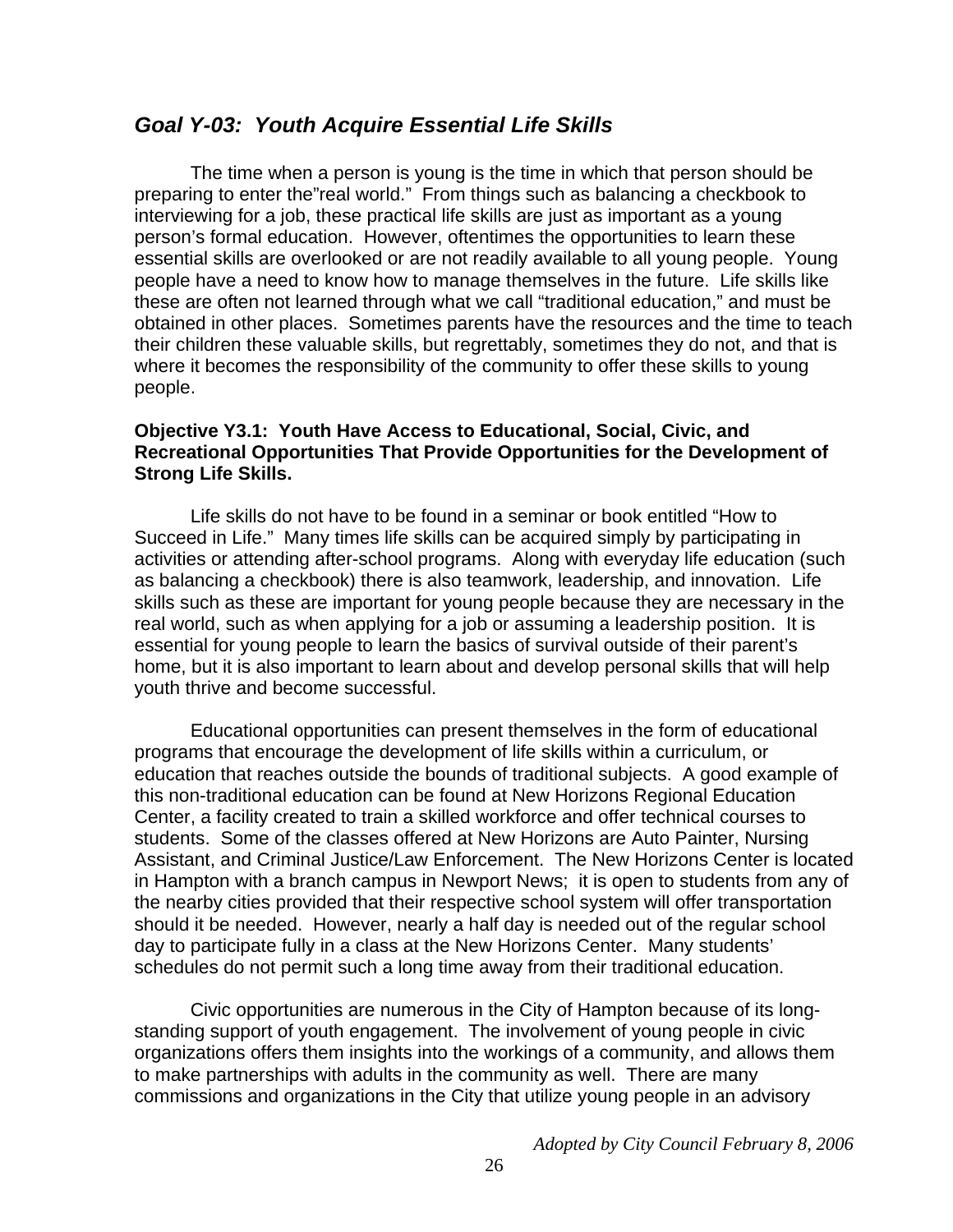capacity or in an equal voting member capacity, for example, the School Board with the Superintendent's Advisory Group, and the Citizen's Unity Commission. The Neighborhood Commission has bridged the gap by having both a Neighborhood Youth Advisory Board and two voting members on its Commission. Neighborhoods participate in the engagement process as well; the Farmington Civic Association has a board made up of members of the neighborhood, including two young people, who decide how to better the neighborhood and more efficiently involve the residents in community activities. Unfortunately, space is often limited on boards and commissions, allowing only a few young people to serve, so a very small percentage of the youth population actually experiences this form of civic engagement.

Recreation is an important part of a young person's development, and the inclusion of vital life skills into a recreational activity is an ongoing goal in the City of Hampton. Starting with students in elementary school all the way through high school youth have continuing opportunities to be involved in recreational programs that are beneficial to them in multiple ways. One of the major champions of this type of program is the Hampton Parks and Recreation Department. They offer a variety of programs such as the A+ Academy that focuses on developing young people's academic skills as well as providing fun and enriching recreational activities. Hampton Parks and Recreation also offers enrichment programs that focus on academic excellence (Bookmobile), cultural diversity (African Ballet), creativity (Origami), and physical fitness (Tae Kwon Do).

#### **Objective Y3.2: Parents Have Access to the Resources That Enable Them To Support Their Children in the Age Of Technology.**

Ever since the onset of the information age, the need for young people and young adults who are computer literate has been in high demand. Many jobs require people to be knowledgeable of computers and/or other technology as minimum requirements for being hired. In this ever more modernized world, the use of technology is fundamental to many careers that young people could choose.

Following the mantra of the community nurturing its young people, it is the responsibility of the community to provide young people with the proper tools to become successful as an adult. However, not all families can afford to buy a computer, so sometimes young people are forced to use the internet and technological resources at other places. The libraries in Hampton all offer computers with internet access and audio visual equipment for use by any citizen who has obtained a library card. Hampton City Schools also provides computers and technological equipment to all of its individual libraries, and these computers are available for student use during school hours. Since the internet is often required for school projects, book reports, etc., this access is crucial to the academic life of many Hampton youth. The only drawback to this scenario is that access to the computers at school is usually restricted solely to class work and not other forms of research or computer learning.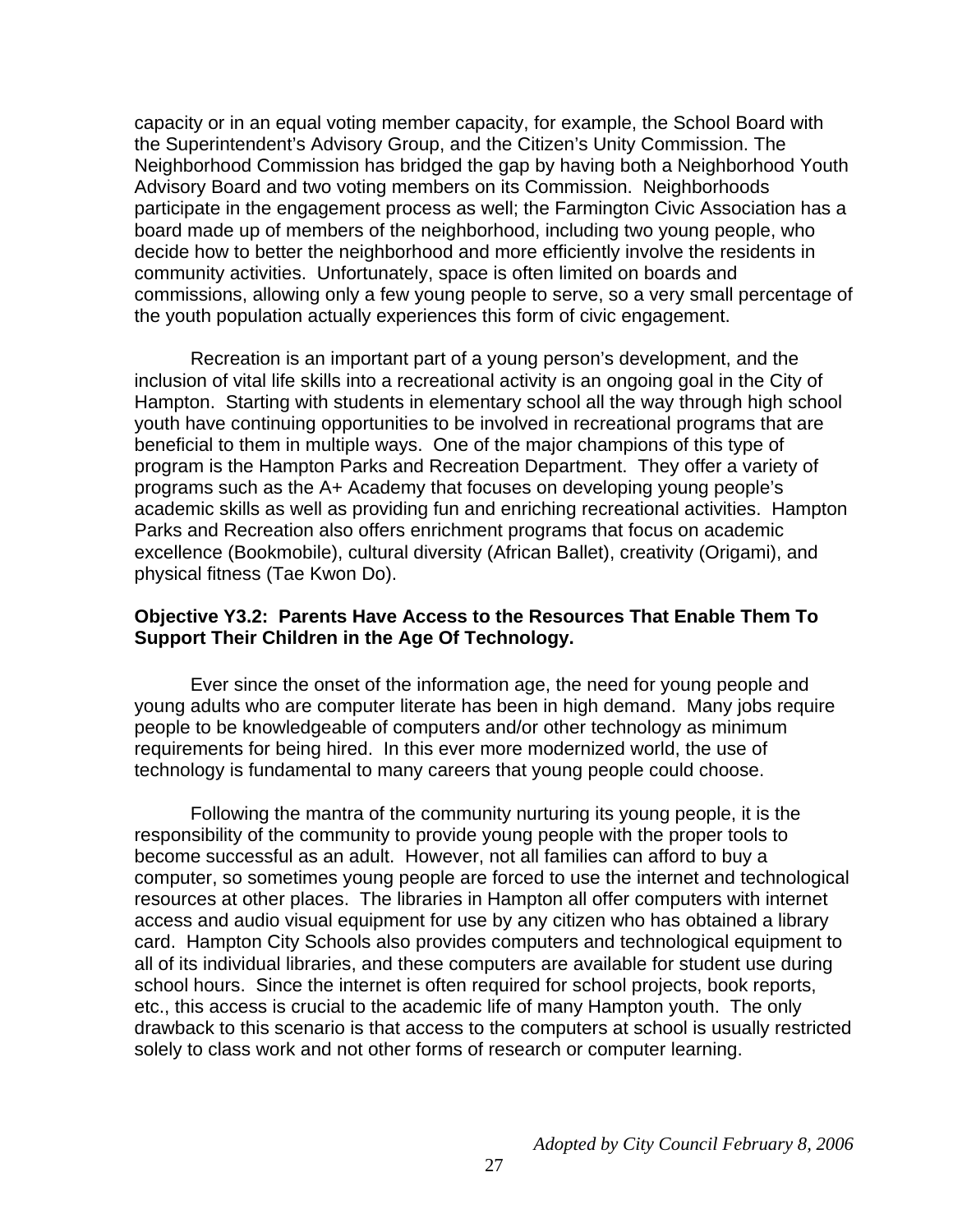#### **Conclusion:**

For teenagers, the developmental need for life skills is great. The community is an essential provider of life skills to those young people who can't obtain them anywhere else. One of the jobs of the community is to provide opportunities through educational, civic, and recreational activities/organizations. With the increasing call for technologically fluent individuals in today's workforce, access to technological apparatus such as computers is fundamental for all young people in Hampton. Should more and more young people begin to acquire these essential life skills, there may be a decrease in destructive activities that lead to juvenile detention and/or school suspensions, and an increase in more positive, constructive activities such as community engagement and volunteerism.

#### **Preliminary Recommendations:**

- Increase opportunities for young people to learn "non-traditional" skills and advertise them in places that young people frequent: movie theaters, malls, restaurants, etc.
- Implement a way to test of computer proficiency of all high school age students to better prepare young people and allow them access to technology.
- Increase the number of opportunities for young people to learn life skills.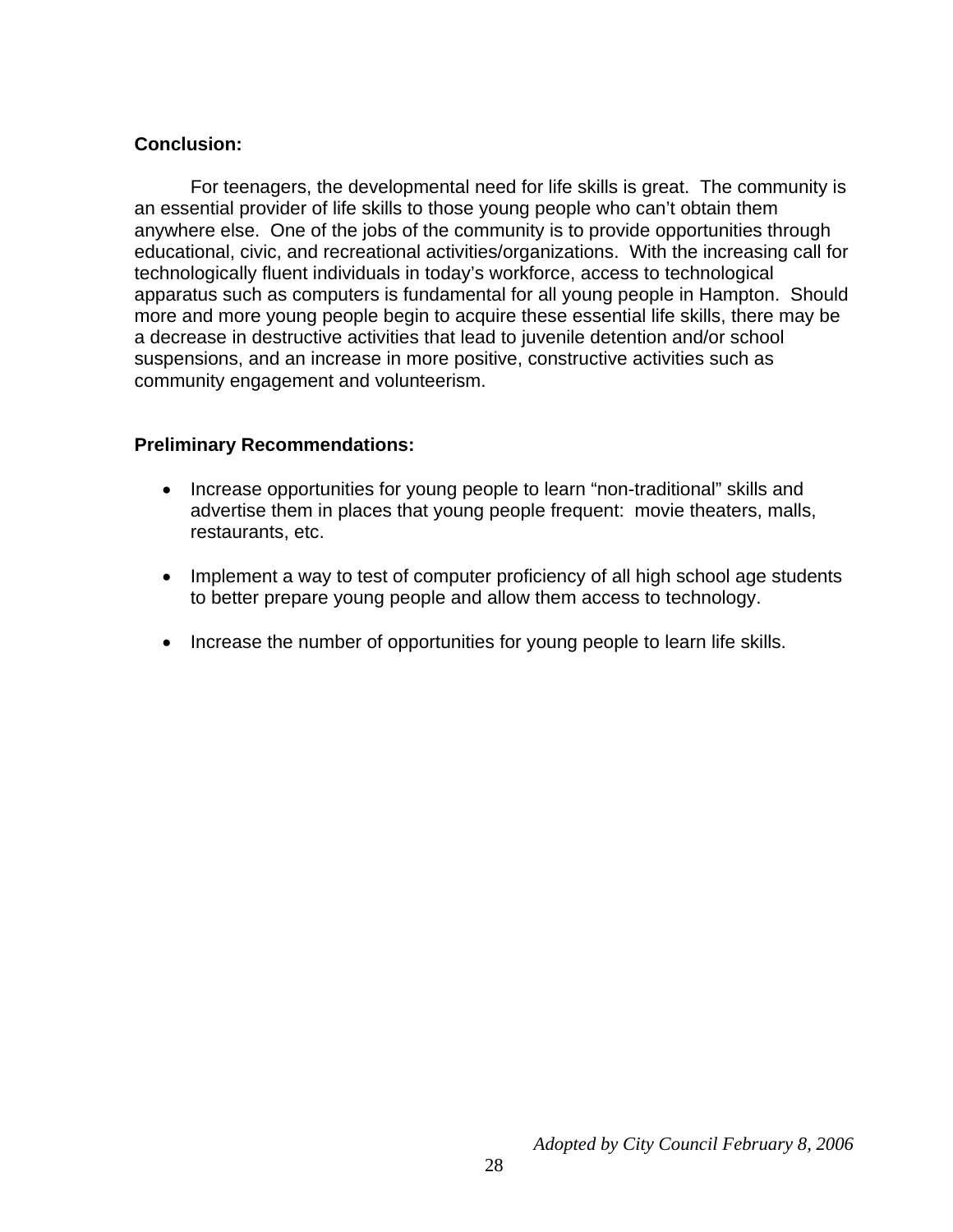#### *Goal Y-04: Every Young Person is Prepared for a Career.*

Young people are members of the community under the supervision of their parent/guardian until they graduate high school, at which point a choice awaits them. Although there are a number of different paths to take, many times the future of a young person comes down to one of two choices. They can continue their education at a higher level or they can immediately enter the workforce and obtain a job. Once out of college or into the workforce, that young adult must be ready to contribute to their community and society as a whole. Either choice inevitably leads to one truth; that young people need to be prepared for a career, and this preparation should occur during their youth. At a 2005 public meeting of the Hampton Youth Commission, most of the participants said they wanted a job, but could not or did not know how to go about obtaining one.

#### **Objective Y4.1 and Y4.4: Increase the Level of Formal Education and Training Among Young People/Improve Partnerships with the School Board and a Trade School Outreach.**

 Although workforce readiness has become an increasingly necessary asset for young people, the vital importance of a thorough and strong formal education must not be overlooked. While many jobs in the past would not care about the status of their employee's formal education, high school diplomas are now common place in the working world. The Youth Focus Group recognized that while vocational training needed to be addressed, it could not be done at the expense of improvement of the secondary education system in Hampton.

 For this reason, the Youth Focus Group specifically identified a partnership with the Hampton City School Board and a trade outreach school (such as New Horizons) as necessary to the eventual accomplishment of the goal of preparing young people for a career.

The School Board has the power and the capacity to effect change on a citywide level from within the schools, definitely the place where young people in Hampton spend the majority of their time. By constantly seeking to increase and improve upon education in the schools, the chance of success in the real world for the students is similarly increased. Along the same line, trade outreach schools such as New Horizons can help young people quickly develop specific skills that interest them, even before they graduate from high school. This way, should a young person not have an interest in continuing their formal education, the community still offers that person a chance early on to become involved in their trade of choice.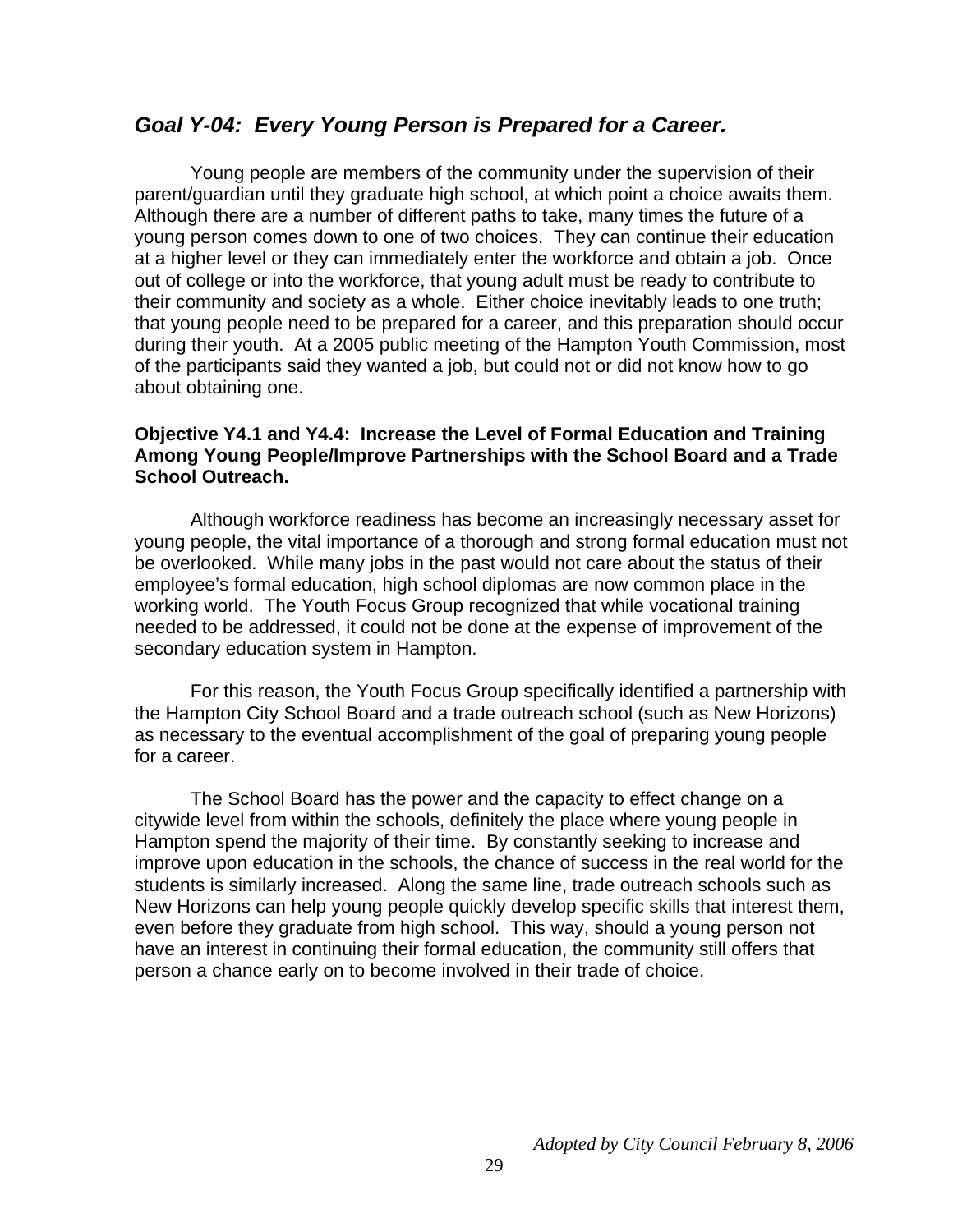#### **Objective Y4.2 And Y4.3: Increase and Improve Employment Opportunities That Provide Training/Work-Related Skills And Improve Access to Information About Career and Job Opportunities for Youth.**

In order for young people to have access to the job market in Hampton, they have to know where to start their job search. Employment opportunities are available through many sources such as walk-ins, references, newspaper and/or internet advertisements, and school advertisements. Theoretically, with all these sources, most teens should have no problem finding a place of employment. However, in the same 1998 Teen Employment survey, the question was asked, "Do you feel knowledgeable of job opportunities in your community?" The split was right down the middle, with 50% of those surveyed in the high schools saying they did feel knowledgeable of job opportunities, and 50% saying they did not. This data appears to be slightly inconclusive; therefore the Youth Planners revised the survey to target the following groups of young people, those with jobs and those without jobs. When asked the same question again, 57% of those with jobs responded that they felt knowledgeable about job opportunities, while only 37% of those without jobs said they felt knowledgeable.

Teens sometimes know where and how to look for a job, but employment just can't fit into their schedule. Of the teens surveyed in 1999, 51% said that it was hard to find a job that was flexible enough for their schedule with their priorities being school and extracurricular activities.

At a Youth Commission forum held in 1999, the youth were asked what would make finding a job easier. Below are some of the answers that were given, along with more updated information

- Place a bulletin board in schools and/or the mall with a list of jobs that are of interest to teens.
- Have job fairs (either in the schools or other frequented teen areas) at least twice a year.
- Place an insert in the Daily Press that lists jobs that are of interest to teens, as well as in the school newspapers.
- Utilize the Youth Commission's website to advertise job opportunities.

#### **Conclusion:**

This specific goal of the Community Plan has not been researched and studied as in-depth as some of the others have, and, as a result, our concrete information on the subject is sparse. We can acknowledge the fact that young people need more opportunities to look for and obtain jobs, if only to get experience in the work place. We also know that preparation for a career is not only found within parttime jobs, but also within the school system as formal education and a high school diploma. The schools are just as important for nurturing a successful young person as is their place of employment. However, in spite of the lack of youth statistics and data,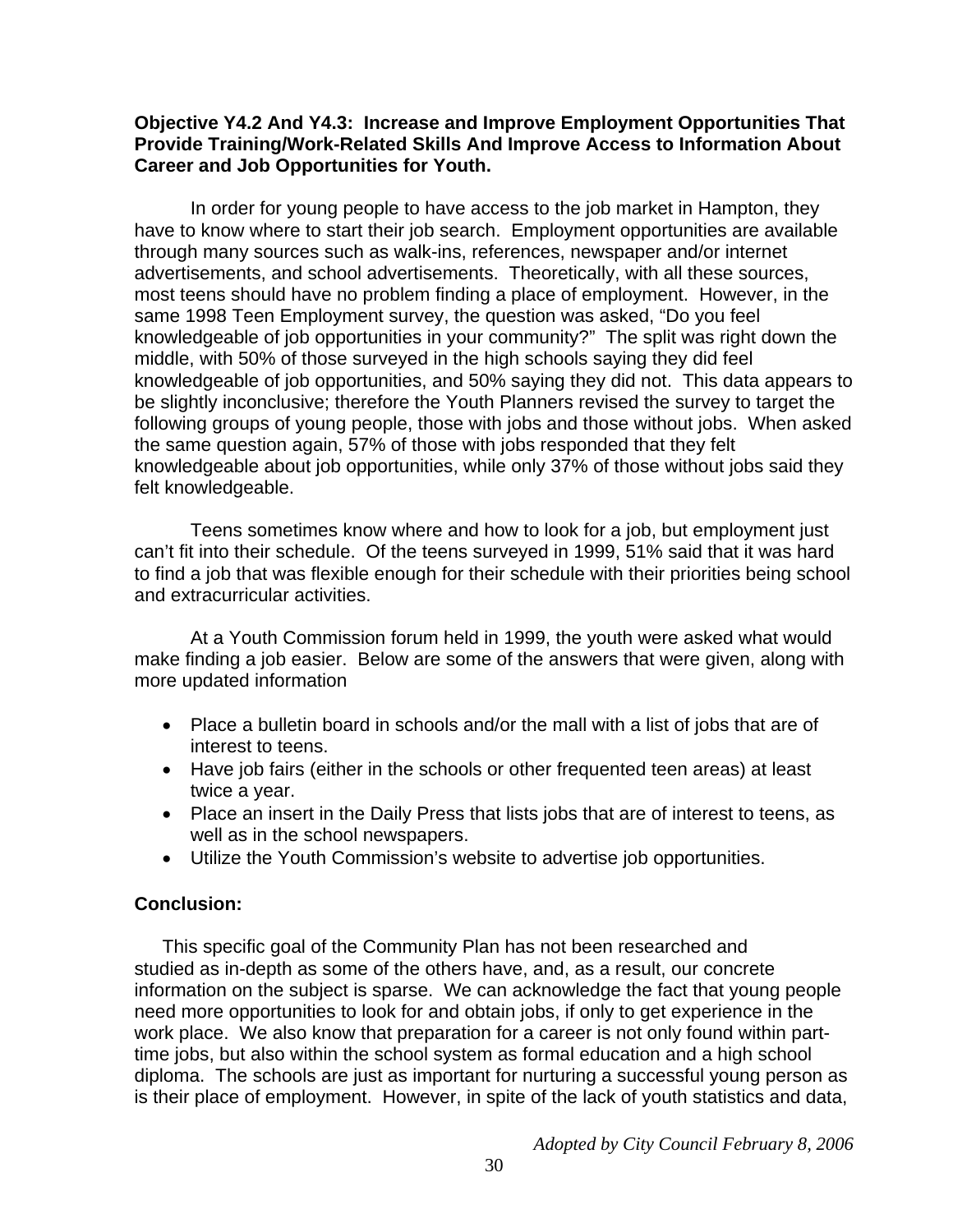recommendations are still stand and are being made to set a well-defined course for this goal in the updated Community Plan.

#### **Preliminary Recommendations:**

- Conduct research (surveys, polls, etc.) to gather data on how prepared young people in Hampton feel they are for a career.
- Have the Youth Commission host public speak-outs to allow young people to voice their opinion on this issue.
- Conduct surveys at local businesses to determine the capabilities of working teenagers today and the employers' opinion of them.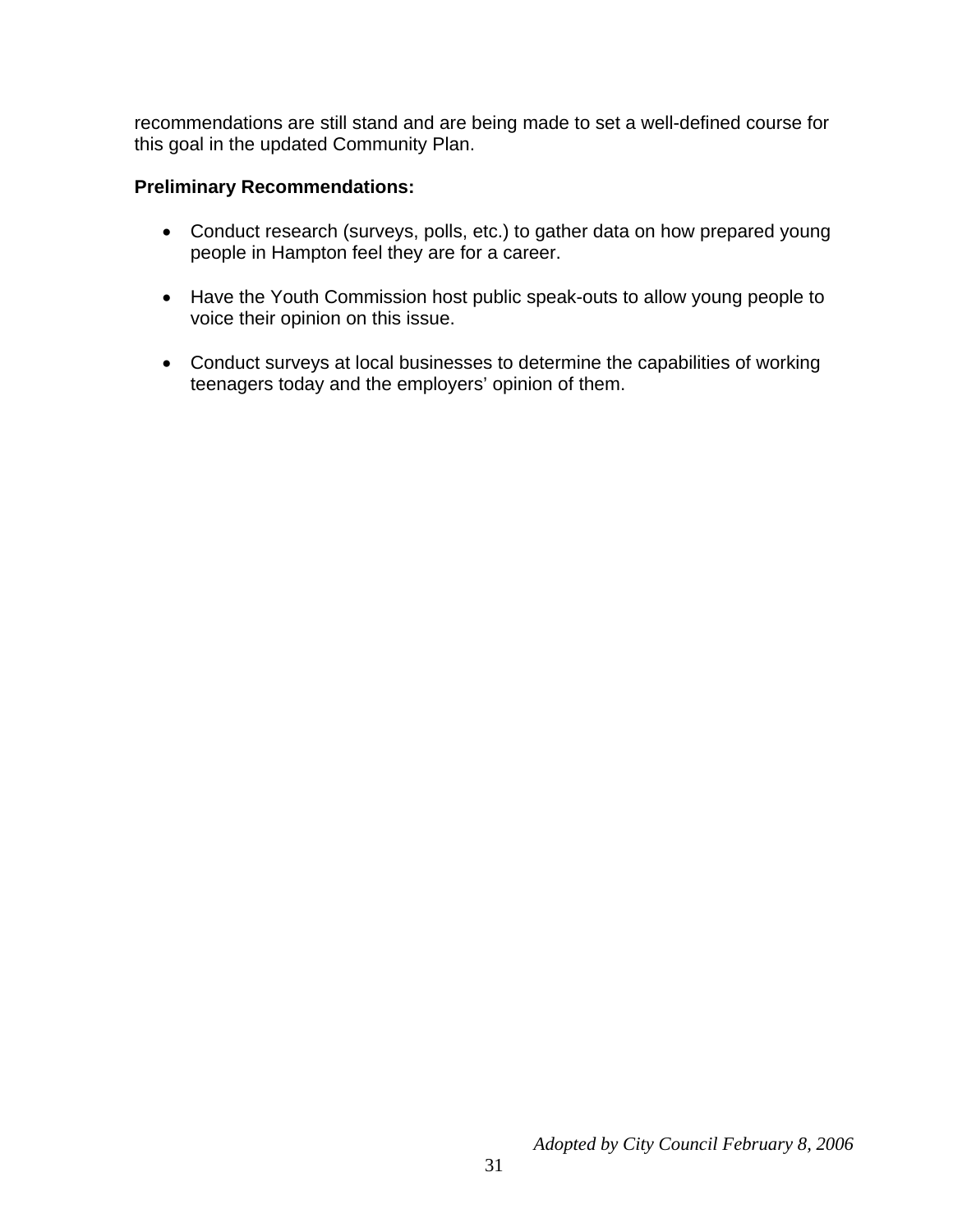#### *Goal Y-05: Places To Go and Things To Do for Youth.*

This issue, more commonly referred to as Youth Space, has been an issue in Hampton for over a decade. Young people desire a place or group of places to go where they can be among other young people, peers from their schools or neighborhoods, and other community members to whom they can relate.

#### **Objective Y5.1 and Y5.4: Create More Public Spaces Dedicated To Youth/Increase Adult Awareness And Support For Youth Space.**

This is the main issue under the topic of Youth Space because it addresses the most basic definition of Youth Space: A place specifically for teens. This issue has been addressed for the past 10 years and is still a hot topic on the youth agenda.

A 1998 Youth Space survey conducted by the Hampton Coalition for Youth indicates that young people would like a facility to call their own. The survey asked 1,099 young people such questions as: "Where do you go? Would you go to different places if new ones were available? Where should those places be located?" Some of the results from the survey were:

- Most teens spend their time at home or at a friend's house. Other than sports, few are involved on a regular basis in positive extra-curricular activities.
- Most young people do not believe that there is a place in their neighborhood where they can go after school. (One might point out the community centers located in various neighborhoods, but their activities are mainly geared towards elementary and middle school age children, not teens.)
- Young people have definite opinions about the activities they would like to have in their space and ways to make that space "youth friendly."
- The majority of young people would like a place for youth filled with a variety of activities. Older teens overwhelmingly prefer a centralized location, accessible to all teenagers. Teens also stress the need for safety.

 The most favorable solution for addressing a portion of the problem of Youth Space seems to be the creation of a Teen Center. This Teen Center would be a facility used not only for music and dance parties, but also for other activities that are youth oriented such as sports, a "coffee house" type atmosphere, job training, computer and internet availability, and a recording studio, just to name a few. The Hampton Teen Center would be fully staffed by young people and youth-friendly adults, and young people would also drive its program development and site improvement.

However, the initial problem encountered by the architects of the Teen Center concept was the lack of adult awareness, not to mention support of the issue of Youth Space. When the Teen Center idea was first conceived, the youth engagement initiative in Hampton was still in it's beginning, so many weren't even concerned with giving youth a voice, much less a center of their own.

*Adopted by City Council February 8, 2006*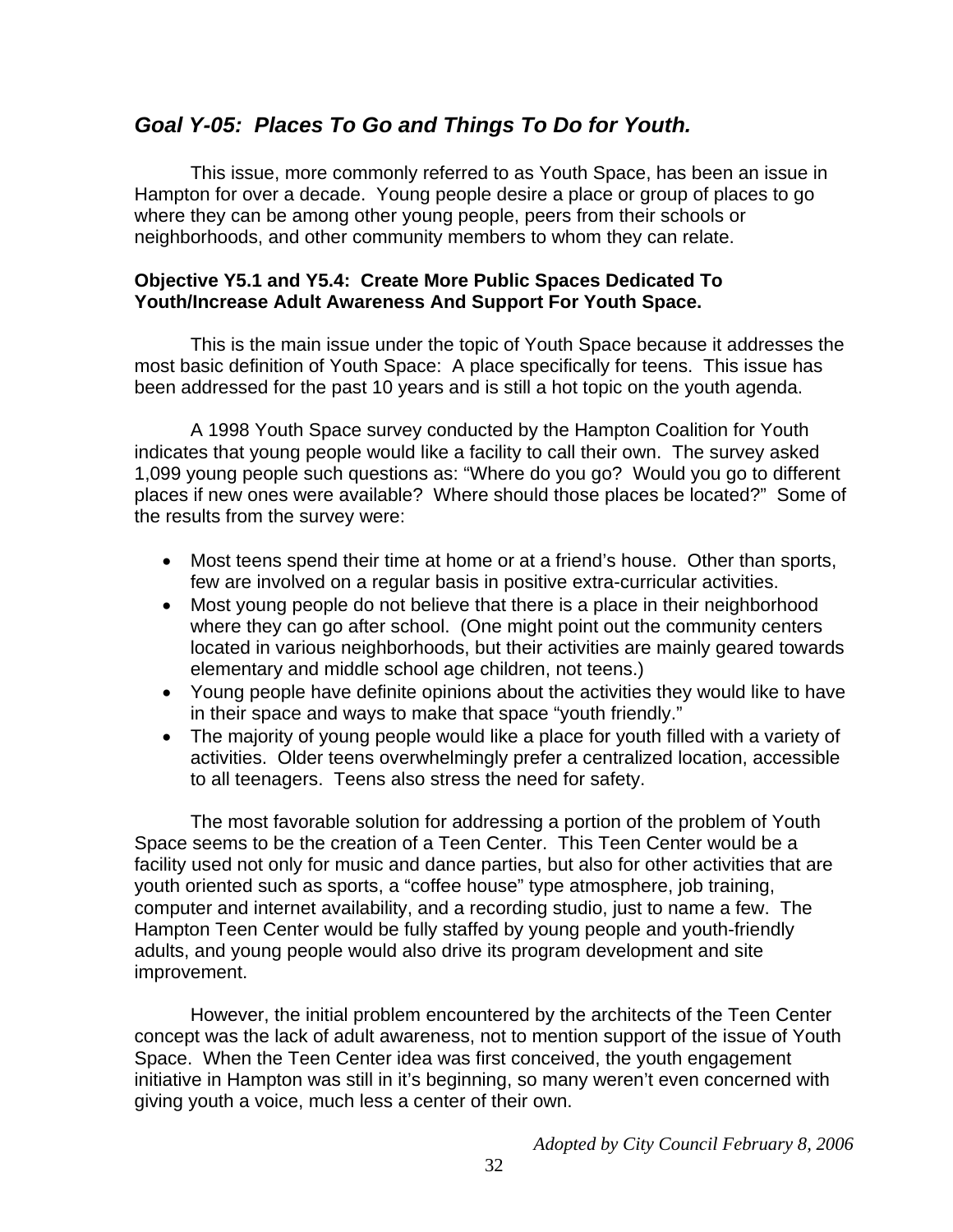The task was given to the Hampton Youth Commission, who created a Teen Center subcommittee, and charged them with the task of getting the idea of a Teen Center out to the community. The Teen Center committee utilized presentations to identify and inform "key stakeholders," or members of the community that would be able to help make the Teen Center a reality, as to the benefits of having a Teen Center.

After nearly a decade of work and presentations, the City has purchased the Sentara Health and Fitness Center at Butler Farm Road and Magruder Boulevard which will be renovated and transformed into a Teen Center. Through newly created youth and adult partnerships, the Hampton Teen Center will begin to take its shape over the course of the next two years, supported by the hard work and dedication of those who have gone before.

#### **Objective Y5.2: Enhance the Number And Breadth of Age Appropriate Activities in Every Neighborhood.**

Neighborhoods are usually communities that house all different ages of people - - young, middle-aged, and elderly. However, many neighborhoods do not offer many activities that lend themselves to the interests of the teenage generation. There are currently four community centers throughout several of the neighborhoods in Hampton, but most of their programs are geared towards younger children, such as day care, arts and crafts, and sports camps for those young ages. While these community centers do employ teenagers to help staff the centers, there are little to no recreational opportunities for teenagers in the neighborhoods. While working in their neighborhood is an admirable job, and an excellent way to begin making money, teens need a place to "hang out" with their own peers, without judgmental adults and/or fear of being accused of loitering.

 A 1998 survey on Youth Space asked students at four pairs of schools, a high school and a corresponding middle school, respectively, if there was a place to go after school. Three of the pairs answered "no" for the majority, while the other pair, Phoebus High School and Spratley Middle School, had 58% answer "yes." However, when broken down by age brackets, only two of the age groups answered "yes" more than "no," and that was the under 12 and over 18 age groups. From this survey we can deduce that the teenage population of the 8 schools felt that there was no place to go after school.

The same survey asked young people where new facilities for youth should be located. Mostly younger youth answered "in a neighborhood area," while mostly high school-aged youth answered "in the Coliseum area."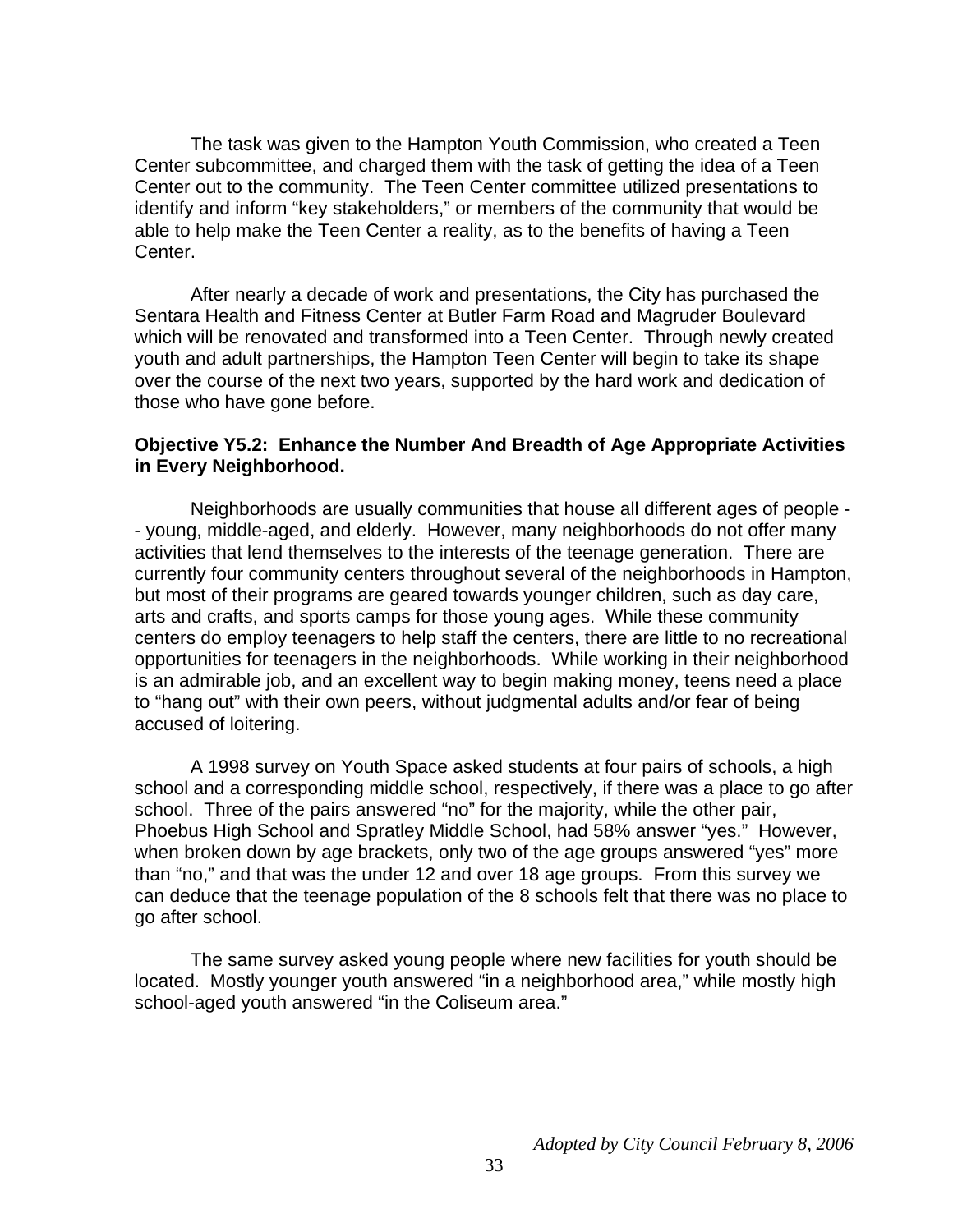#### **Objective Y5.3: Encourage And Support The Creation Of Places And Activities Which Entice Teens And Young Adults To Choose Hampton As A Place To Live.**

 Many of Hampton's young people leave the City and find employment in other communities. In order for a community to thrive, it's best possibility is to successfully mold young people to go into the world, and then return to where they started, raise a family, and therefore help add to the city's population of good leaders and civic-minded citizens. Bringing young people back provides the community with an educated and passionate group of citizens willing to contribute to the wellbeing of Hampton.

The aforementioned trend seems to be stemming in part from a lack of stimulating places and activities that are interesting and exciting to young adults and teenagers. Richard Florida's book, entitled The Rise of the Creative Class outlines a trend across the country of communities and workforces moving away from a corporate business climate and into what he terms a "people climate." He theorizes that the new generation of workers (and careers for that matter) thrives around creativity and alternative lifestyles, so communities wanting to attract these people should adjust properly.

A board of graduating seniors, college youth, and adults was recently put together in Hampton to try to solve this problem. The "Bring Them Back" committee is tackling questions like: "Why don't young people want to return to our community?" and "What can we do to change this fact?"

#### **Objective Y5.5: Encourage Affordable Fares for Youth.**

In any city that is geared towards economic momentum, young people often feel left out when confronted by high sales prices and expensive goods. While many young people acquire minimum wage jobs in the city, some young people say that they don't have time to get a job, don't have the transportation, or their parents simply won't let them get a job.

It is unreasonable for a city to set out to lower the price of consumer goods because of the needs of a single constituency, but the Youth Focus Group identified that encouragement of affordable fares for young people in places frequented by young people (movie theaters, skating rinks, the Teen Center) would be a more practical decision.

Along with a rise in youth affordability, this would be an incentive for young people to find something to do in the city instead of "hanging out" or loitering. The young people could no longer say they had nothing to do because everything was too expensive. Thus, a decrease in some fares for young people could help to increase youth involvement in asset-building activities and other positive behaviors.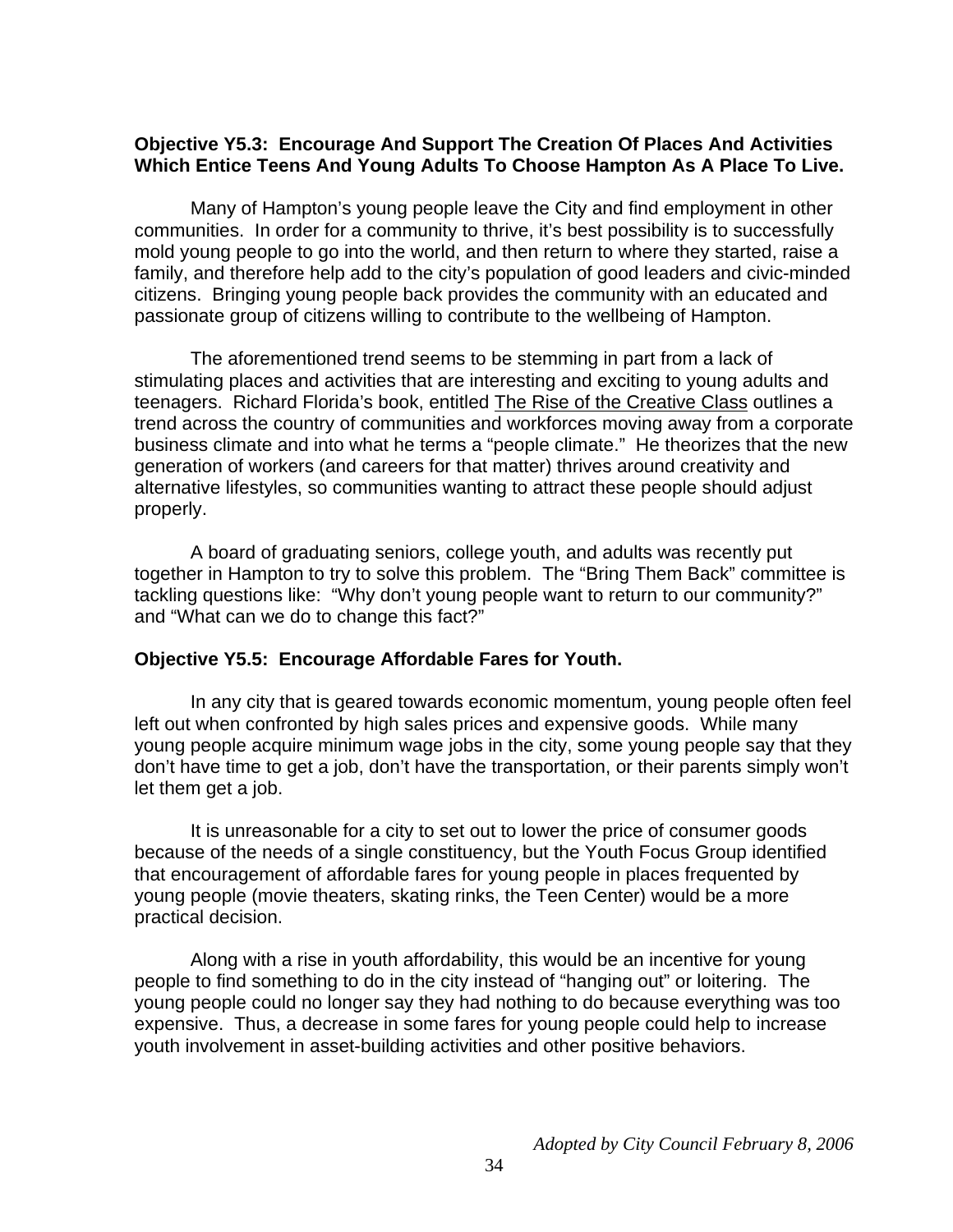#### **Conclusion:**

Youth Space is an extremely important issue to the young people of Hampton, and solving the many obstacles involved is not an easy or quick process. First and foremost, the creation of a true youth space, a Teen Center, will play a vital role in bringing about awareness of Youth Space and City support. A Teen Center will give teenagers a place to call their own, possibly reducing juvenile crime and increasing the amount of dedicated, committed young people in our City. Just as important as satisfying the young people here in Hampton is providing for future young people and those that have already left Hampton. The molding of a city attractive enough to both teens and young adults to make them want to return after college would be an excellent accomplishment for the issue of Youth Space. But even while the City is looked at on a large scale, it must be remembered that Youth Space begins in the neighborhoods, and the creation of more age-appropriate activities, especially for teenagers, will help to solve that problem.

#### **Preliminary Recommendations:**

- Lobbying for continued public support of the Hampton Teen Center. Continue to engage both youth and adults in the creation of the Teen Center
- Gather information as to why young people are not returning to Hampton after they leave for college and create a local response.
- Create activities for teenagers, not necessarily a new facility, in the neighborhoods.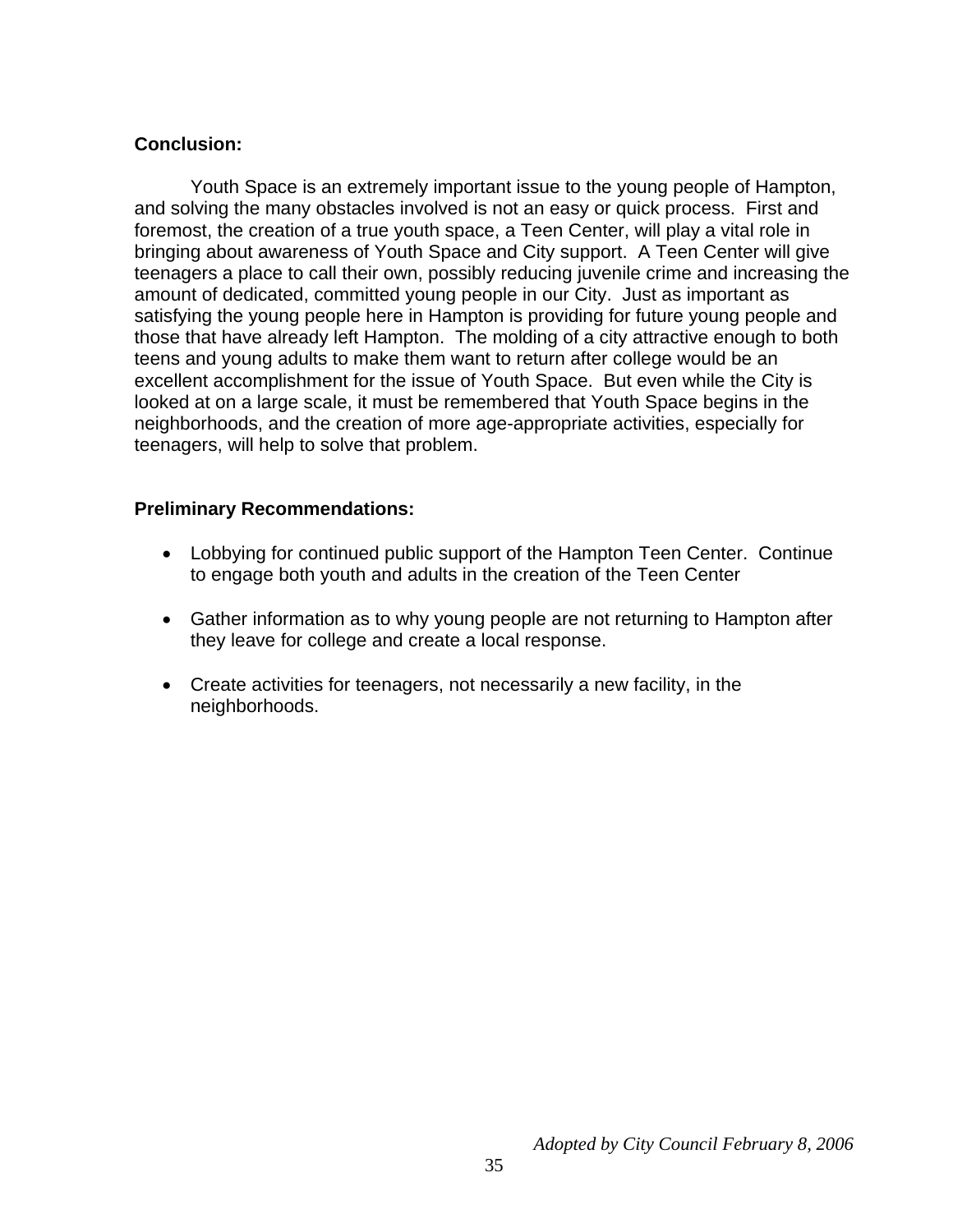### *Goal Y-06: Getting Around*

A majority of a young person's life is spent in many places - - at home, at school, at work, or out with friends. All of these places where the young person chooses to go have one thing in common; they require transportation. Most young people are extremely dependent on transportation because of the nature of their schedules; at the very least, they need a way to get to and from school every day, and sometimes they have part time jobs for which they need transportation. Transportation takes many forms, such as a bus, car, bicycle, and even walking. However, other options exist for young people that sometimes are not well known, and transportation accessibility is sometimes not as accessible as it sounds.

#### **Objective Y6.1 and Y6.5: Increase and Improve Transportation Accessible to Youth/Increase Knowledge of How to Use Public Transit System.**

The most common form of public transportation in Hampton is the bus system, represented by Hampton Roads Transit, or HRT. Bus routes run throughout Hampton Roads, along both the Peninsula and the South-Side. With approximately 61 routes, the HRT buses are utilized in middle and high schools as transportation for students. These routes provide relatively extensive coverage of the city, yet young people are still hesitant to ride the bus.

Young people may have preconceived views of the bus from TV, friends, and other sources, but many teens have never experienced bus riding. In a survey conducted in the city's high schools, out of 481 students interviewed, 211, nearly half, said that they did not know how to get around Hampton on the bus. In the 1998 Youth Space survey, the students were asked "How do young people get where they want to go?" Only about 11% answered that they used public transportation, while about 34% got rides with either their parents or their friends, and another 23% answered they drove themselves.

Another survey was conducted by the Youth Planners to determine how young people got around. After surveying over 200 students in all four high schools, the results were as follows:

- Most teens do not own their own cars, and many do not know how to use the city bus service.
- Most teens either drive or catch a ride with others when they go to hang out.
- About half the teens think the bus fare is too high, and half think it's about right.
- When teens use alternative transportation, they most often bike to where they want to go.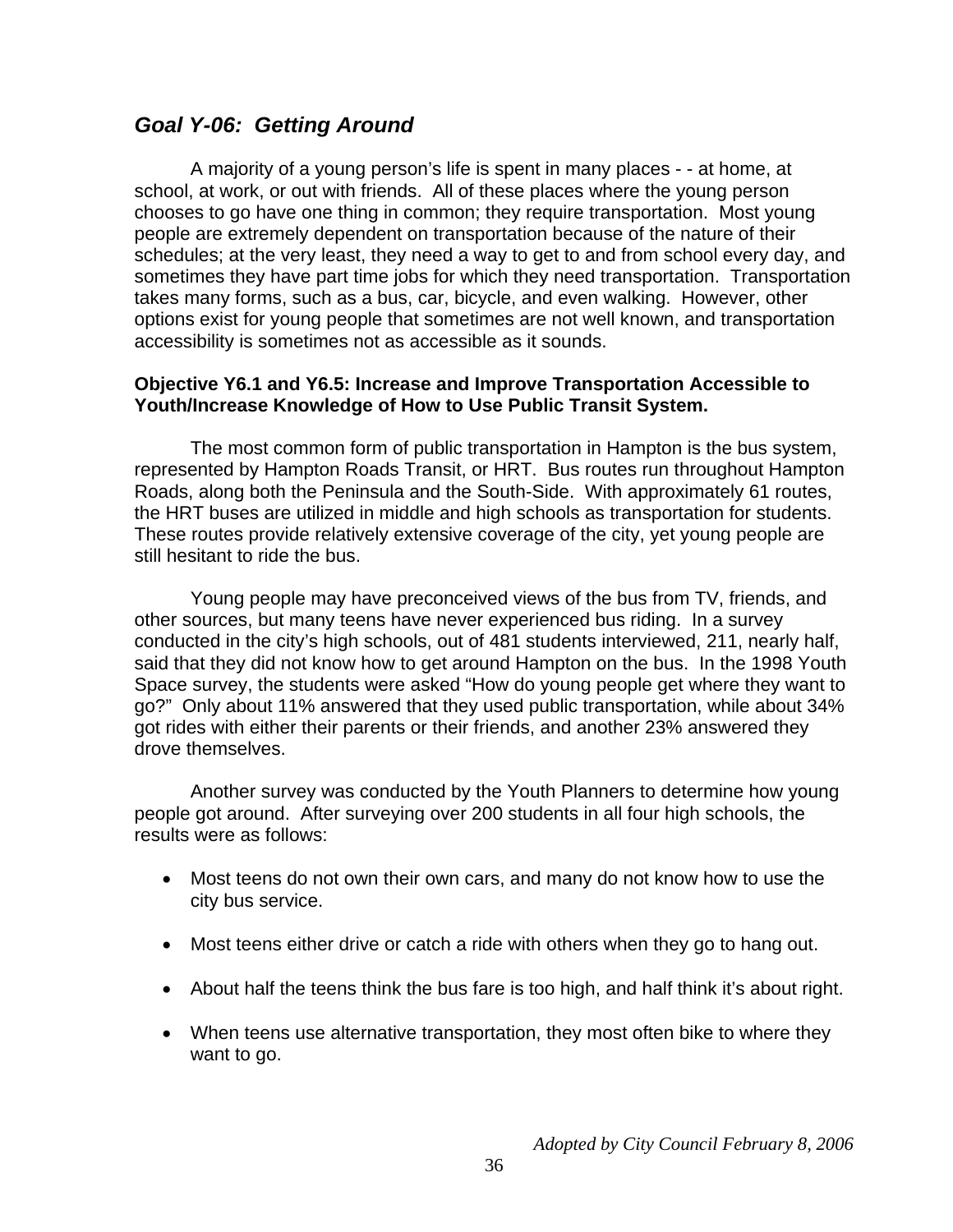• Even though many neighborhoods do not have sidewalks, less than half of the teens living in neighborhoods without sidewalks see this as a problem.

This survey confirmed a previous one conducted by the Coalition for Youth. The results of that survey summarized that younger teens used their parents for transportation, while older teens relied on their friend's cars.

#### **Objective Y6.2: Diversify And Increase Transportation Options Available To The Youth (Middle School Through College) Both Locally And Regionally.**

 While the public transportation system created by local bus routes is an accessible one, it is not always the most efficient, and when it is the only practical means of long range public transportation, young people who do not drive are left with little other options. It is important that young people, all the way from middle school age to college age, have a variety of options for transportation. Not only does it make living in Hampton more convenient for these young people, it also makes the City a more attractive place where young people can return.

 An example of a more diverse and youth friendly transportation system would be the already established system of bike routes around the City. These bike routes connect to the schools, the major neighborhoods, and the commercial districts. This opportunity gives young people another option for getting around Hampton other than using automobiles or buses.

 Hampton is just one part of the larger Hampton Roads region, and as young people grow in the city, their interests branch out into neighboring localities, since the activities offered in cities such as Newport News, Norfolk, and Virginia Beach are all unique. In order to promote intercity cooperation and to help young people utilize Hampton Roads as a region, it is important to look at these transportation options on a regional level as well as a local level.

#### **Objective Y6.3 and Y6.4: Encourage the Use of Safer, Affordable, and More Convenient Means of Transportation for Teens and Young Adults/Increase Awareness Among Young People to Reduce Car Accidents Among Youth.**

Another concern dealing with the issue of transportation is the safety factor of young people when they or their peers get behind the wheel of an automobile. According to national statistics, motor vehicle crashes are the leading cause of death in young people age 15-20. In 2002, 8,278 drivers in the 15-20 year old age bracket were involved in a fatal accident, which was a 12 percent increase from 1992, only ten years earlier.

Tenth graders in the state of Virginia are required to take a full nine week course of Drivers Education, and then are required to pass a 'Behind the Wheel" driving course before being issued their drivers license. However, besides the classroom instruction and the on-the-road training, very little is taught to young drivers about car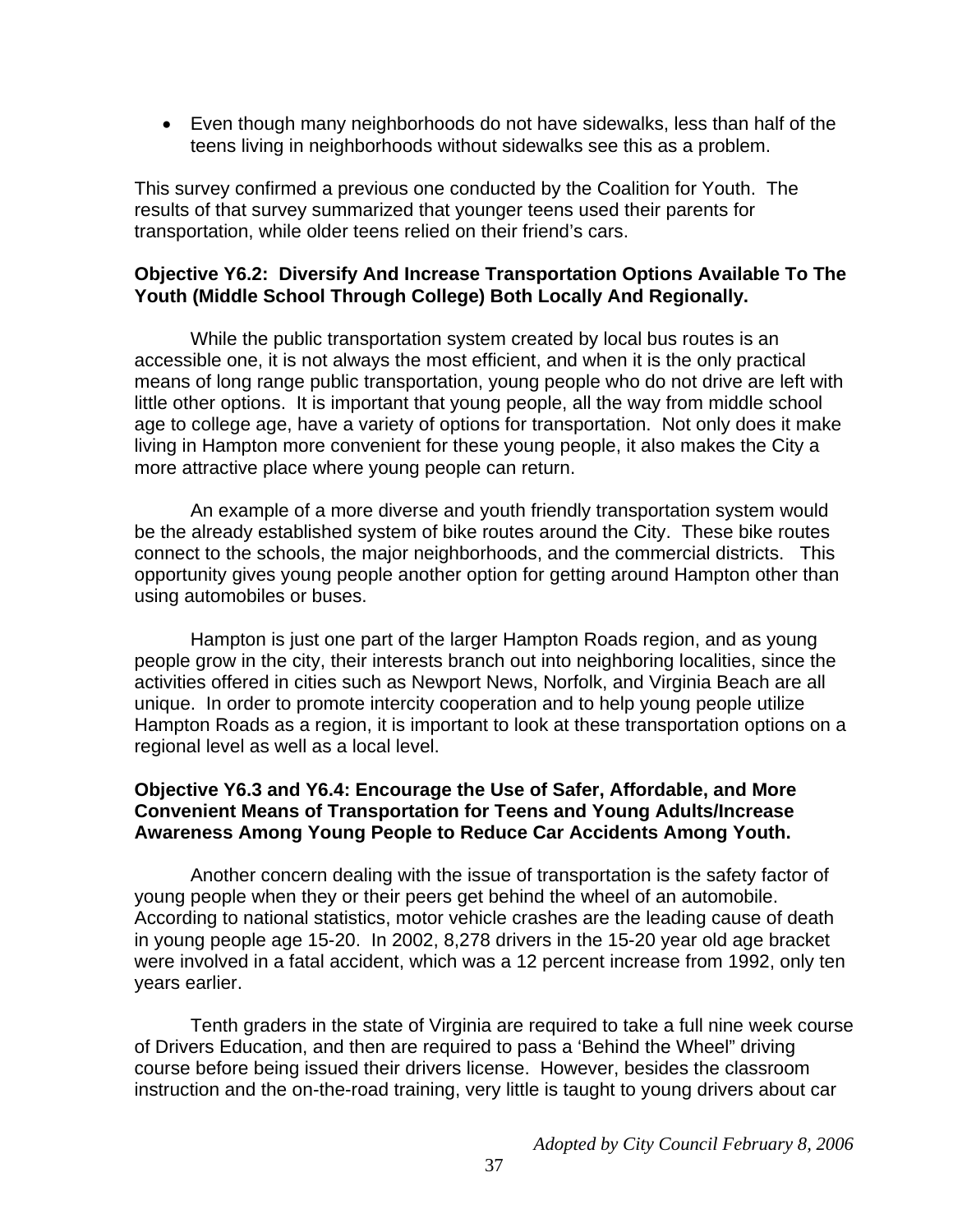safety and awareness. It is one thing for a young person to read a chapter on accident statistics in a book assigned by their teacher; it is a totally different matter for them to hear the same information coming from the mouth of one of their peers. Teenagers often feel as if they are invincible, and that the statistics don't apply to them, but other students may be able to help persuade their peers into taking a more cautious approach to their driving privilege.

There are few or no campaigns or rallies organized in the schools, where nearly 100% of the teenage driving population of Hampton can be found, to help inform and educate young people about the risks involved in driving. It can also be pointed out that the only formal education young people ever get about driving is in that nine weeks of driving instruction in the schools. While some and hopefully many parents will take the initiative to instruct their children in proper driving skills, it is questionable why there is so little time given to something so important.

#### **Conclusion:**

 Young people often keep very busy schedules that require them to move frequently from place to place. Public transportation, mainly the busing system, is available to them but the majority utilizes other methods. Young people are affected by the stereotypes of buses and often forego riding buses completely based on a simple misconception of bus safety, be it safety while on the bus or waiting at the bus stop.

According to the 2000 Census, young people under the age of 18 make up about a quarter of Hampton's population. Sixteen percent of Hampton's population is made up of high school individuals who can drive. Young people are often ill-informed of the real dangers of driving, and when they are informed in school, they are sometimes less than eager to listen given the environment in which it is taught. Perhaps the only method left to our community is to utilize the peers of these young people to spread the message about accident awareness and car safety.

#### **Preliminary Recommendations:**

- Increase the amount of education young people receives relating to car accident awareness, not necessarily through traditional classroom lessons.
- Form a partnership with HRT to include a speak-out for young people to voice some of their opinions of the bus system, and to allow HRT to dispel some of the misconceptions of public transportation.
- Provide an accessible and convenient transportation system that would traverse the region.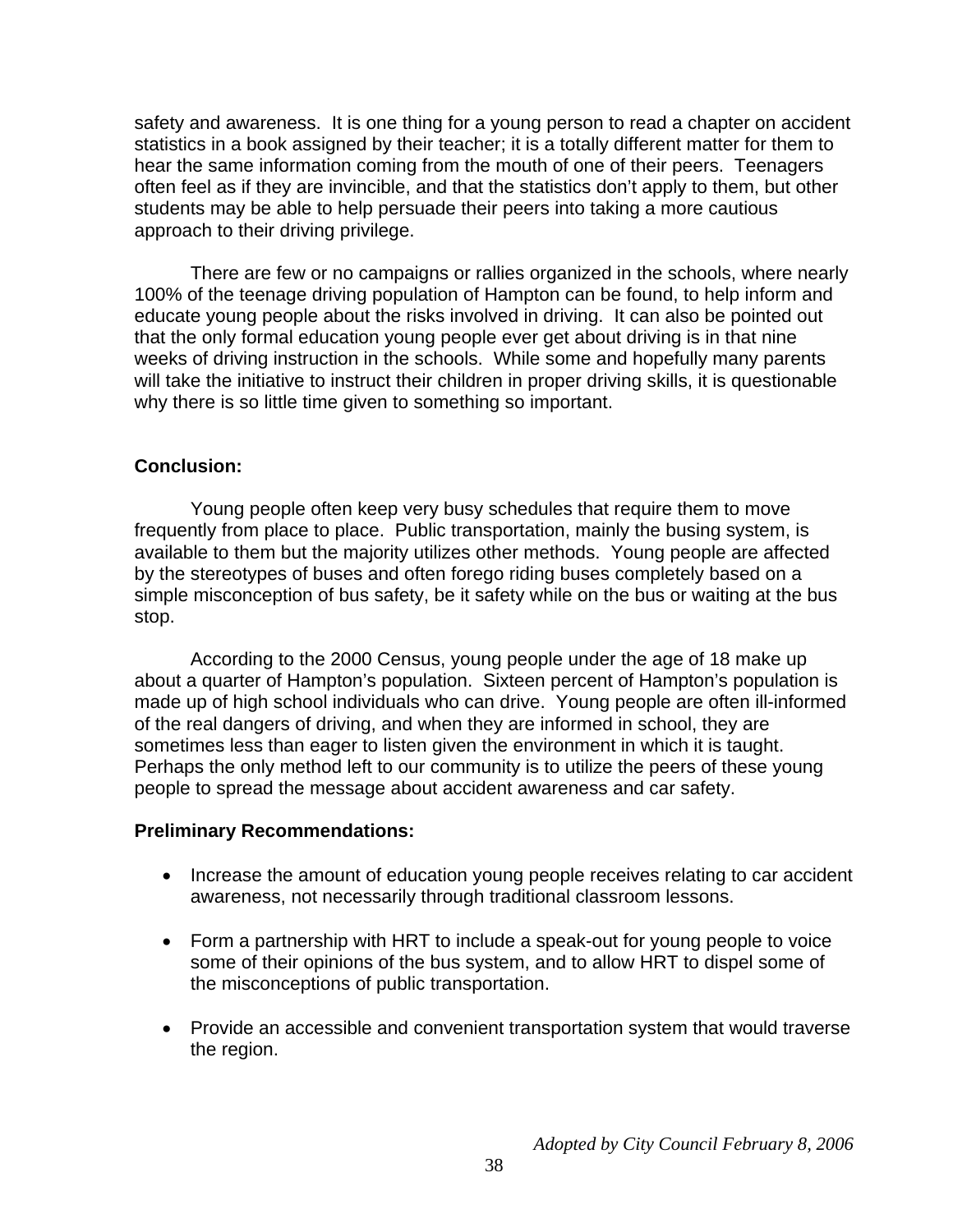## **Section V**

## **Relationship to Other Strategic Issues**

 While this Youth Component holds its own section within the Hampton Community Plan, the youth agenda is not confined to these few pages. On the contrary, many of the youth issues mentioned here also permeate other identified strategic City issues. The connection between the Youth Component and the rest of the Community Plan helps to bind the agenda of young people and the agenda of the community together as a whole, creating a better solution for all parties involved. Specific goals within several of the critical issues can be directly related to impacting youth, from Healthy Business Climate to Strong Schools.

## **Customer Delight**

**Goal 4: Services are User Friendly and Readily Available to All Potential Customers.** 

#### *CONNECTS TO*

#### **Objective Y1.3: Improve Business and Other Community Organizations' Relationships With the Youth.**

This goal is worded that "all potential customers" receive equal treatment and service at local businesses. Young people are an invaluable asset to business owners for their tendency to shop or eat somewhere after every paycheck (i.e. Coliseum Mall, clothing stores, local restaurants). Businesses must treat their young customers with the same respect and accessibility with which they treat others.

 Currently, the Community Plan Subcommittee of the Hampton Youth Commission is working on evaluating local businesses for their "youth-friendliness." This evaluation is based on location, overall service, affordability for youth, ambience, etc. The criteria are based on the recently created Youth-Friendly Guidebook, an outline of how a business in Hampton can cater successfully to young people. The eventual evaluation and publication of all of Hampton's businesses will give young people a road map for where to go and where not to go to spend money, and will give businesses a reason to make sure they are fulfilling their pledge to render user friendly services to all potential customers.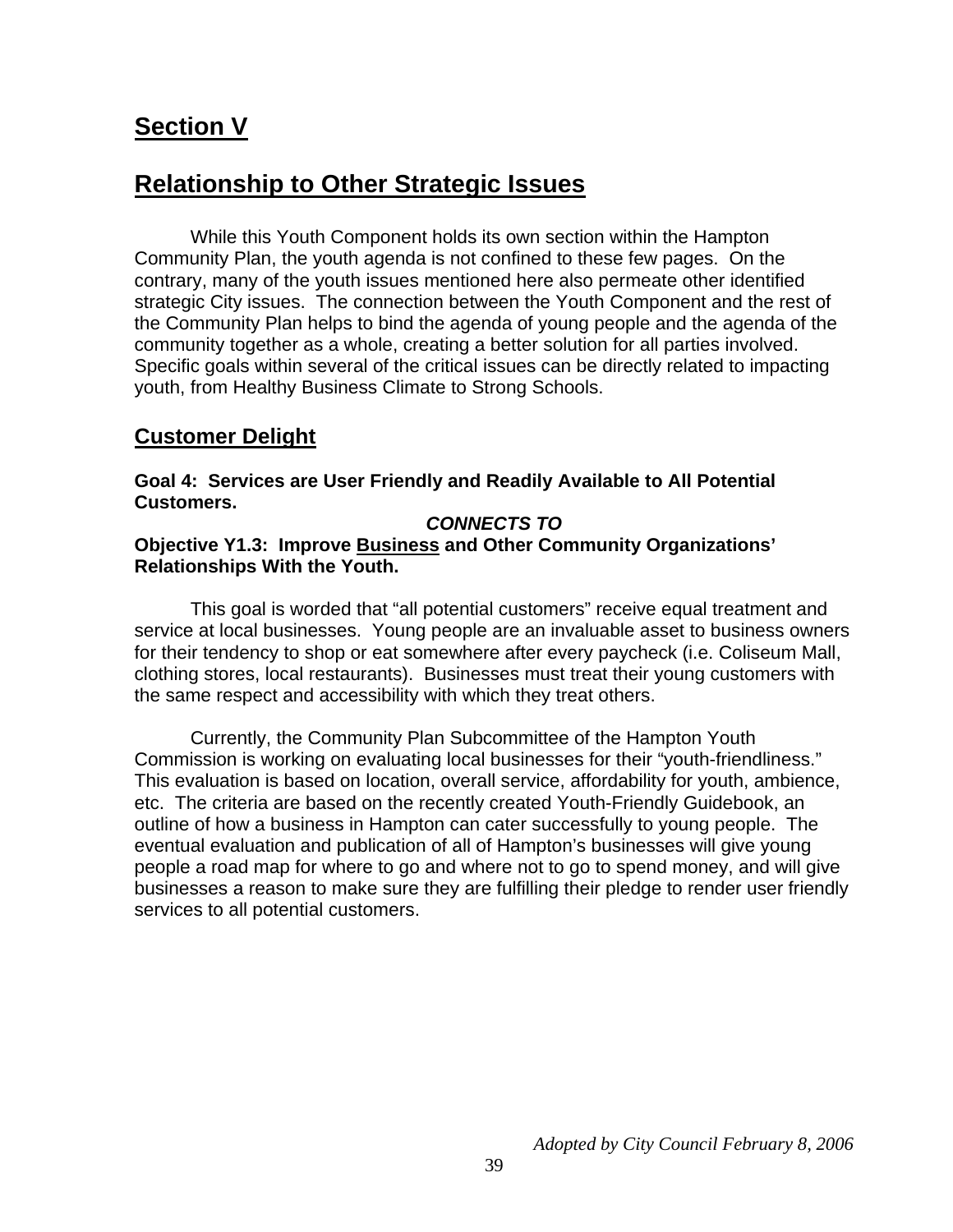### **Healthy Business Climate**

#### **Goal 1: Jobs - Hampton will be the Community of Choice for High Wage Jobs in Targeted Industry Segments.**

#### *CONNECTS TO*

#### **Goal Y-04: Every Young Person is Prepared for a Career.**

 If Hampton's goal is to prepare young people for a successful career in the working world, it is only logical and practical that Hampton simultaneously sustain a working community that holds lucrative jobs that would hopefully bring back some of the young people who were initially trained here. This situation would be advantageous for industries because through connections with the educational system, they would know exactly what young people are capable of when they enter the workforce, and it would benefit young people, should they return, because they are already familiar with the region and the dynamics of the businesses and communities here.

These two goals are intertwined in that by training a motivated and empowered workforce in Hampton, a powerful group of young adults is created that can return and work to make Hampton and the region a better place to live.

#### **Goal 2: Retail – Hampton will be a Unique Regional Retail and Entertainment Destination and the First Retail Choice for Hampton Residents.**  *CONNECTS TO*

#### **Objective Y5.3: Encourage and Support the Creation of Places and Activities Which Entice Teens and Young Adults to Choose Hampton as a Place to Live.**

 Retail in Hampton could potentially benefit greatly from the young people in both the City and in the region, but Hampton is not the only locality in the Hampton Roads region with retail and entertainment activities. Concert venues in Norfolk, the boardwalk in Virginia Beach, and Patrick Henry Mall in Newport News, all pose as competition to Hampton for the attention of youth.

The Youth Component identifies that in order to continue to bring young people and young adults into the City there must be something to draw them in, such as a unique and worthwhile retail/entertainment district.

While some businesses may try to out-do the ventures of neighboring cities in order to gain as much customer base as possible, the Community Plan suggests that Hampton become a "unique destination," focusing more on creativity and values with which young people could identify.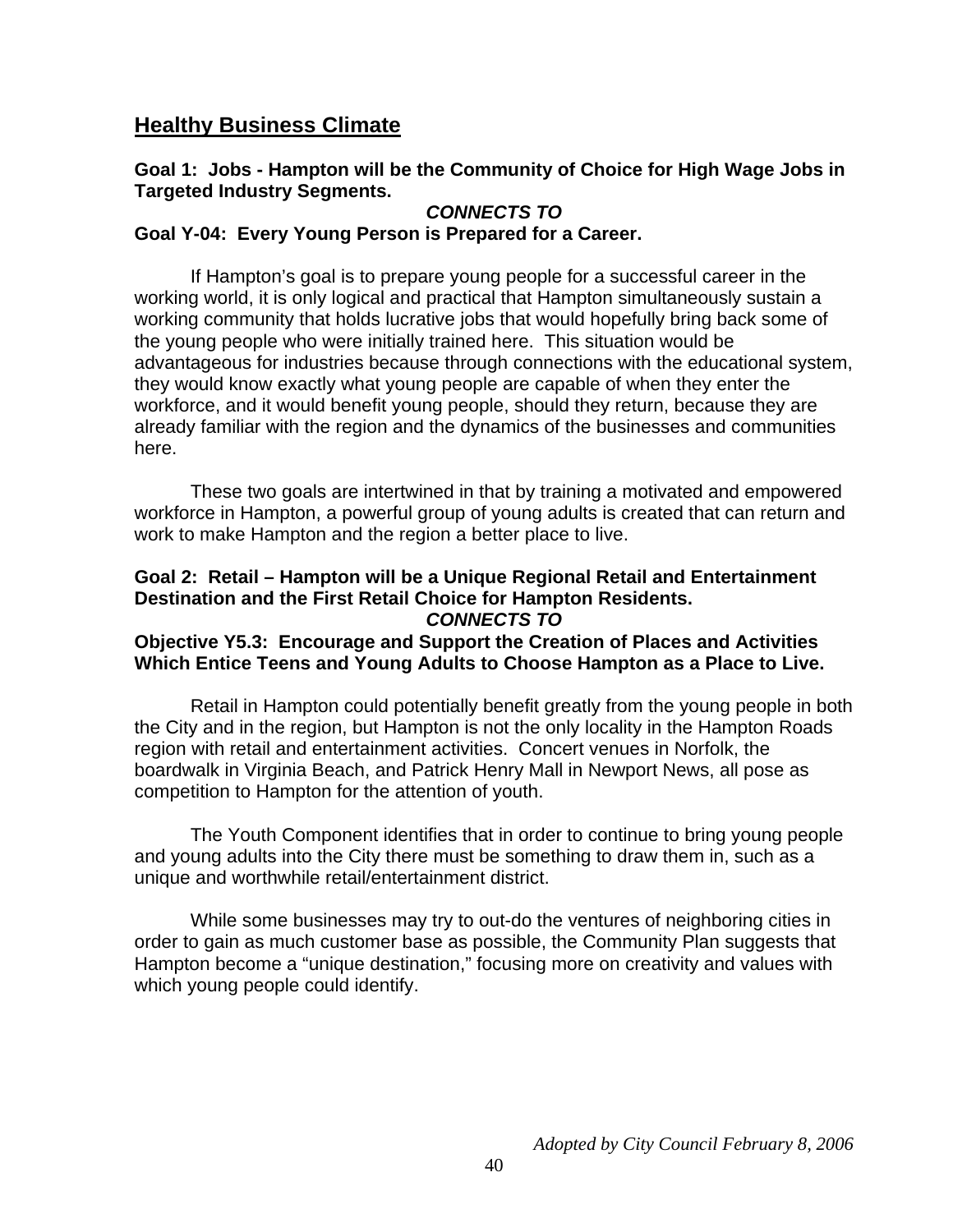### **Healthy Growth and Development of Children and Youth**

#### **Goal 5: Healthy Teens.**

#### *CONNECTS TO*

#### **The entire Youth Component**

 One of the most obvious connections to the spirit of the Youth Component can be found in the fifth goal of the Healthy Growth and Development of Children and Youth strategic issue. The vision of this strategic issue states that "Hampton's children and youth will thrive and succeed in a caring community." Much of the Youth Component deals with young people growing up in a caring, supportive, and productive community.

This strategic issue very simply outlines the goals that adults as community leaders are willing to take on to insure that the same goals identified in the Youth Component are being implemented by the community.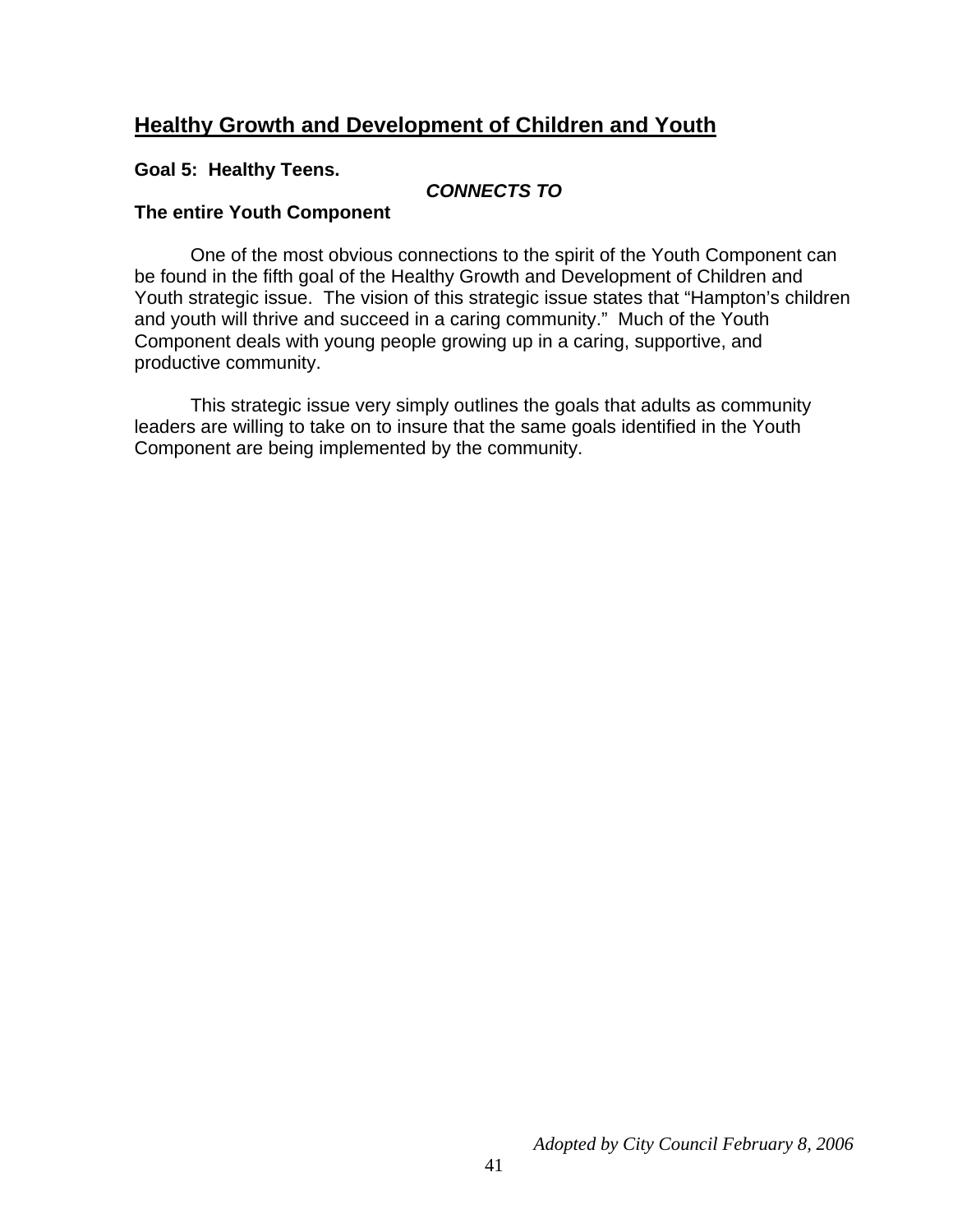#### **Healthy Neighborhoods**

#### **Goal 1: Every Hampton Neighborhood will be Economically Sustainable. and Goal 2: Every Hampton Neighborhood will be Highly Functional.**  *CONNECTS TO*  **Goal Y-01: Caring Relationships Within The Community.**

The neighborhood is a vital part in the development of all young peoples' lives. As the place where youth spend most of their time before entering secondary school, the Community Plan outlines the viability and sustainability of Hampton's neighborhoods as a strategic issue that needs to be addressed.

The Youth Component specifies that Caring Relationships within the Community are necessary to nurture healthy and productive young adults. Caring relationships in the neighborhoods are no exception. A neighborhood that cannot sustain itself economically has little use to young people and cannot possibly offer the full spectrum of caring relationships when compared to a thriving and successful neighborhood. The Youth Component and the Community Plan both agree that neighborhoods are the incubators of strong citizens and cannot be ignored.

#### **Goal 3: Hampton Neighborhoods will Provide Diverse Choices.**  *CONNECTS TO*

#### **Objective Y5.2: Enhance the Number and Breadth of Age Appropriate Activities in Every Neighborhood.**

The Healthy Neighborhoods strategic issue also addresses a specific point that is similarly mentioned in the Youth Component. The necessity for a wide array of opportunities for young people in neighborhoods is outlined in both documents, mainly because of the diversity of interests that come with the different ages of youth. What interests a five year old will not interest a seventeen year old, but both are classified as youth.

The Community Plan and Youth Component both say that neighborhoods must offer age-appropriate activities at all levels in order to appeal to the same young people in the neighborhood as they grow older, and not have them lose interest once they become a teenager.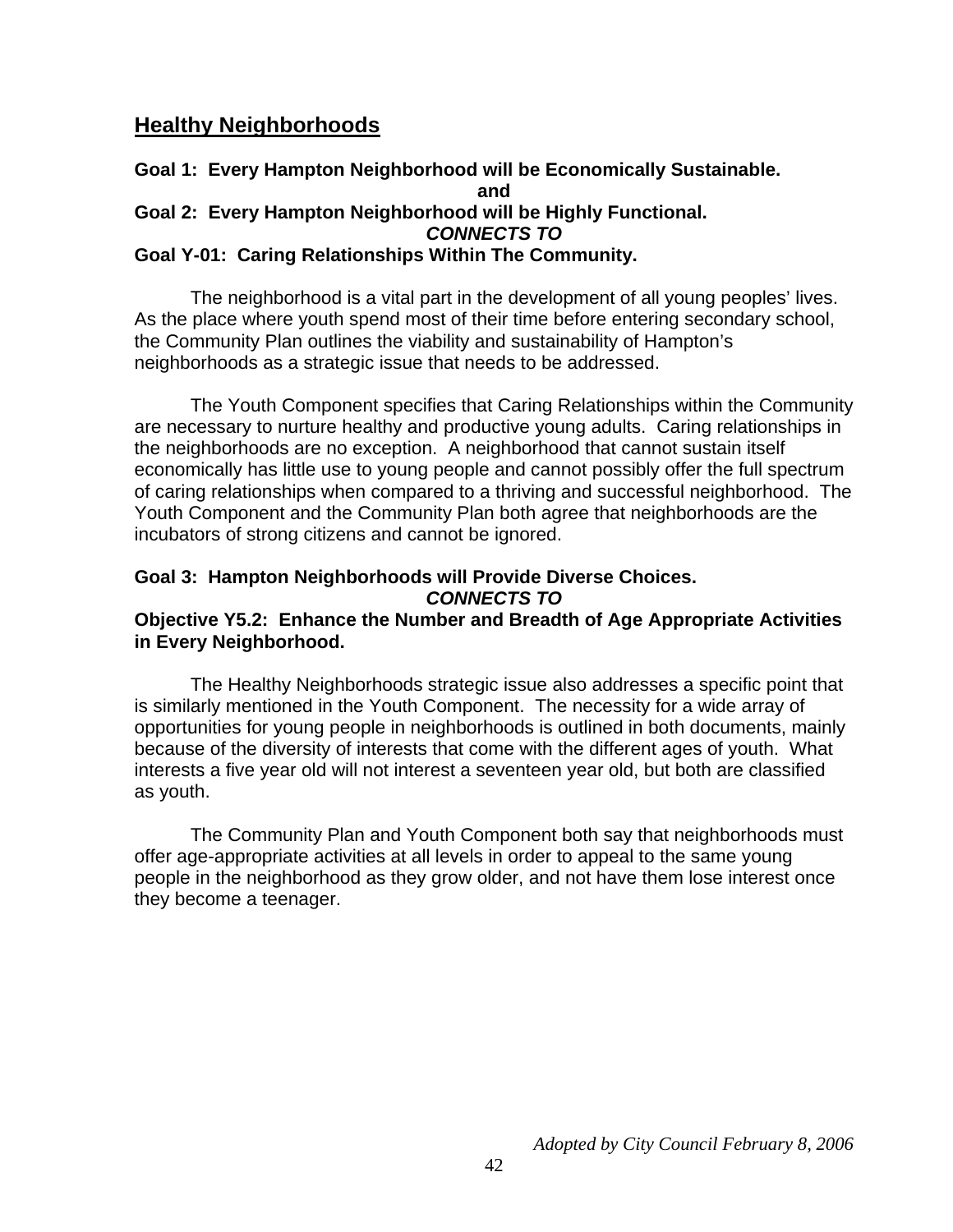### **Healthy Diverse Community**

#### **Goal 3: Employers, Service Providers and Community Leaders are Culturally Sensitive, Fair and Just in Education and Neighborhood, Community, and City Services, including Law Enforcement and Criminal Justice.**  *CONNECTS TO*

#### **Objective Y1.2: Increase Positive Youth-Adult Relationships.**

The state of youth and adult relationships in the City can often be used to indicate how well initiatives stemming from Youth Component issues are succeeding. While the Healthy Diverse Community strategic issue does not mention any specific target groups in this goal, young people should be, and are, receivers of the "culturally sensitive, fair and just" treatment. The Youth Component seeks to promote and increase positive youth-adult relationships within Hampton, and the Community Plan has outlined that all service providers in the City should have these positive relationships with citizens, so the connection between the documents can be made in this way.

#### **Goal 5: All Areas of the City are Safe and Welcoming to all People.** *CONNECTS TO*

#### **Objective Y1.4: Improve Perception of Safety in Neighborhoods and Other Public Places in Which Young People Tend to Meet and Recreate.**

 Safety is a fundamental perception when it comes to choosing a place to live, work, or recreate, for adults and for young people. It is also a fundamental part of growing up for young people, whether or not their neighborhood and community is a safe place. The Community Plan outlines the desire to see the city perceived as a safe and nurturing place, and young people have the similar desire to feel safe in the places where they recreate and in which they grow. The city's vision and the youth vision are united in the belief that safety will help to create a flourishing city with young people who are successful and proud to be from Hampton.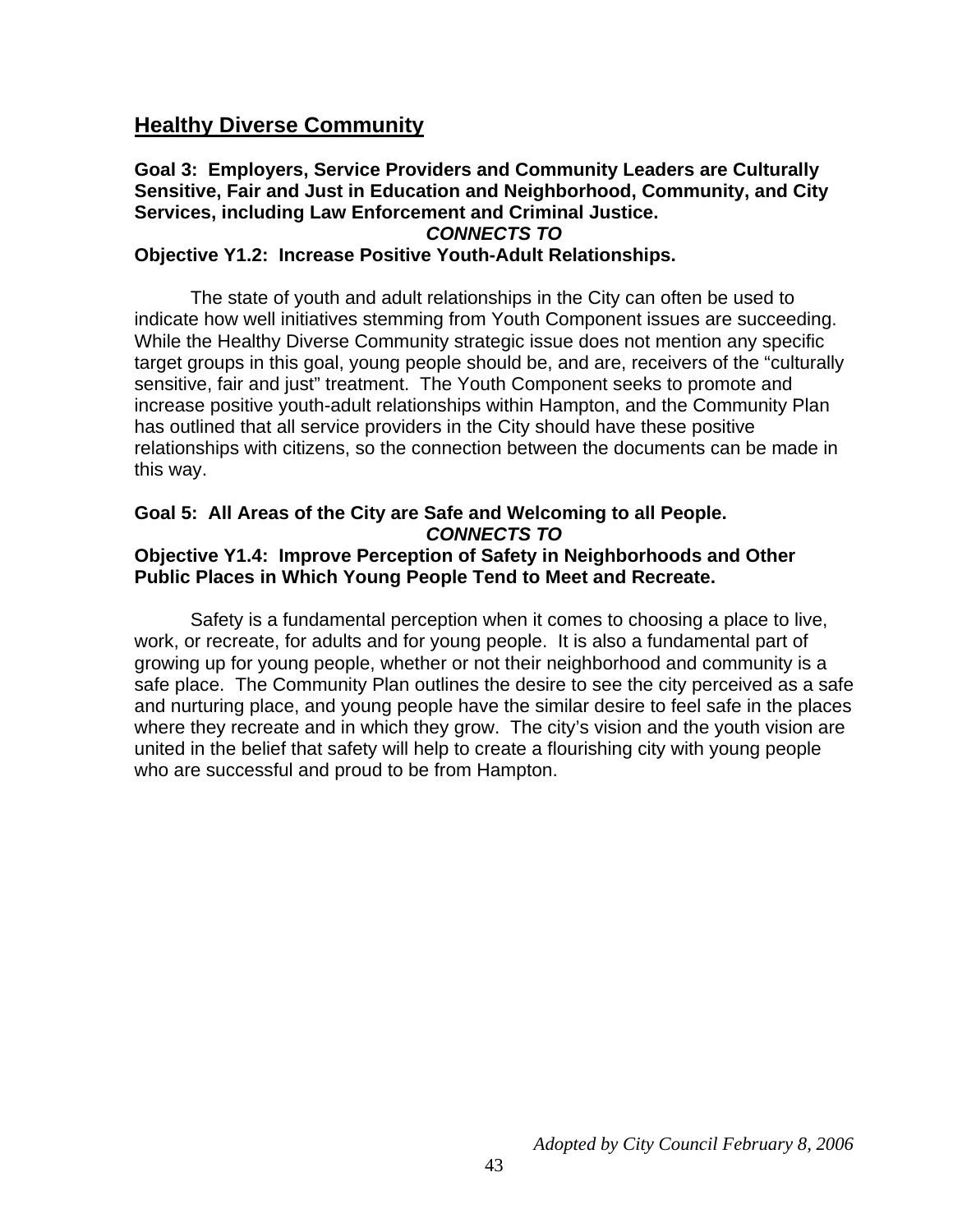## **Strong Schools**

This strategic issue is unique because it focuses on the only place in the City guaranteed to affect young people on a large scale basis. Because of this obvious connection between the schools and the youth agenda, all of the goals of the Strong Schools strategic issue can be correlated to the Youth Component.

#### **Goal 1: Exceptional Academic Performance.**

 Academics are an age-old value in communities and continue to be an indicator of success in life. While it is unrealistic to expect all young people to excel to the highest point in their academic careers, by continuing to pursue this lofty performance goal, and continuing to improve the school environment and teaching methods, Hampton City Schools can offer the best possible academic opportunities and resources for its young people.

#### **Goal 2: High Desirability.**

 In order for Hampton City Schools to be the best educational system in the region, they must first attract the best and the brightest teachers, students, and parents. The ever increasing quality of teachers in Hampton City Schools must set a tone for teaching standards across the region, and the involvement of parents and students in school affairs will help to provide a more inclusive and caring educational environment. Young people also have a stake in high desirability because it is their right to be able to take pride in their school and school system. If Hampton City Schools work hard to promote and better the system, then the young people will respond by showing more pride in academics and school spirit.

#### **Goal 3: Essential Life Skills.**

 While the main purpose of schools is to provide a formal education for young people, the opportunities to acquire other essential life skills must never be overlooked. School systems have unique connections within the community (such as vocational schools, non-profit organizations, volunteer organizations, etc.) to create bridges between the traditional educational system and other life skills that are still necessary for young people to be successful. Young people who are involved in school and other skill building activities will become that much more successful in life.

#### **Goal 4: Workforce Readiness.**

 The ultimate goal of a secondary school system is to prepare young people to enter the workforce, either through continued higher education, or through immediate entry via a vocational school, etc. Hampton City Schools has identified that the latter is just as important as the former, and that the system must be prepared to present opportunities for young people who are less interested in continuing their education in college. Internships, mentorships, and co-op arrangements are all ways that the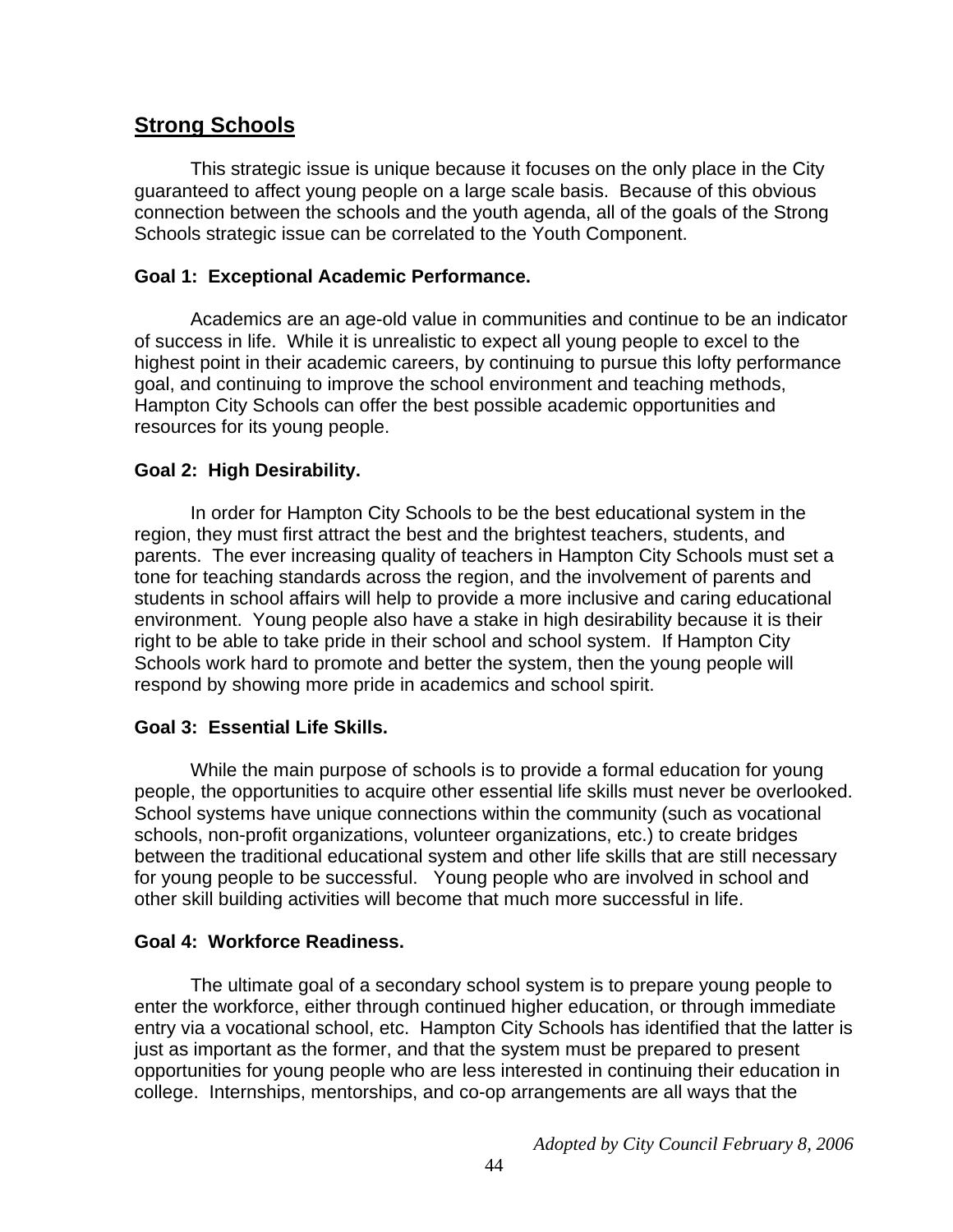school system can successfully provide young people the option of entering the workforce right out of high school.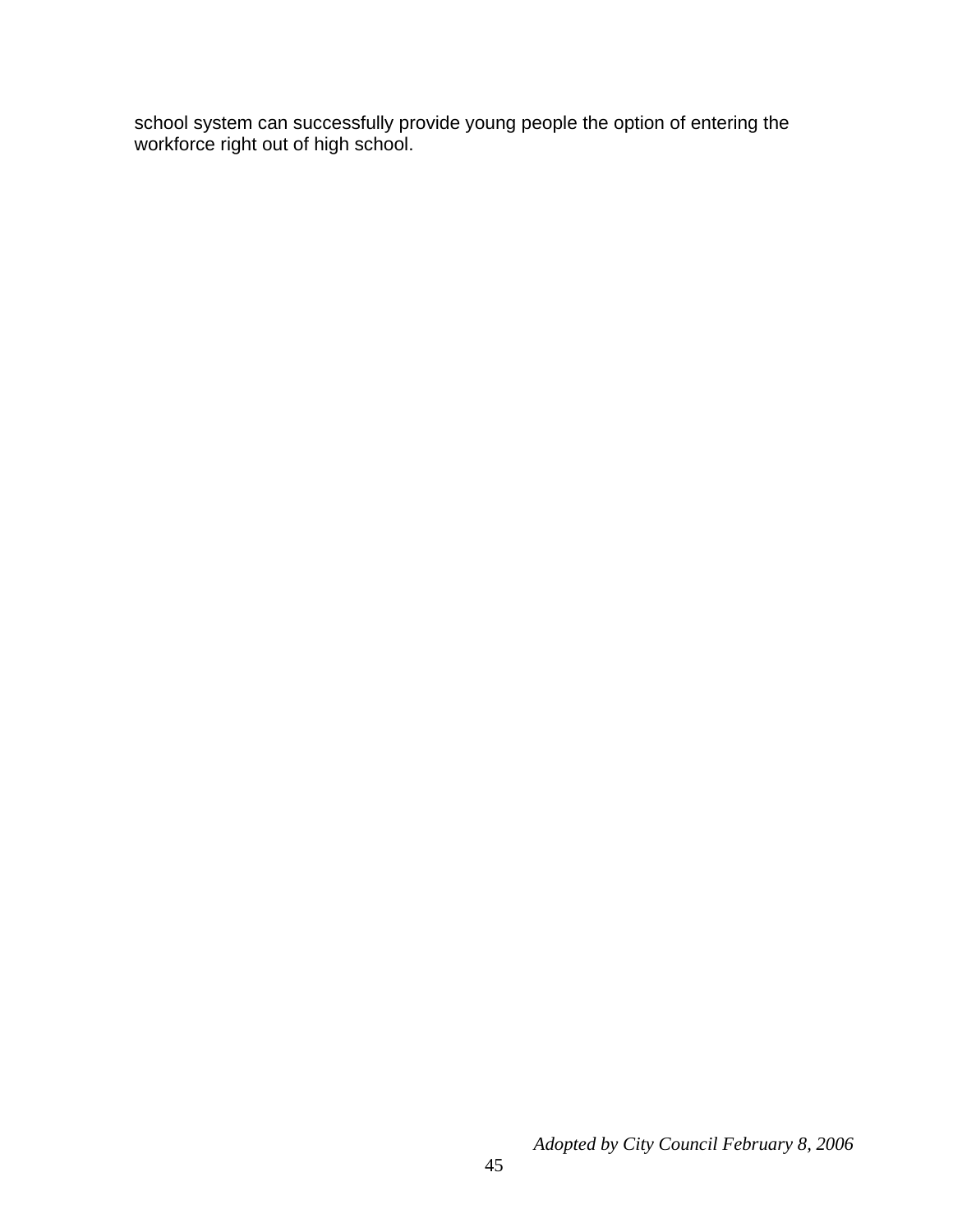## **What's Next?!**

The City of Hampton is on a journey, and these six goals are only possible destinations for the future of young people in our community.

 Six years ago, young people completed the first document that truly outlined the vision and goals of young people in Hampton. This initial Youth Component of the 2010 Comprehensive Plan brought together the work of multiple Youth Planners through surveys, research, collected data, and analysis. While the first Youth Component was a breakthrough concept, it was limited to four expansive issues. Now, six years later, the new Youth Component of the Community Plan is more specific, outlining ways in which we can measure the progress of our goals, and giving young people all over Hampton a vision statement:

"Better Youth, Better Hampton, Better Future"

The new Youth Component was written in the context of a city-wide initiative to reform the planning process, and it was truly a youth/adult relationship. One of the main differences, however, is that much of the writing of the Youth Component of the Community Plan was based on research and surveys gleaned from the earlier Component and Youth Planner files, and it was also based upon 10 years of working experience.

However, both Components have brought about much change within the City regarding youth engagement. The Hampton Youth Commission, the body of young people that has been referred to numerous times in the previous sections, is spearheading the effort to completely engage young people in the community. Given a total of \$40,000 a year by City Council, the Youth Commission is a source for grants to local organizations dedicated to serving and involving young people in innovative and healthy ways. Using the 40 Developmental Assets and the Youth Component of the Community Plan as their guide, the Appropriations Committee of the HYC oversees the distribution of this grant money and also checks on the progress of the recipients of these grants.

In order to further the goals of youth engagement in Hampton's community, it is up to groups like the Hampton Youth Commission and the City's Youth Planners to promote and encourage youth engagement among young people and adults alike. New groups have now become prominent, such as Uth Act, an organization promoting youth activism, and various student-led advisory groups within the school system.

It is especially important to send the message of youth engagement to key stakeholders in the community. While young people's voices are powerful when united, they can only serve to influence those elected officials who engage them as they make the decisions. However, there are some promising highlights:

> • Recently, the young people of Hampton were allowed to have a private session with City Council candidates at the 2004 Commission sponsored Candidate's Youth Forum.

> > *Adopted by City Council February 8, 2006*